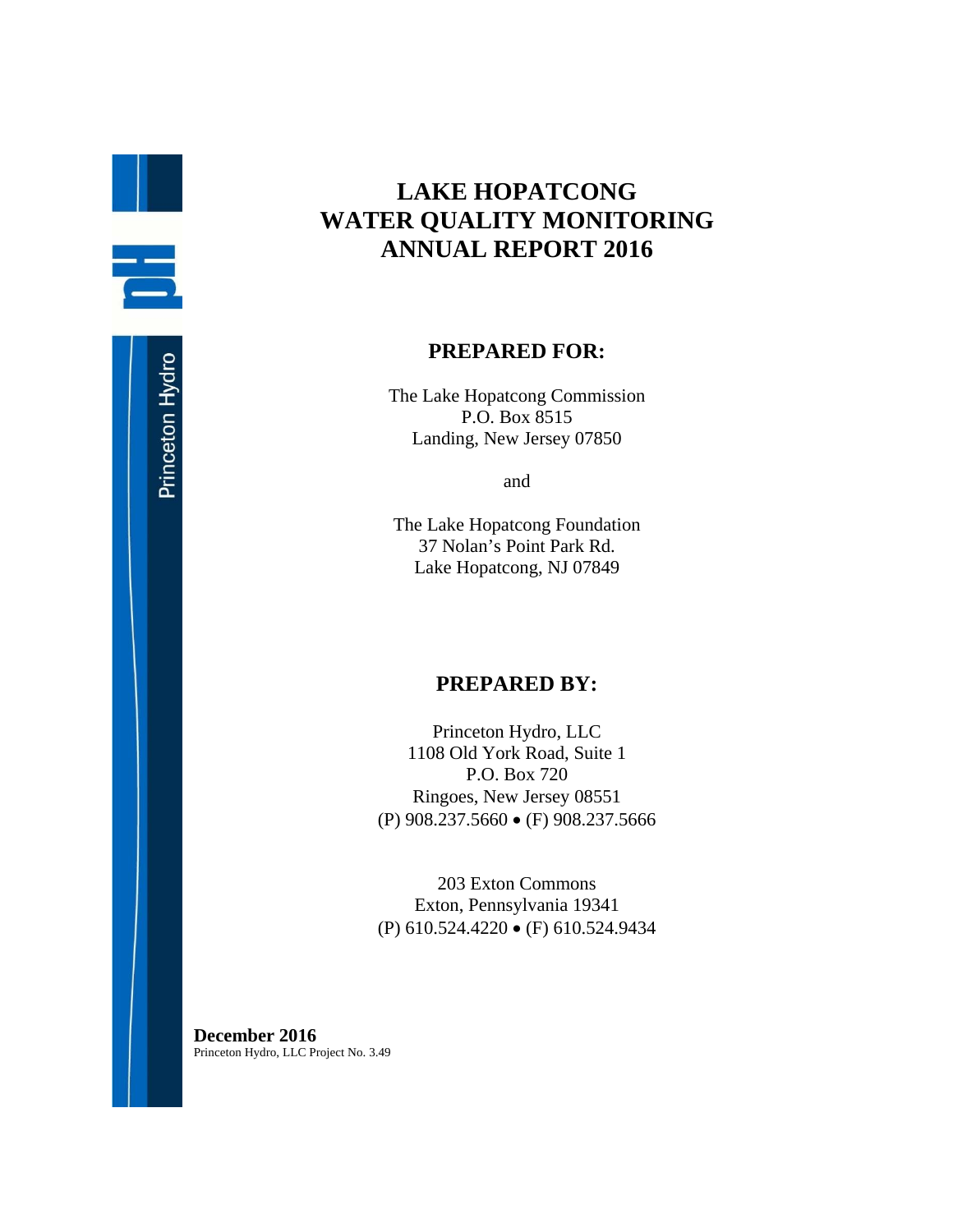# **Table of Contents**

## Appendices

| Appendix A - Figures |  |  |
|----------------------|--|--|
|----------------------|--|--|

Appendix B – *In-Situ* Data

Appendix C - Discrete Data

Appendix D – Plankton Data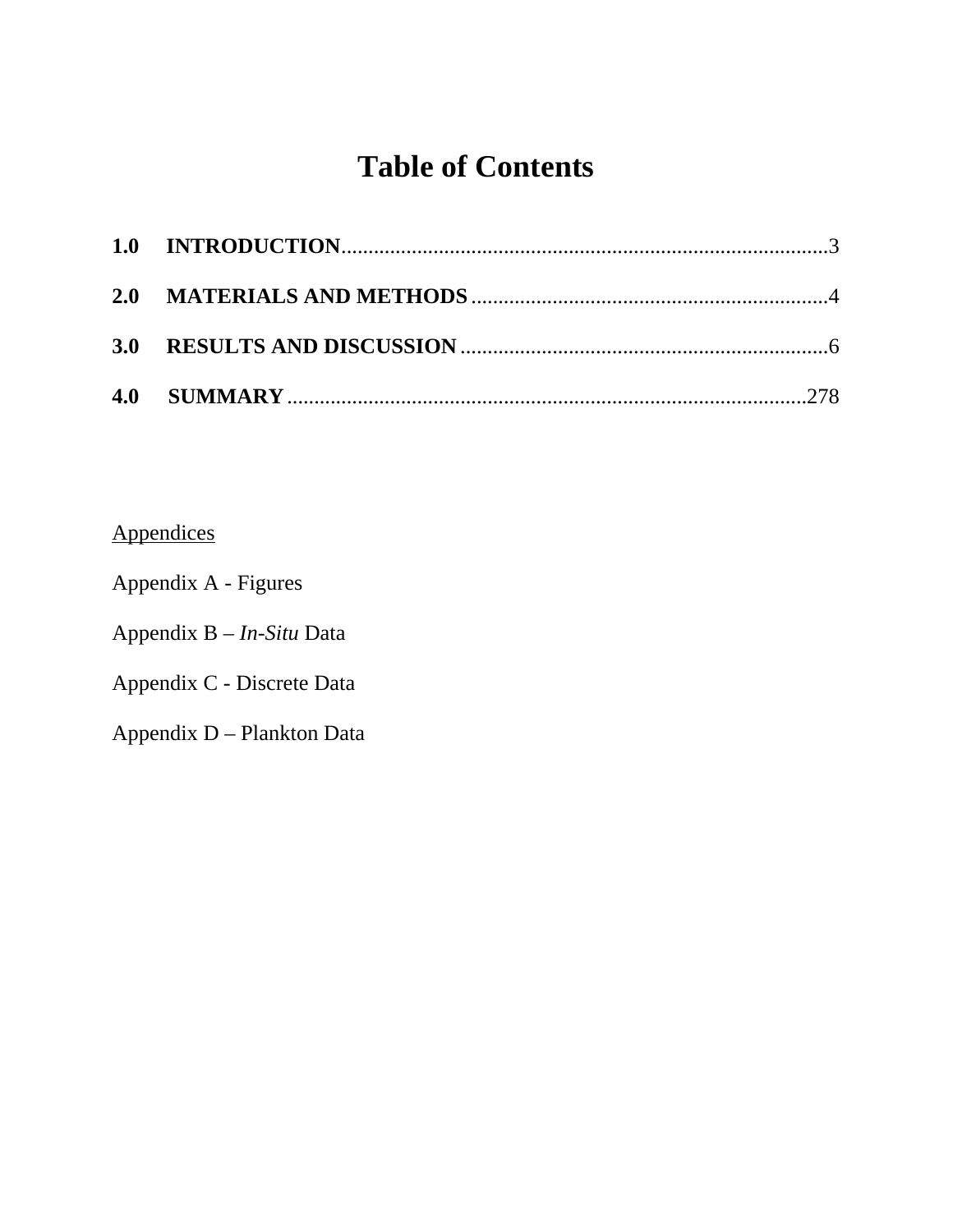### **1.0 INTRODUCTION**

Princeton Hydro, LLC conducted general water quality monitoring of Lake Hopatcong during the 2016 growing season (May through October). This monitoring program represents a continuation of the long-term monitoring program of Lake Hopatcong. While the 2010 through 2012 water quality monitoring programs have been funded with funds awarded to the Lake Hopatcong Commission by NJDEP through the Non-Point Source (319(h) of the Clean Water Act) grant program (Project Grant RP10-087), the water quality monitoring program of 2013 was funded through the Lake Hopatcong Foundation as a monetary match toward the grant. However, remaining funds in the 319(h) grant were made available for the 2014, 2015 and 2016 water quality monitoring programs.

The current water quality monitoring program is a modified version of the program that was originally initiated in the Phase I Diagnostic / Feasibility Study of Lake Hopatcong (PAS, 1983) and continued through the Phase II Implementation Projects. Both the Phase I and Phase II projects were funded by the US EPA Clean Lakes (314) Program. The modified monitoring program also continued through the development, revision and approval of the TMDL-based Restoration Plan, as well as through the installation of a series of watershed projects funded through two NJDEP 319 grants and a US EPA Targeted Watershed grant.

The current water quality monitoring program is valuable in terms of continuing to assess the overall "health" of the lake on a year to year basis, identifying long-term trends or changes in water quality, and quantifying and objectively assessing the success and potential impacts of restoration efforts. In addition, the in-lake water quality monitoring program will be an important component in evaluating the long-term success of the implementation of the phosphorus TMDL-based Restoration Plan, which was approved by NJDEP in April of 2006.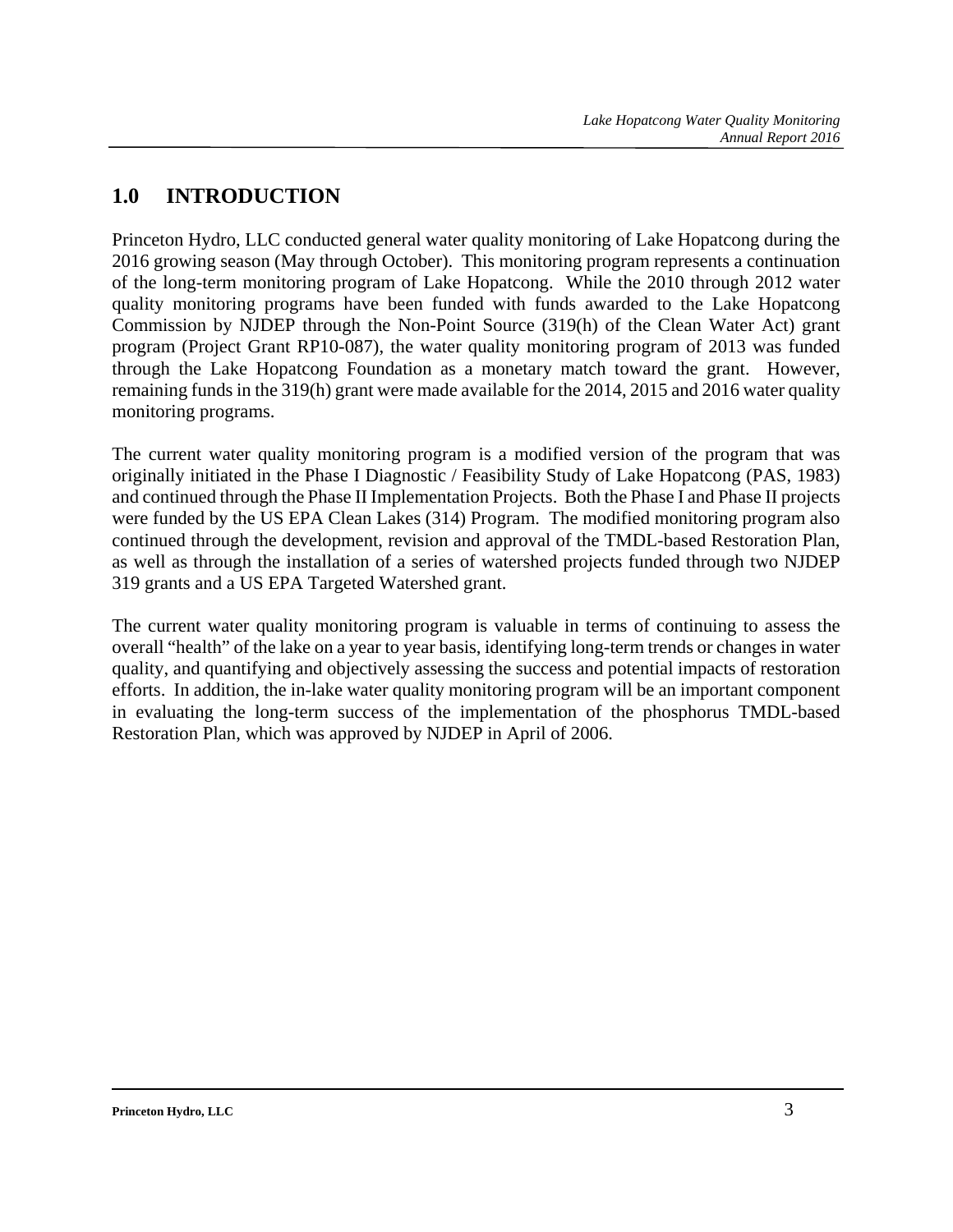### **2.0 MATERIALS AND METHODS**

In-lake water quality monitoring was conducted at the following eleven (11) locations in Lake Hopatcong (represented as red circles in Figure 1, Appendix A) during the study period:

| Location                        |
|---------------------------------|
| <b>Woodport Bay</b>             |
| Mid-Lake                        |
| <b>Crescent Cove/River Styx</b> |
| Point Pleasant/King Cove        |
| Outlet                          |
| <b>Henderson Cove</b>           |
| <b>Inlet from Lake Shawnee</b>  |
| <b>Great Cove</b>               |
| <b>Byram Cove</b>               |
| Northern Woodport Bay           |
| Jefferson Canals                |
|                                 |

\* *In-situ* monitoring only

The 2016 sampling dates were 17 May, 28 June, 2 August, 1 September and 3 October. A Eureka Amphibian PDA with Manta multi-probe unit was used to monitor the *in-situ* parameters: dissolved oxygen (DO), temperature, pH, and specific conductance during each sampling event. Data were recorded at 1.0 m increments starting at 0.25 m below the water's surface and continued to within 0.5-1.0 m of the lake sediments at each station during each sampling date. In addition, water clarity was measured at each sampling station with a Secchi disk.

Discrete water quality samples were collected with a Van Dorn sampling device at 0.5 m below the lake surface and 0.5 m above the sediments at the mid-lake sampling site (Station #2). Discrete samples were collected from a sub-surface  $(0.5 \text{ m})$  position at the remaining six  $(6)$  original sampling stations (Stations #1, 3, 4, 5, 6 and 7) and additionally at the Northern Woodport Bay and Jefferson Canals sites (Stations #10 and #11, respectively) on each date. Discrete water samples were appropriately preserved, stored on ice, and transported to a State-certified laboratory for the analysis of the following parameters:

- total suspended solids
- total phosphorus-P
- nitrate-N
- ammonia-N
- chlorophyll *a*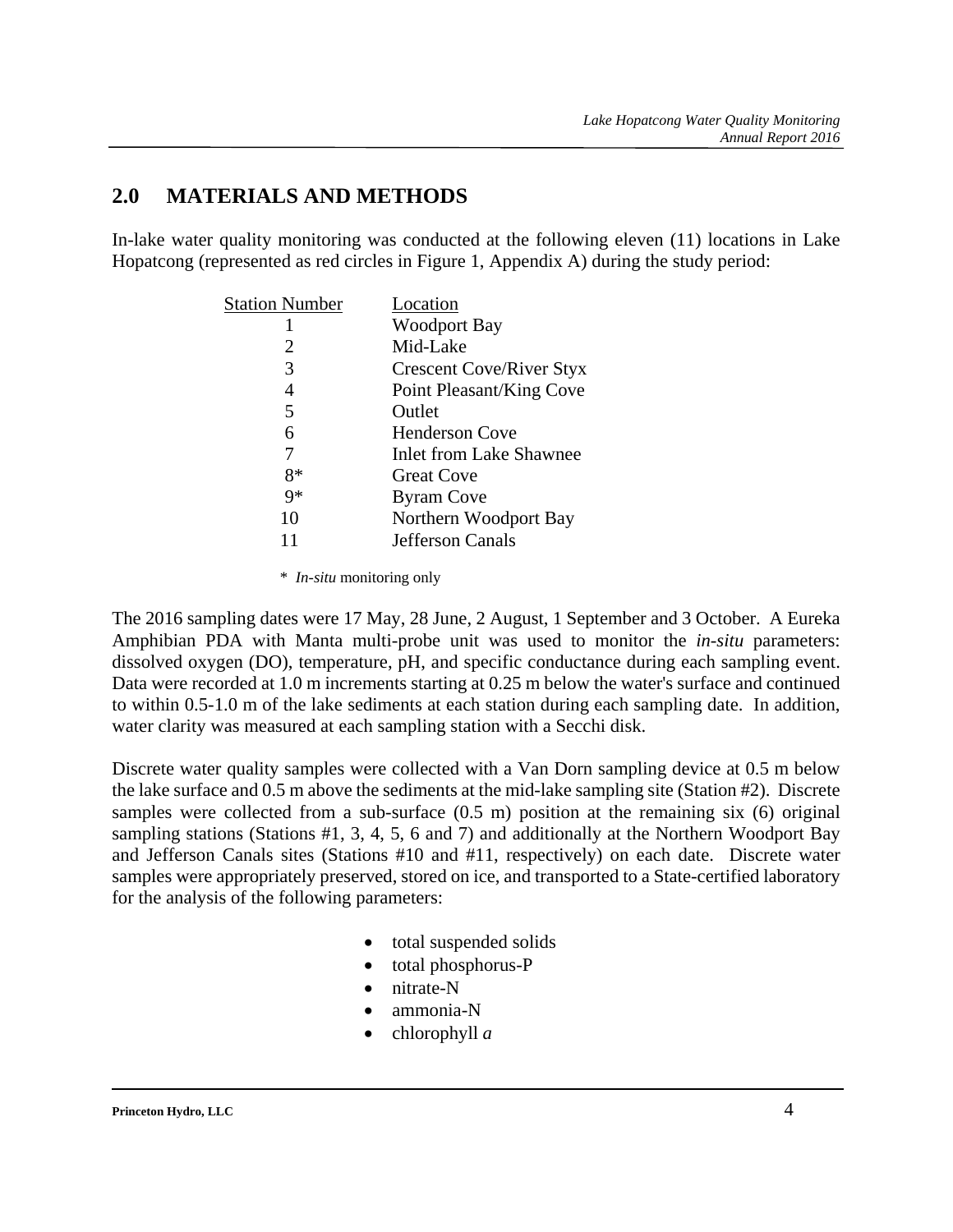All laboratory analyses were performed in accordance with *Standard Methods for the Examination of Water and Wastewater, 18th Edition* (American Public Health Association, 1992). Monitoring at the Great Cove (Station #8) and Byram Cove (Station #9) sampling stations consisted of collecting *in-situ* and Secchi disk data; no discrete water samples were collected from these two stations for laboratory analyses. It should be noted that prior to 2005, Station #10 had been monitored for *in-situ* observations only. However, due to observations made at Station #10 by the Lake Hopatcong Commission operations staff, it was decided that this sampling station should be added to the discrete sampling list.

During each sampling event, vertical plankton tows were also conducted at the deep sampling station (Station #2). A 50-µm mesh plankton net was used to sample the phytoplankton, while a 150-µm mesh plankton net was used to sample the zooplankton. The vertical tows were deployed starting immediately above the anoxic zone (DO concentrations < 1 mg/L) and conducted through the water column to the surface.

#### *Additional Water Quality Data Collected in 2016*

In addition to the standard, long-term, in-lake monitoring program, supplemental in-lake data were collected as part of the 2016 monitoring program. From 2006 to 2016 some select, near shore, inlake sampling sites were established and monitored. These additional in-lake sampling sites were located immediately adjacent to drainage areas where a stormwater structure was installed as part of an existing 319(h) grant (SFY05; Grant RP05-080). The three near-shore, in-lake sampling stations included:

- 1. The southern end of Crescent Cove in the Borough of Hopatcong (NPS-1).
- 2. Ingram Cove, located in the Borough of Hopatcong (removed from monitoring program).
- 3. Along the eastern shoreline of the lake, in the Township of Jefferson, just south of Brady's Bridge (NPS-2).

Through the course of implementing the SFY05 319(h) grant, it was determined that no BMP would be installed in the Ingram Cove drainage basin; the Ingram Cove project was dropped from the grant project due to site specific limitations associated with existing utilities. Subsequently, the proposed Ingram Cove project was moved to the Crescent Cove drainage area. However, monitoring of the Ingram Cove sampling station continued through 2008 and was discontinued from 2009 through the 2016 monitoring programs.

For the remaining two supplemental in-lake sampling stations, monitoring occurred during the May through September 2016 in-lake monitoring events. Monitoring included collecting *in-situ*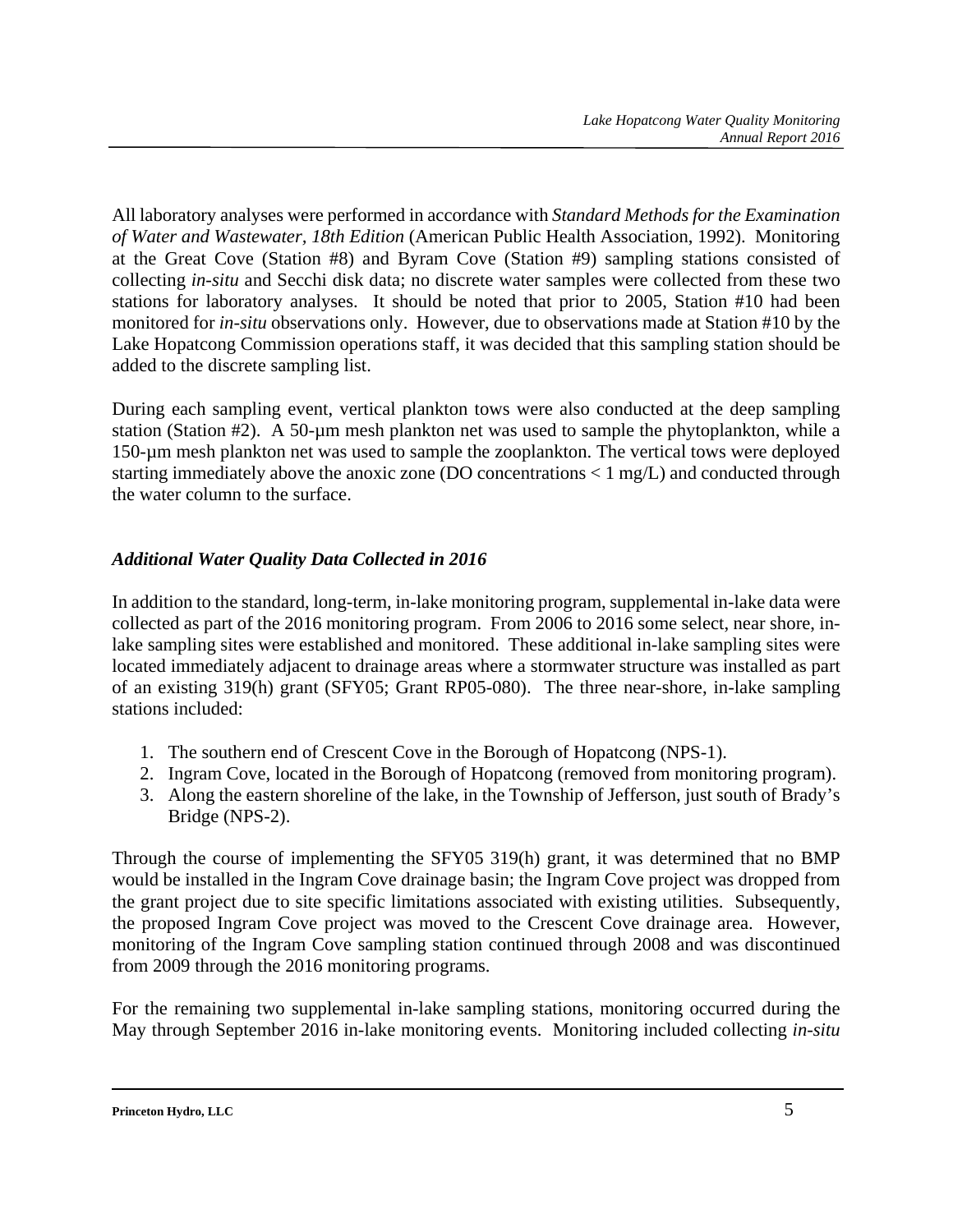data at 0.5 – 1.0 meters from surface to bottom for temperature, dissolved oxygen, pH and specific conductance. Water clarity was also measured at each station with a Secchi disk. Discrete middepth water samples were collected and analyzed for TP and TSS. The Crescent Cove station is NPS-1, while the Township of Jefferson station is NPS-2; both are shown in Figure 1 as yellow circles with an "X" inside (Appendix A).

As part of the SFY10 319 grant, some additional watershed-based restoration projects were implemented to reduce the NPS pollutant load entering Lake Hopatcong, with an emphasis on TP and TSS. Similar to the SFY05 grant, three near-shore sampling sites were located immediately adjacent to drainage areas that were receiving a structural BMP or MTD as part of the SFY10 319(h) grant (Grant RP10-087). These three nearshore, in-lake sampling stations include:

- 1. In Ashley Cove in the Township of Jefferson (NPS-3).
- 2. In King Cove in the Township of Roxbury (NPS-4).
- 3. Southern end of the public beach at the Hopatcong State Park (NPS-5).

Similar to the SFY05 near-shore sampling program (NPS-1 and NPS-2), *in-situ* monitoring and discrete samples were collected for TP and TSS at the three SFY10 near-shore sampling stations during each of the five 2016 monitoring events. However, discrete samples were also collected for the analysis of chlorophyll *a*, a photosynthetic pigment all algae possess, at the SFY10 sampling stations.

### **3.0 RESULTS AND DISCUSSION**

#### *Thermal Stratification*

Thermal stratification is a condition where the warmer surface waters (called the epilimnion) are separated from the cooler bottom waters (called the hypolimnion) through differences in density, and hence, temperature. Thermal stratification separates the bottom waters from the surface waters with a layer of water that displays a sharp decline in temperature with depth (called the metalimnion or thermocline). In turn, this separation of the water layers can have a substantial impact on the ecological processes of a lake (for details see below). Thermal stratification tends to be most pronounced in the deeper portions of a lake. Thus, for convenience, the discussion on thermal stratification in Lake Hopatcong focuses primarily on the deep, mid-lake (Station #2) sampling station.

*In-situ* measurements during the 2016 growing season were generally consistent with values recorded in previous monitoring programs. By the late May event, Station #2 exhibited thermal stratification with the epilimnion extending to 4.0 m and the thermocline located between 4.0 m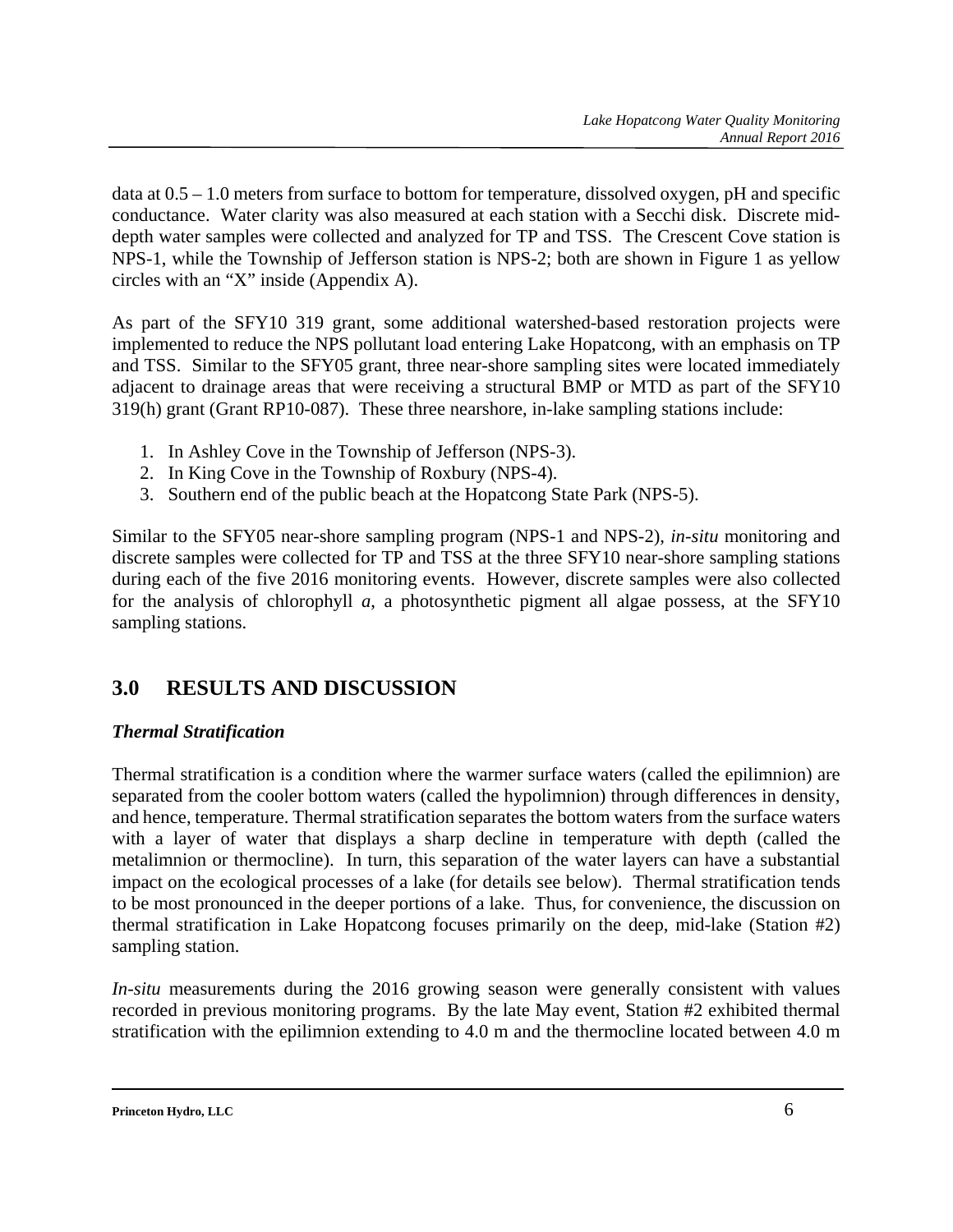and 9.0 m. Stratification persisted throughout the rest of the sampling season with seasonally maximum values observed on 2 August 2016. A similar, yet slightly weaker degree of thermal stratification was also present at the other stations with sufficient depth (i.e. Stations 8 and 9) during the June, August and September events. Shallower stations throughout the lake did not exhibit stratification, with the exception of Station #4 and Station #11 where slight stratification was observed in May and August, respectively.

All five 319 sampling sites were well mixed from May through October 2016.

Strong and extensive amounts of thermal stratification can effectively "seal off" the bottom waters from the surface waters and overlying atmosphere, which can result in a depletion of dissolved oxygen (DO) in the bottom waters. With the exception of a few groups of bacteria, all aquatic organisms require measurable amounts of  $DO \left( > 1 \text{ mg/L} \right)$  to exist. Thus, once the bottom waters of a lake are depleted of DO, a condition termed anoxia, that portion of the lake is no longer available as viable habitat.

#### *Dissolved Oxygen*

Atmospheric oxygen enters water by diffusion from the atmosphere, facilitated by wind and wave action and as a by-product of photosynthesis. Adequate dissolved oxygen (DO) is necessary for acceptable water quality. Oxygen is a necessary element for most forms of life. As dissolved oxygen concentrations fall below 5.0 mg/L, aquatic life is put under stress. DO concentrations that remain below 1.0 – 2.0 mg/L for a few hours can result in large fish kills and loss of other aquatic life. Although some aquatic organisms require a minimum of 1.0 mg/L of DO to survive, the NJDEP State criteria for DO concentrations in surface waters is 5.0 mg/L or greater, for a healthy and diverse aquatic ecosystem.

In addition to a temporary loss of bottom habitat, anoxic conditions  $(DO < 1 mg/L)$  can produce chemical reactions that result in a release of dissolved phosphorus from the sediments and into the overlying waters. In turn, a storm event can transport this phosphorus to the upper waters and stimulate additional algal growth. This process is called internal loading. Given the temporary loss of bottom water habitat and the increase in the internal phosphorus load, anoxic conditions are generally considered undesirable in a lake.

DO at Station #2 decreased sharply with depth during all sampling events during the 2016 season. The bottom of the lake exhibited conditions below the recommended State threshold during the May sampling event, but were still "oxic" (with oxygen) with concentrations above 1.0 mg/L. However, by 28 June 2016, anoxic conditions (DO concentration < 1 mg/L) were established at Station #2 starting at 8 m (DO concentration of 0.43 mg/L). Station #2 was the only site that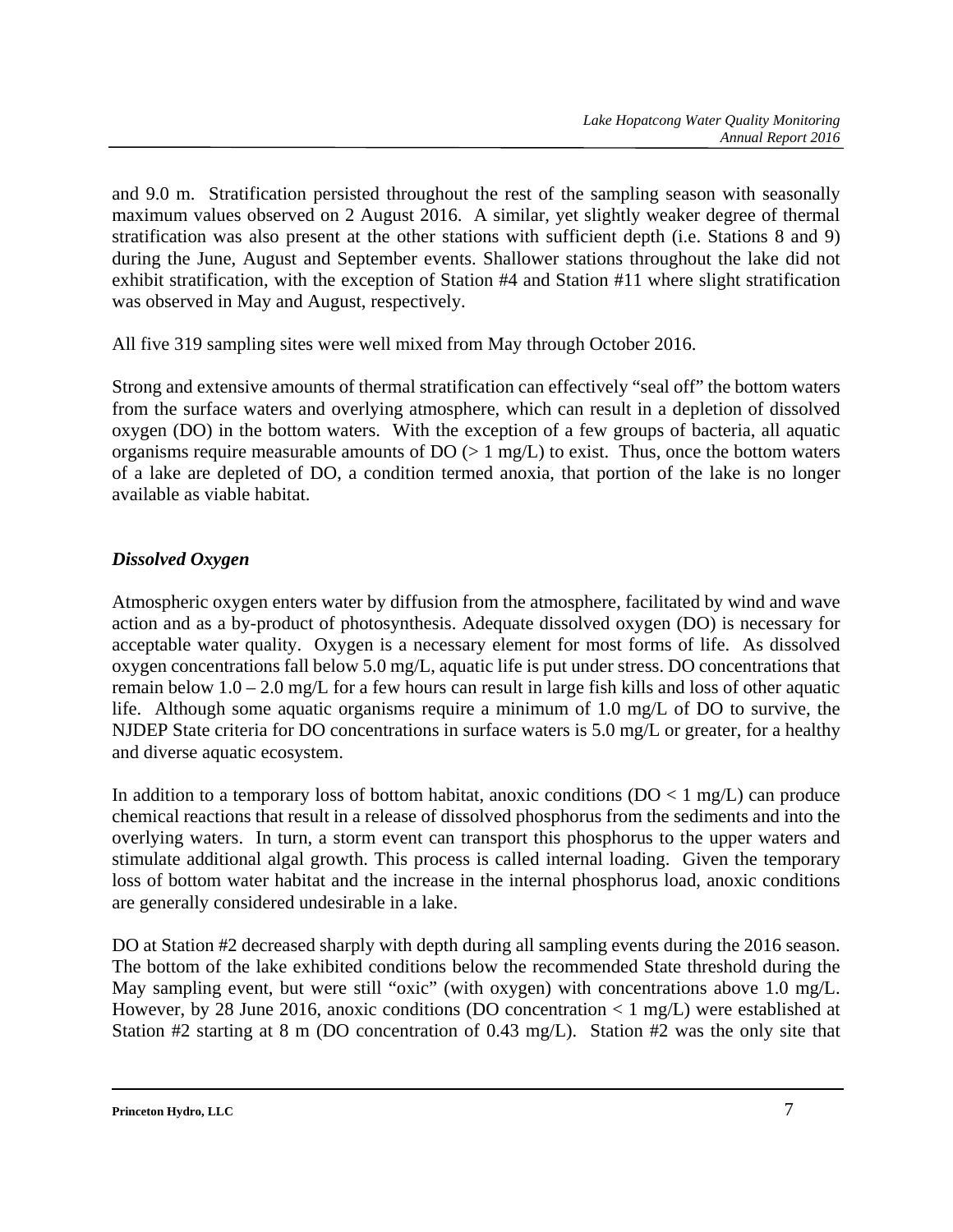exhibited anoxic conditions during the month of June. Concentrations below the recommended threshold were noted in the deep waters of Station #9 in both May and June, and Station #11 during June.

This anoxia observed in June persisted through the rest of the season at Station #2. During the summer, anoxia began at 6 meters. As the season progressed, the portion of the water column that was anoxic continued to shrink. By the September event, only the bottom two meters had very low DO. Anoxic conditions were also observed in the bottom meters at Stations #8 and #9 during the August event. DO was below the recommended threshold at the shallower stations on various occasions. These include Stations #7 and #11 in August, Stations 8, 9 and 11 in September, and Station 9 in October

All five of the NPS sampling stations were well oxygenated ( $DO > 5$  mg/L) from surface to bottom during all five 2016 monitoring events. DO concentrations never fell into anoxic conditions, but NPS 5 decreased to 2.92 mg/L in the deeper waters. In addition, DO concentrations were frequently highly saturated or super saturated, particularly during the months of May and September. Such conditions of super-saturation indicate the presence of high densities of algal and aquatic plant biomass and hence elevated rates of photosynthesis, which generates DO.

Overall, a depression of DO was mainly limited to the hypolimnion of Station #2, with instances of anoxic conditions in the bottom meter of Stations #8 and #9. Thus, the majority of the lake had a sufficient amount of DO to support a diverse and healthy aquatic ecosystem (Appendix B).

#### *pH*

The pH is defined as the negative logarithm of the hydrogen ion concentration in water. When pH values are greater than 7 they are termed alkaline while those less than 7 are acidic; a pH value of 7 is neutral. The optimal range of pH for most freshwater organisms is between 6.0 and 9.0. However, the NJDEP State water quality standard for pH is for an optimal range between 6.5 and 8.5.

Throughout the lake in May 2016, pH values were generally acceptable, with the exception at Stations #1 and #3, maxing out at 8.79 and 9.43, respectively. The pH was above the NJDEP State standard at these times. The pH was well within the optimal range by the June and August event, with all but a couple of measurement in the 7s. The pH during the September sampling event began to increase, but remained within the NJDEP standard. Values decreased across the whole lake, returning to similar pH values seen in June and August.

The near-shore sampling areas (NPS-1 through NPS-5) generally sustained higher pH values during various sampling events when compared to open water stations. This is primarily due to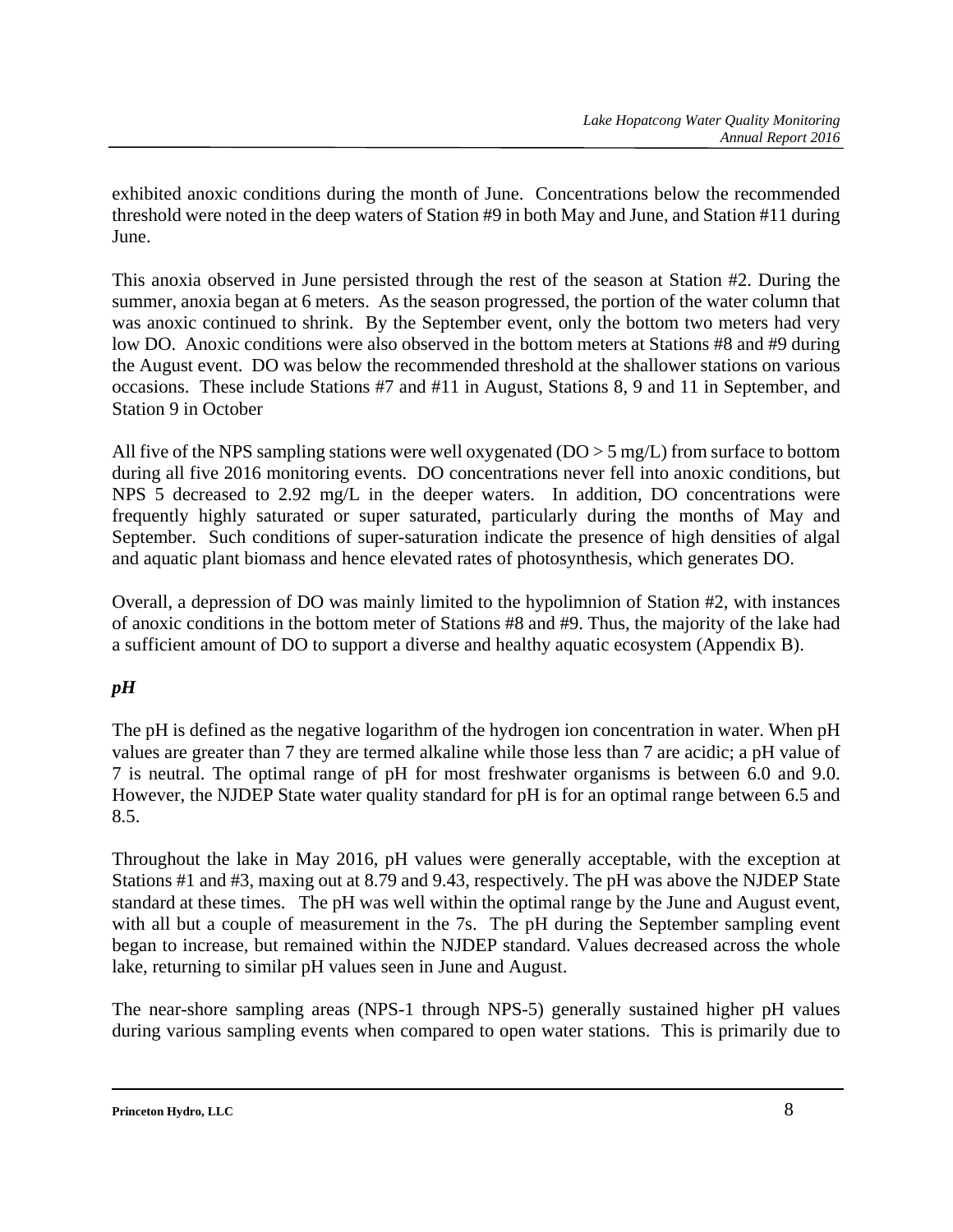elevated rates of photosynthesis from rooted aquatic vegetation and mat algae, in addition to the free-floating planktonic algae. June, August and October pH values were similar to the open water stations, remaining well below the State standard. Elevated values were seen during the May and September sampling events. During the May event, NPS-1 yielded very high pH, values reaching 9.7. NPS-5 had elevated pH during September, reaching 9.06. Measurements in the entire water column surpassed the State standard at these two stations.

Overall, the open water stations general remained well within the NJDEP State optimal range of 6.5 and 8.5. The only deviations were seen at Stations #1 and #3 during the May event. Similar results were seen at the near-shore sampling stations.

#### *Water Clarity (as measured with a Secchi disk)*

Water clarity or transparency was measured at each in-lake monitoring station, during each monitoring event, with a Secchi disk. Based on Princeton Hydro's in-house long-term database of lakes in northern New Jersey, water clarity is considered acceptable for recreational activities when the Secchi depth is equal to or greater than 1.0 m (3.3 ft).

In May 2016, Secchi depths were all equal to or greater than 1 meter. In June, this persisted at all stations, with the exception of Station #10, which had a Secchi of 0.9 m. By the August sampling event, Secchi values once again were equal to or above 1 meter. This persisted through the end of the 2016 season. Clarity issues typically seen in past years at various stations were not present in 2016, even with the slightly low Secchi noted at Station #10.

Overall, the near-shore sampling stations (NPS-1 through NPS-5) had acceptable transparency throughout the season. During all events, NPS-4 and 5 remained well above the recommended Secchi of 1.0 m. Secchi ranged from 1.5 and 2.5 m, often with clarity to the sediment. NPS-2 and NPS-3 had visibility to the bottom during each sampling event, except NPS-3 during the August sampling, where Secchi was 0.1 m (total depth of 0.7 m). At NPS-1, Secchi depth fell below 1 meter during the months of June, August and September.

#### *Ammonia-Nitrogen (NH4-N)*

Surface water NH4-N concentrations above 0.05 mg/L tend to stimulate elevated rates of algal growth. Surface Ammonia concentrations measured during the May 2016 event were low throughout the lake and varied from 0.01 to 0.05 mg/L. Bottom water NH4-N concentrations at Station #2 were elevated, reaching 0.28 mg/L. Elevated concentrations of NH4-N are a natural occurrence in the bottom water of lakes due to the bacterial decomposition of organic material. By the June sampling event, ammonia-N concentrations ranged slightly from undetectable  $\leq 0.01$ mg/L) to 0.08 mg/L. The only surface station above the recommended 0.05 mg/L threshold was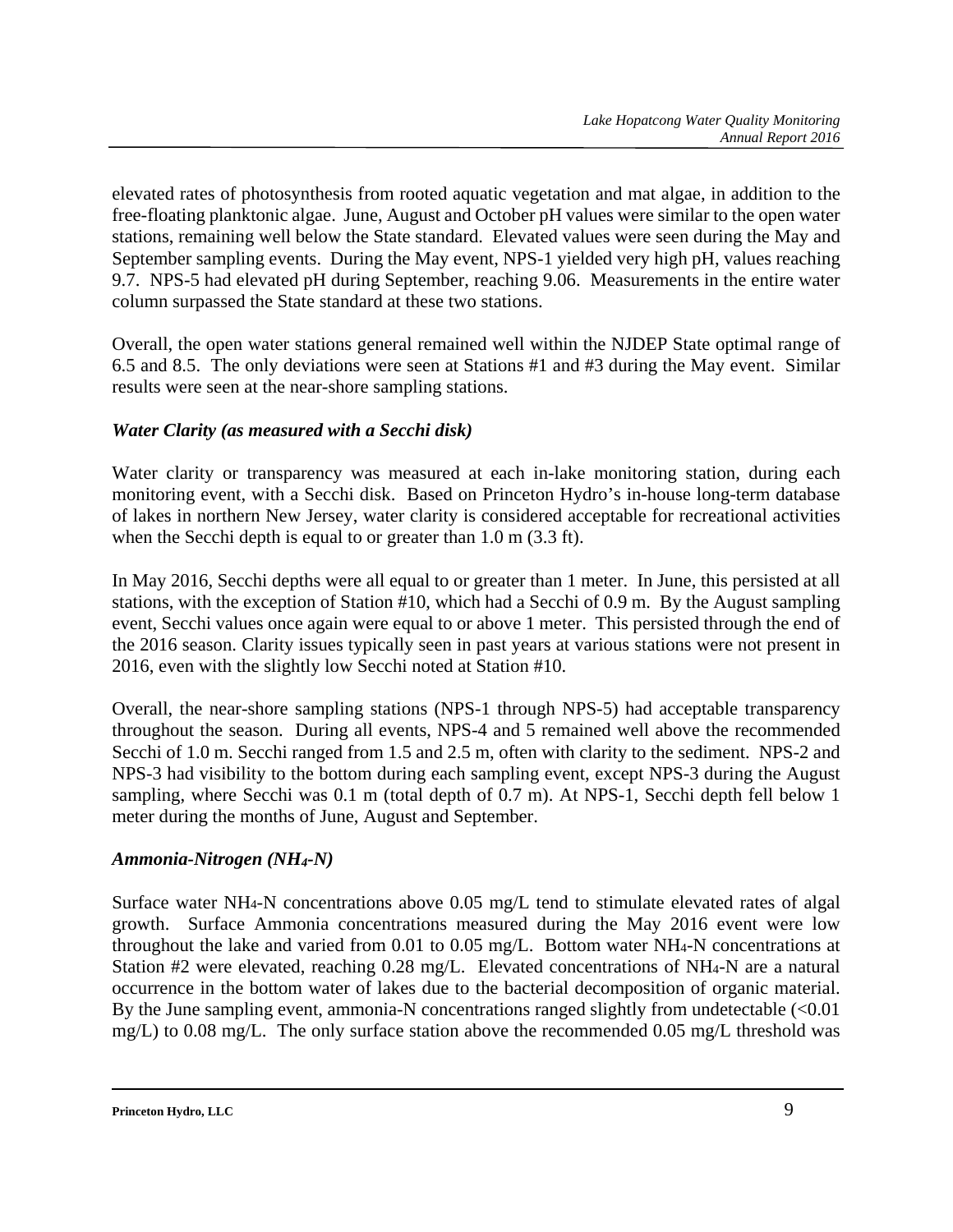Station #11. Once again, deep waters at Station #2 were highly elevated, with a concentration of 0.42 mg/L.

By August 2016, six of the surface stations had undetectable NH4-N concentrations ( $< 0.01$  mg/L). The only surface station to exceed the 0.05 mg/L threshold was Station #3. The deep station continued to have very elevated concentrations (0.37 mg/L). By the September sampling event, all surface stations had either undetectable concentrations or ammonia-N concentrations at 0.01 mg/L. Ammonia-N almost tripled since the August sampling event in the deep waters of Stations #2, reaching 0.90 mg/L. Undetectable levels only persisted at Station #1 in the October sampling event. The rest of the surface stations ranged between 0.01 and 0.04 mg/L. Ammonia increased to a seasonal high of 1.20 mg/L at the deep station.

In summary, the excessively high concentration of NH4-N in the deep (hypolimnetic) waters at Station #2 was attributed to the depletion of DO and the bacterial decomposition of the organic matter raining to the bottom from the surface waters. Surface water NH<sub>4</sub>-N concentrations were consistently low from June through September, with only two slight spikes, one at Station #11 in June and the other at Station #3 in August. Leachate from near-shore septic systems may have contributed to the slightly elevated NH4-N concentrations in the surface waters of some stations. The watershed lands immediately adjacent to Stations #3 and #11 are known to have high densities of old (some > 50 years old), near-shore septic systems, which frequently contribute elevated pollutant loads (e.g. nitrogen, phosphorus, fecal coliform, and *E. coli*) to the lake. Ammonia-N concentrations seemed lower than previous years, indicating septic systems may be becoming less problematic during drier climatic conditions.

#### *Nitrate-Nitrogen (NO3-N)*

Nitrate-N concentrations greater than 0.1 mg/L are considered excessive relative to algal and aquatic plant growth. In May 2015, nitrate-N concentrations were very low ranging from undetectable (ND<0.02 mg/L) to 0.03 mg/L. The exceptions to this were at Station #7 and in the deep waters at ST-2, where the measured nitrate-N concentrations were 0.12 and 0.14 mg/L, respectively. By 2016, all nitrate-N concentrations throughout Lake Hopatcong were below the 0.1 mg/L threshold, varying between <0.02 and 0.06 mg/L.

By August, the majority of measured nitrate-N concentrations, surface and deep, were below the 0.1 mg/L threshold, however, Station #7 had the highest measured concentration at 0.63 mg/L. By the September sampling event, all concentrations returned to below that recommended threshold, ranging between undetectable to 0.08 mg/L. This pattern persisted through October with low nitrate-N concentrations throughout all of Lake Hopatcong.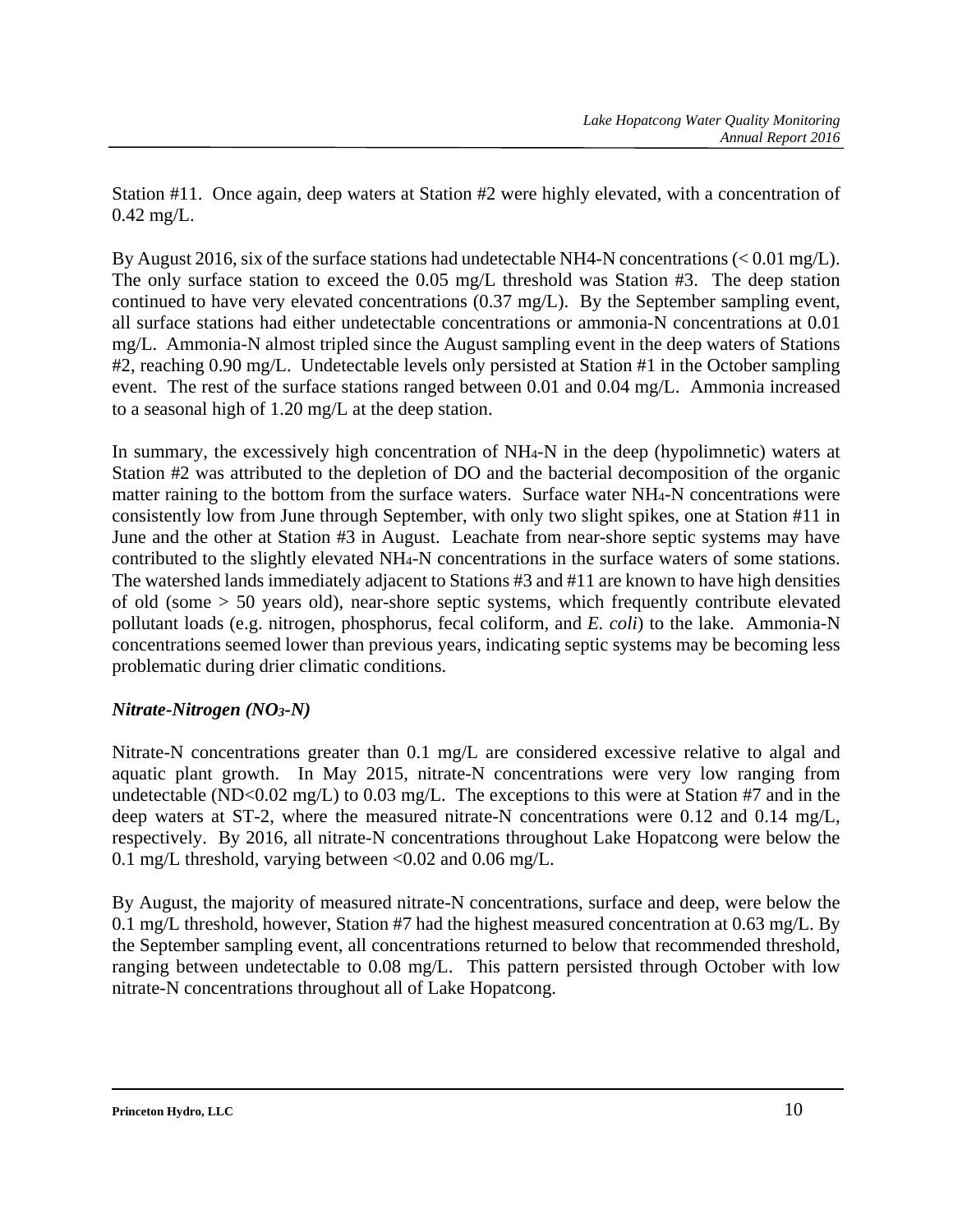In summary, all in-lake nitrate-N concentrations were consistently below the State and Federal drinking water standard of 10.0 mg/L. Nitrate-N concentrations only exceeded the 0.1 mg/L threshold that stimulates elevated amounts of algal and aquatic plant growth in Station #2 DEEP in May and Station #7 in May and August. In 2014, exceedances typically occurred in those sections of the lake immediately adjacent to lands that have homes using septic systems (Borough of Hopatcong around Crescent Cove / River Styx; Township of Jefferson around Woodport and in the Canals). This indicates that aged, near-shore septic systems contribute to the pollutant load of Lake Hopatcong and thus have a direct impact on its water quality. This pattern was not as obvious during the past two growing seasons, more than likely due to the dry, late summer conditions.

#### *Total Phosphorus (TP)*

Phosphorus has been identified as the primary limiting nutrient for algae and aquatic plants in Lake Hopatcong. Essentially, a small increase in the phosphorus load will result in a substantial increase in algal and aquatic plant growth. For example, one pound of phosphorus can generate as much as 1,100 lbs of wet algae biomass. This fact emphasizes the continued need to reduce the annual phosphorus load entering Lake Hopatcong, as detailed in the lake's revised TMDL and associated Restoration Plan.

Studies have shown that TP concentrations as low as 0.03 mg/L can stimulate high rates of algal growth resulting in eutrophic or highly productive conditions. Based on Princeton Hydro's inhouse database on northern New Jersey lakes, TP concentrations equal to or greater than 0.06 mg/L will typically result in the development of algal blooms / mats that are perceived as a nuisance by the layperson.

The State's Surface Water Quality Standard (SWQS, N.J.A.C. 7:9B – 1.14(c) 5) for TP in the surface waters of a freshwater lake or impoundment is 0.05 mg/L. This established TP concentration is for any freshwater lake or impoundment in New Jersey that does not have an established TMDL. Lake Hopatcong has established a phosphorus TMDL, which was revised and approved by NJDEP in June 2006. Based on its refined phosphorus TMDL, the long-term management goal is to maintain an average, growing season TP concentration of 0.03 mg/L within the surface waters of Lake Hopatcong.

TP concentrations measured in the surface waters during the May 2016 sampling event ranged from 0.02 mg/L to 0.04 mg/L with a surface water mean concentration of 0.027 mg/L. The deepwater TP concentration at Station #2 was 0.05 mg/L. All but one surface station was less than or equal to the State and TMDL thresholds.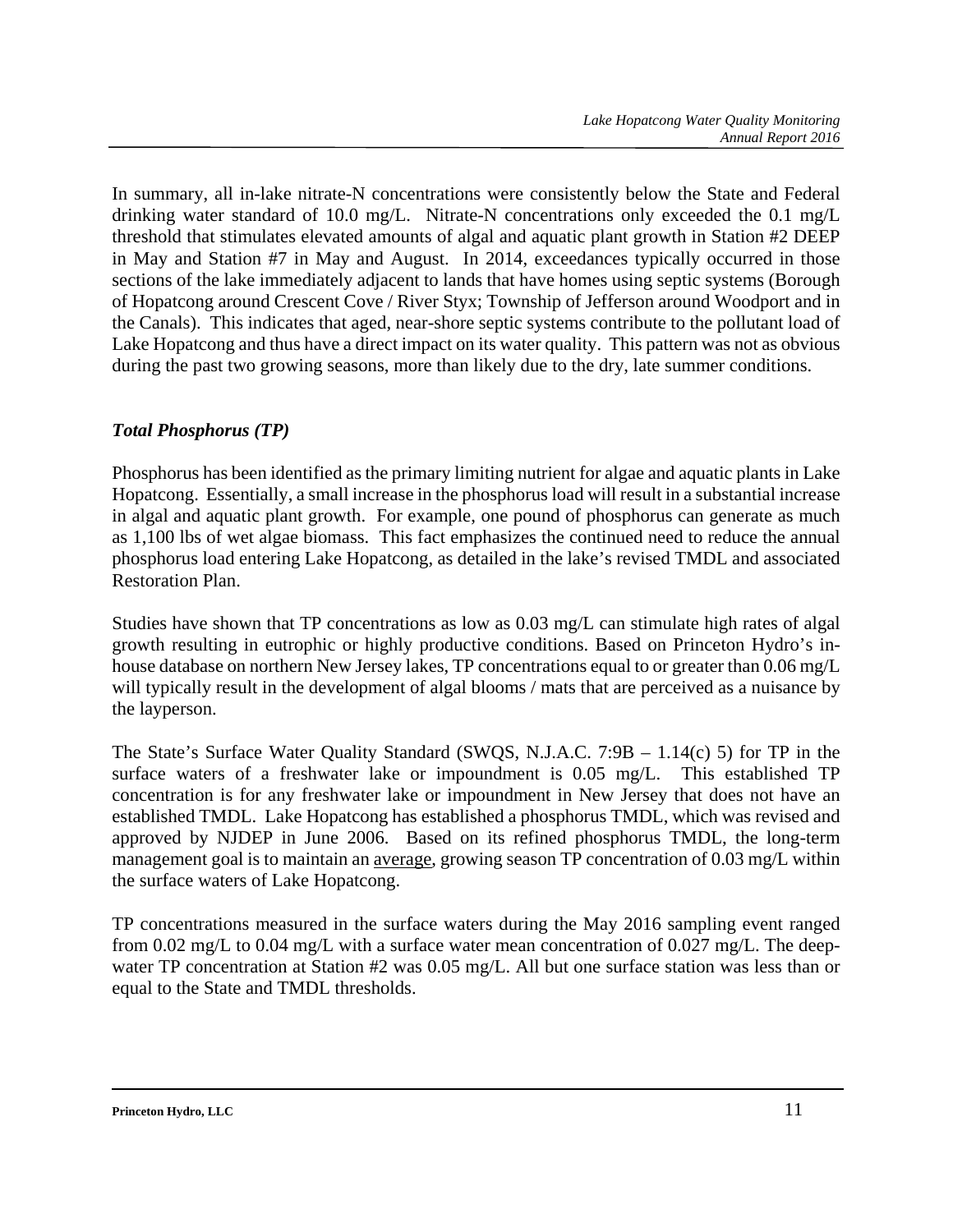TP concentrations in the surface waters during the June 2016 event increased slightly to a range of 0.02 mg/L to 0.06 mg/L with a mean concentration of 0.031 mg/L. Station #2 DEEP decreased to 0.02 mg/L. Three surface station TP concentrations exceeded the State's Surface Water Quality Standard.

The surface water TP concentrations measured during the August event narrowed to a range of less than 0.01 mg/L to 0.03 mg/L, all less than the State's Water Quality Standard. This sampling had the lowest surface mean of any of the 2016 events. The TP concentration at ST-2 DEEP increased to 0.08 mg/L.

In September 2016, surface TP varied greatly, ranging from 0.02 to 0.20 mg/L. Spikes were seen at both Stations #3 and #4, but the very elevated concentrations of 0.20 mg/L were seen at Station #3. Deep water concentrations were also elevated with a TP concentration of 0.27 mg/L, but was a result of the depletion of DO immediately over the sediments. In the absence of DO, phosphorus normally adsorbed onto sediment particles, leaches into the overlaying waters.

In summary, surface concentrations were very consistent across the whole lake, with all but one station with a concentration of 0.02 mg/L. Station #5 had a TP measurement of 0.01 mg/L. Deep water concentrations of 0.27 mg/L persisted through this sampling, explained by the continuing anoxic conditions.

Deep water TP concentrations at Station #2 varied between 0.02 and 0.27 mg/L, peaking in September and October. Again, the deep water TP concentrations increased over the growing season once the bottom waters were depleted of DO.

The mean TP concentration was calculated for each surface water sampling station to determine if they complied with or exceeded the concentration of 0.03 mg/L established under the lake's TMDL. Of the nine standard, long-term water quality monitoring stations, all but one complied with the TMDL. That is, they each had a mean 2016 growing season concentration at or less than 0.03 mg/L. The only surface station that was out of compliance with the TMDL or the State's Surface Water Quality Standard was ST-3 (Crescent Cove/River Styx) with 0.07 mg/L. As past monitoring data have revealed, this section of the lake was in the highest need of restoration efforts in order to move the lake into compliance with its TMDL. These sections of the lake have some of the highest densities of residential housing and/or include lots with aged, near-shore septic systems, which contribute to the elevated TP loads and concentrations. The 2015 data showed Station #3 to be in compliance, but historically the station is frequently out of compliance.

As part of the existing SFY05 319 grant, two large Aqua-Filter Manufactured Treatment Devices (MTDs) were installed in the southern end of the Crescent Cove drainage basin to reduce a large portion of the TP and TSS loads that enter the lake from this section of the watershed. The first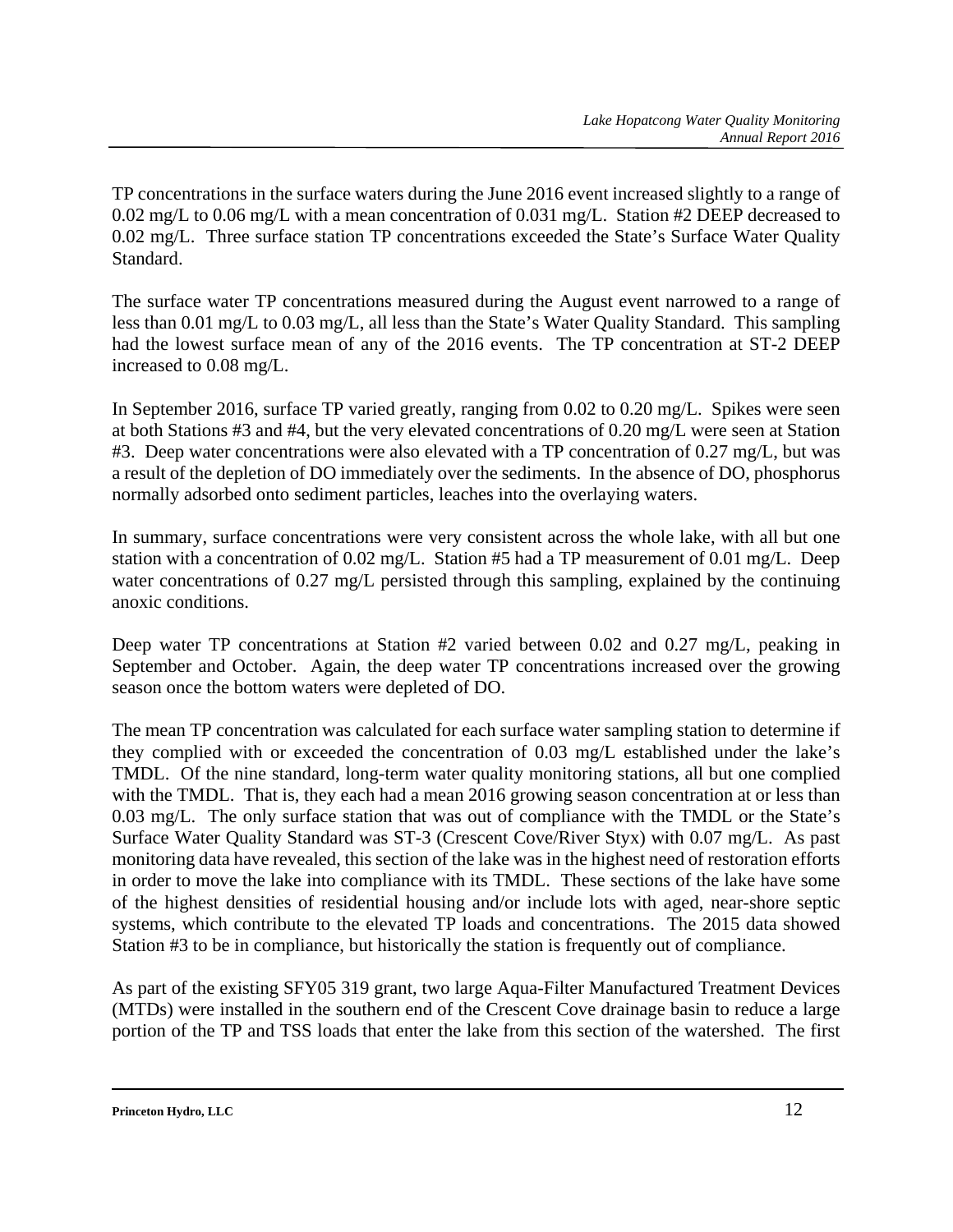MTD was installed in November of 2008, while the second was installed in June of 2011. The NPS-1 monitoring station was established in 2006 in order to assess how the implementation of these MTDs, as well as other restoration measures (i.e. sewering part of the drainage area; more wide-spread use of non-phosphorus fertilizers) have impacted this section of the lake.

The data collected from 2006 to 2008 were prior to the installation of the two large Aqua-Filters, while the data collected in 2009 and 2010 were after the first Aqua-Filter was installed and the data collected in 2011 through 2016 were after the second Aqua-Filter was installed.

As shown in Table 1, before the first Aqua-Filters was installed, the mean growing season (May – September) TP concentration in Crescent Cove was 0.06 mg/L; these mean values are greater than both the State's Surface Water Quality Standard of 0.05 mg/L for standing waterbodies, as well as the targeted TMDL concentration of 0.03 mg/L. However, after the first Aqua-Filter was installed in late 2008, the mean TP concentration declined to 0.045 mg/L (Table 1; 2009 monitoring year). While this value was still greater than the targeted TMDL concentration of 0.03 mg/L, it was below the State's Surface Water Quality Standard of 0.05 mg/L. In addition, only one of four TP measurements in 2009 was above the State standard.

### **Table 1 The Mean and Range of TP and TSS Concentrations for Crescent Cove Over the Growing Season of Each Monitored Year**

| <b>Monitoring Year</b>   | TP mean and range                 | TSS mean and range                      |
|--------------------------|-----------------------------------|-----------------------------------------|
| 2006 (pre-installation)  | $0.06$ mg/L $(0.05 - 0.075$ mg/L) | $10 \text{ mg/L} (6 - 15 \text{ mg/L})$ |
| 2007 (pre-installation)  | $0.06$ mg/L $(0.04 - 0.08$ mg/L)  | $7 \text{ mg/L} (3 - 11 \text{ mg/L})$  |
| 2008 (pre-installation)  | $0.06$ mg/L $(0.04 - 0.08$ mg/L)  | $14$ mg/L $(1.5 - 48$ mg/L)             |
| 2009 (post-installation) | $0.045$ mg/L $(0.03 - 0.06$ mg/L) | $7 \text{ mg/L} (1.5 - 8 \text{ mg/L})$ |
| 2010 (post-installation) | $0.07$ mg/L $(0.02 - 0.09$ mg/L)  | $8 \text{ mg/L}$ (1 -15 mg/L)           |
| 2011 (post-installation) | $0.04$ mg/L $(0.01 - 0.08$ mg/L)  | $5 \text{ mg/L} (1 - 11 \text{ mg/L})$  |
| 2012 (post-installation) | $0.06$ mg/L $(0.03 - 0.08$ mg/L)  | 6 mg/L $(3 - 10 \text{ mg/L})$          |
| 2013 (post-installation) | $0.05$ mg/L $(0.04 - 0.07$ mg/L)  | $7 \text{ mg/L} (2 - 15 \text{ mg/L})$  |
| 2014 (post-installation) | $0.05$ mg/L $(0.03 - 0.09$ mg/L)  | $8 \text{ mg/L} (4 - 13 \text{ mg/L})$  |
| 2015 (post-installation) | $0.04$ mg/L $(0.03 - 0.05$ mg/L)  | $4 \text{ mg/L} (1.5 - 5 \text{ mg/L})$ |
| 2016 (post-installation) | $0.06$ mg/L $(0.02 - 0.16$ mg/L)  | $10 \text{ mg/L}$ (1.5 – 33 mg/L)       |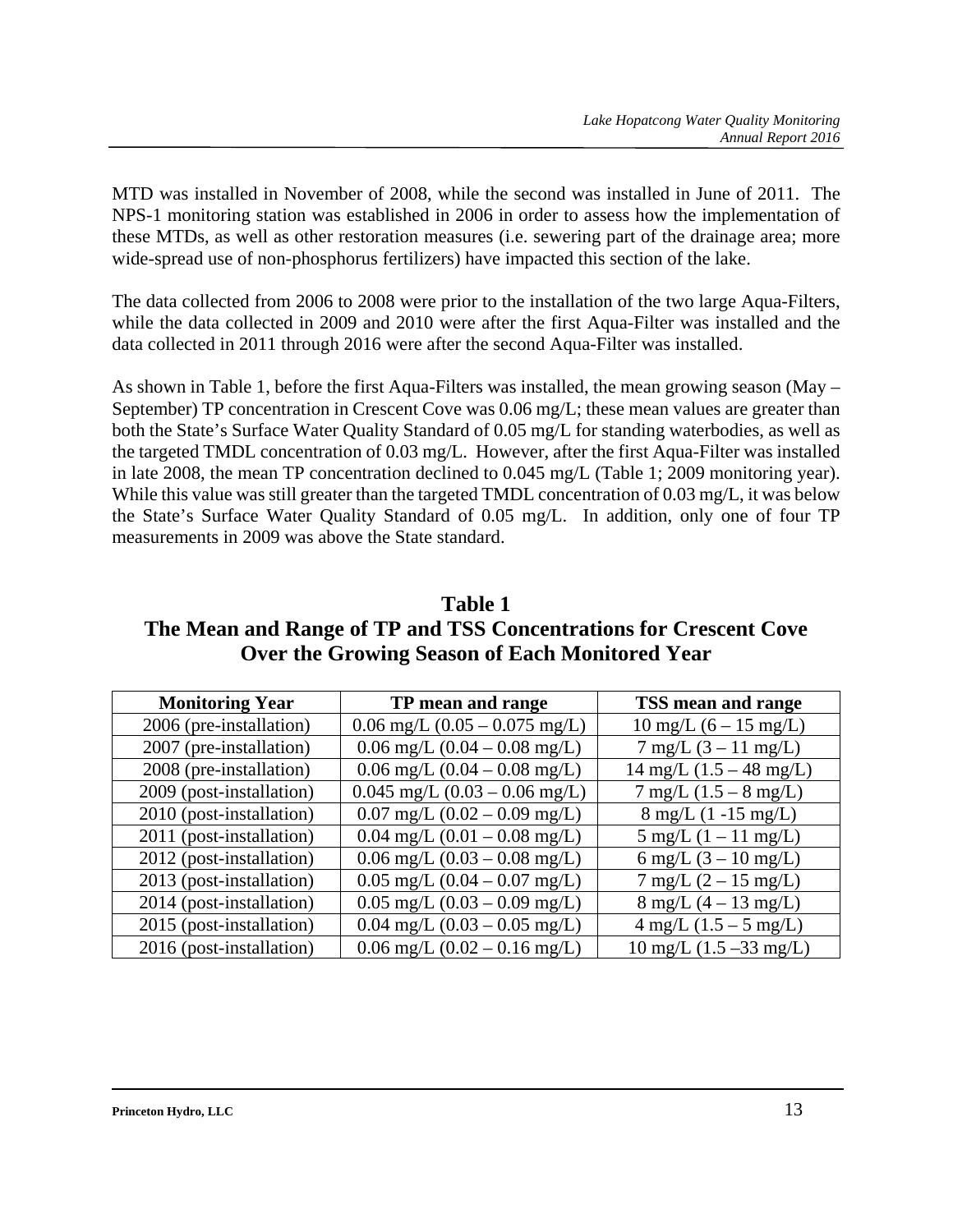In sharp contrast to the 2009 results, during the 2010 growing season, only one of the five sampling events was below the Sate Standard at NPS-1. The mean TP concentration at NPS-1 in 2010 was 0.07 mg/L greater than the mean values measured prior to the installation of the Aqua-Filter (2006- 08). These conditions were in spite of the fact that 2010 had a relatively dry growing season. More than likely, these elevated TP concentrations indicated that the first Aqua-Filter needed to be maintained. Specifically, the filter pillows needed to be replaced and the Aqua-Swirl portion of the structure needed to be cleaned out. At a minimum, the Aqua-Filter should be inspected quarterly and accumulated material in the Aqua-Swirl should be vacuumed out several times a year. This would allow the structure to at least continue to remove accumulated sediments and the phosphorus adsorbed onto such particles. However, to maximize its phosphorus removal capacity, the filter pillows should be replaced as well.

The second Aqua-Filter was operating by the end of June 2011 and the resulting mean 2011 growing season TP concentration for NPS-1 was 0.04 mg/L, the lowest mean value of the entire 2006 - 2015 dataset (Table 1). Of the five 2011 sampling events, only one was above the State standard. In addition, three of the five had TP concentration at or below the TP concentration targeted under the TMDL (0.03 mg/L). However, by 2012 TP concentrations were again on the rise with a mean of 0.06 mg/L, again above the State threshold (Table 1 and Figure 1). Of the five measurements collected over the 2012 growing season, only two were below the State threshold. In 2013, the mean TP concentration was 0.05 mg/L (Table 1), with three of the five values at or below the State standard. The 2014 monitoring data were similar to that documented in 2013. That is, the mean TP concentration was 0.05 mg/L. Additionally, three of the five TP concentrations were below the State's standard.

In 2015, the mean concentration once again decreased to 0.04 mg/L, which is within the State standard of 0.05 mg/L. All of the five TP concentrations fell at or below this standard, while only one met the TMDL targeted concentration of 0.03 mg/L.

In 2016, the mean TP concentration increased to 0.06 mg/L, which is above the recommended State standard. Three of the five events exceeded this standard, tripling during the August event. The May and October samplings fell below the TMDL targeted concentration. A comparison of the overall pre-installation mean TP concentration (0.06 mg/L; 2006 to 2008) to the overall postinstallation mean TP concentration (0.05 mg/L; 2009 to 2016) indicates that the Aqua-Filter stormwater systems have contributed toward an approximately 17% reduction in the in-cove phosphorus concentrations. While such reductions are a positive step, more work is required to further improve the water quality of this section of Lake Hopatcong and eventual compliance with the TMDL.

While not discussed in a high level of detail as TP, it should be noted that there has been a measurable decline in total suspended solids (TSS) concentrations once the Aqua-Filters were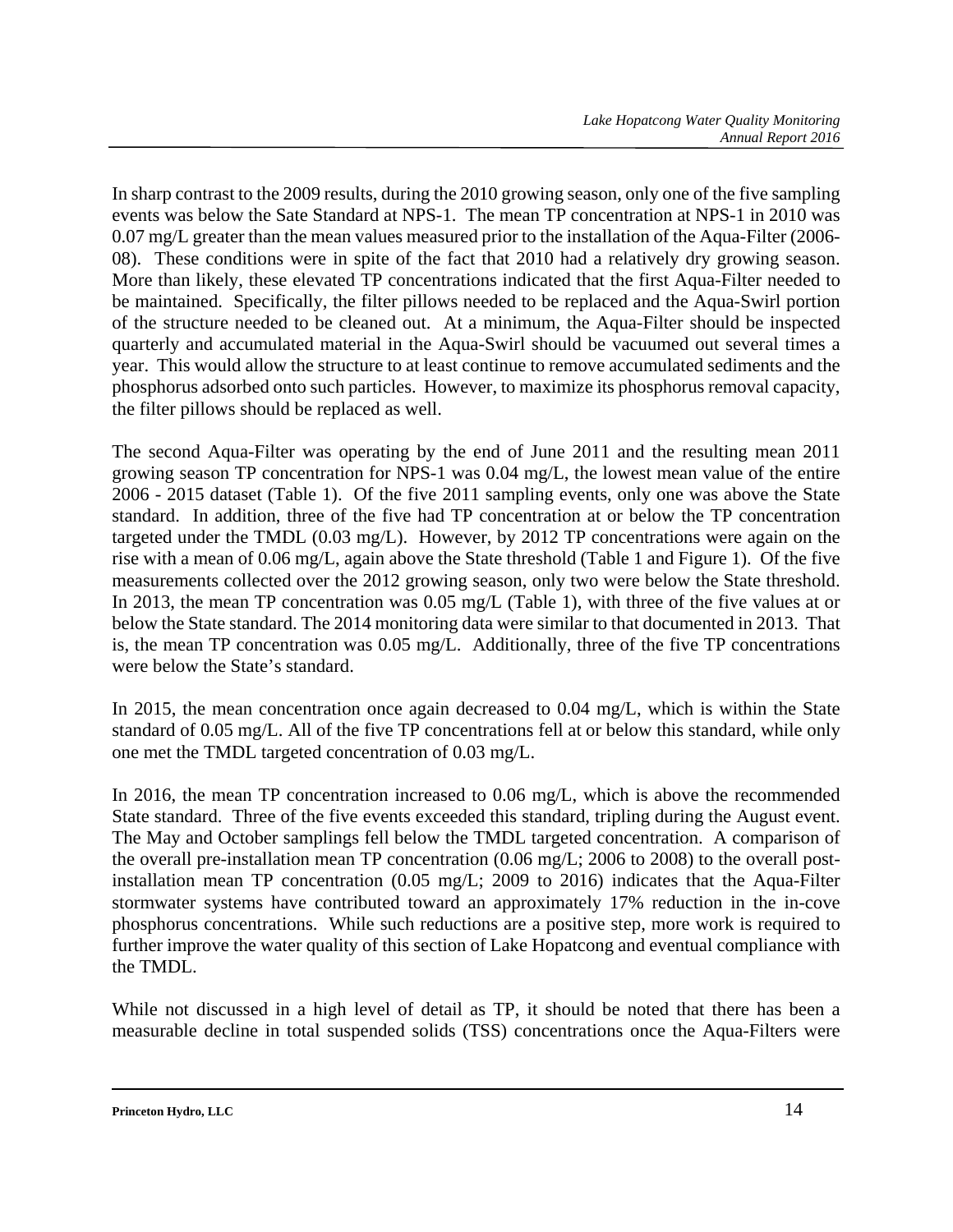installed. Prior to their installation (2006 – 2008), TSS concentrations ranged from 1.5 to 48 mg/L, with growing season means ranging from 7 to 14 mg/L. In contrast, after the Aqua-Filters were installed, TSS concentrations ranged from 1 to 33 mg/L, with growing season means ranging from 4 to 10 mg/L (Table 1). Without the elevated TSS concentration of 33 mg/L in 2016, TSS only ranged from 1-15 mg/L over the post-installation sampling. It should be noted the excessive TSS concentration was measured during the same sampling event when the excessive TP concentration of 0.16 mg/L (Figure 1) was measured. This indicates that a large fraction of the phosphorus entering this part of the lake originates from surface runoff and stormwater, where phosphorus is typically adsorbed onto sediment particles.

The average TSS concentration in 2016 was the highest recorded since pre-installation samplings. A comparison of the overall pre-installation mean TSS concentration (10 mg/L; 2006 to 2008) to the overall post-installation mean TSS concentration (6.8 mg/L; 2009 to 2016) indicates that the Aqua-Filter stormwater systems have contributed toward a 32% reduction in the in-cove TSS concentrations. Thus, in-lake TP and TSS concentrations were lower in the southern end of Crescent Cove, once the Aqua-Filters were installed. However, it is worth repeating that in order to maximize pollutant removal efficiencies, both structures, at a minimum, should be cleaned out at least once a year.

Based on some conversations over the last years, it is understood that the Borough of Hopatcong has been at least pumping out the Aqua-Swirl portion of the two stormwater structures in the Hopatcong Beach Club's parking lot. Routine clean-outs of these stormwater structures have directly contributed to these reduced TP and TSS concentrations in the southern end of Crescent Cove. However, in order to continue to reduce the concentrations and loads of these pollutants, the following must be conducted:

- 1. At a minimum, inspect the Aqua-Swirl portion of the Aqua-Filter 2-4 times a year and pump out the Aqua-Swirl portion of each structure at least once a year.
- 2. Inspect and clean out the Aqua-Filter chambers; in addition, if possible, replace the existing filter pillows with new ones (the filter pillows are designed to remove dissolved phosphorus from the stormwater).

Finally, while some reductions in TP and TSS concentrations have been made since the installation of the Aqua-Filter, there is still more pollutant loading that needs to be addressed in this part of the Lake Hopatcong watershed. Other sources of untreated stormwater and leachate from aged, near-shore septic systems continue to contribute to elevated concentrations of TP. Thus, additional restoration measures need to be considered moving forward to continue to improve upon the existing water quality conditions of Lake Hopatcong.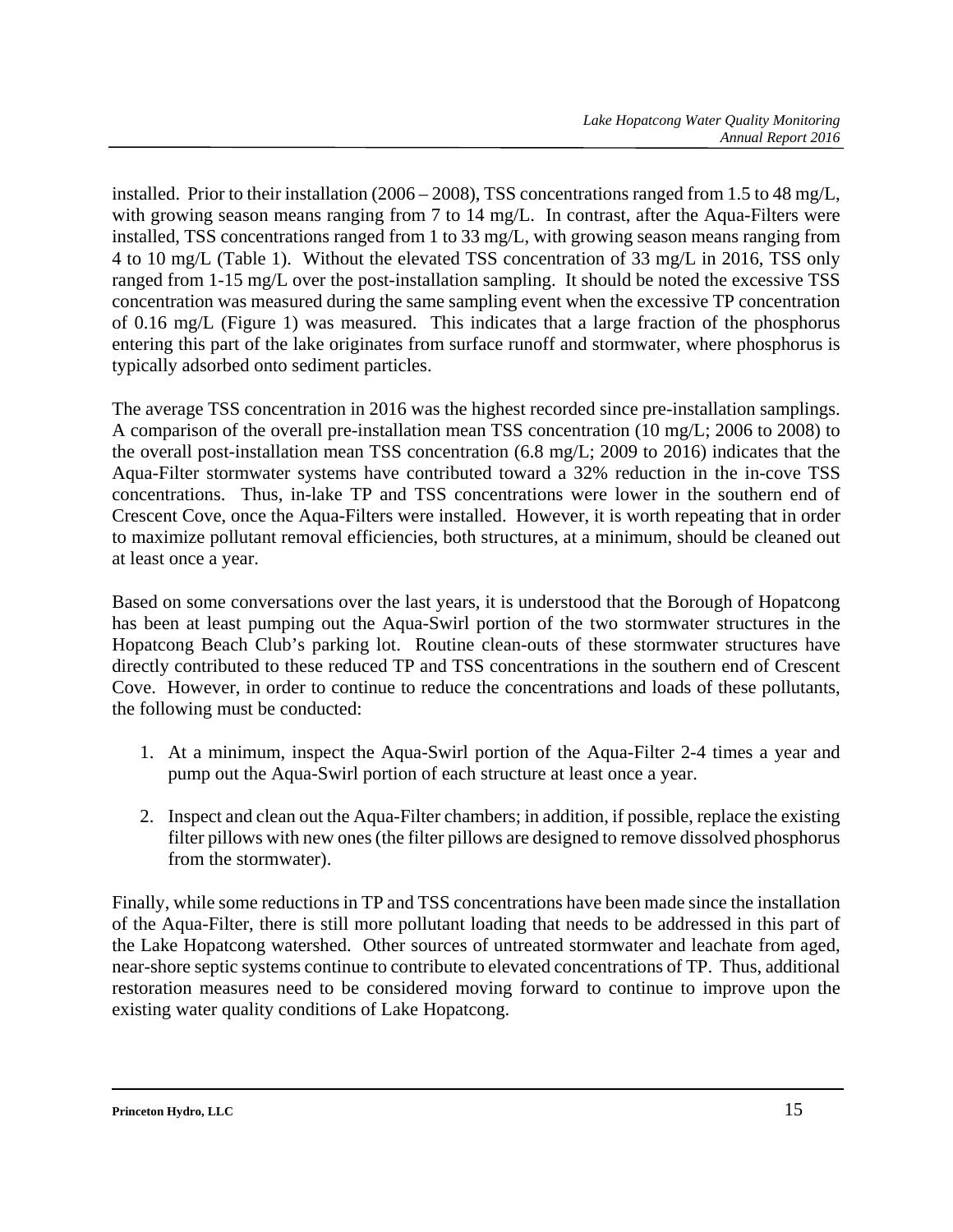**Figure 1 TP Concentrations in Crescent Cove (NPS-1) Over the Growing Season of Each Monitored Year from 2006 to 2016**

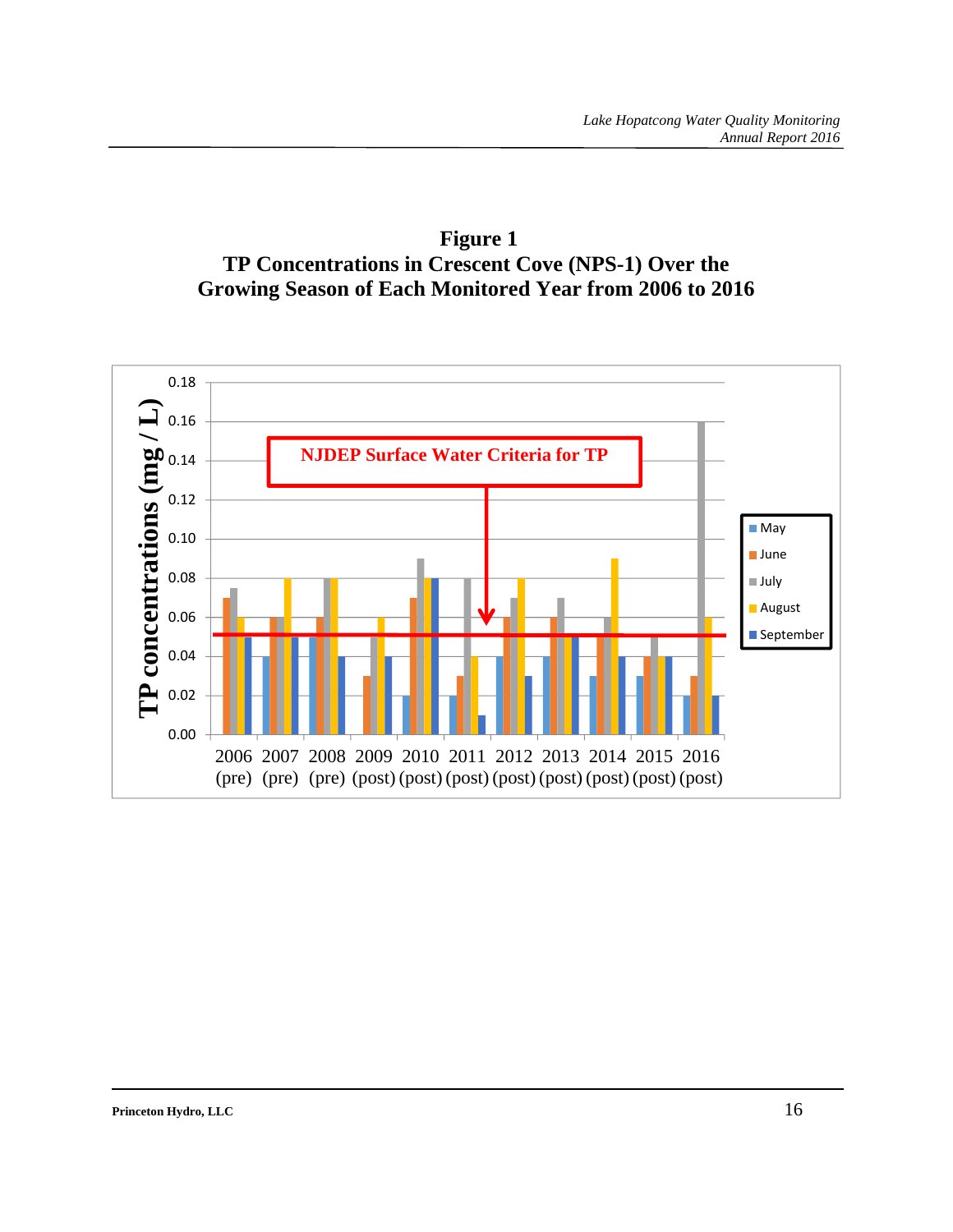#### *Chlorophyll a*

Chlorophyll *a* is a pigment possessed by all algal groups, used in the process of photosynthesis. Its measurement is an excellent means of quantifying algal biomass. In general, an algal bloom is typically perceived as a problem by the layperson when chlorophyll *a* concentrations are equal to or greater than 30.0 µg/L. Based on the findings of the refined TMDL, the existing average seasonal chlorophyll *a* concentration under current conditions is 15 µg/L, while the maximum seasonal value is 26 µg/L. In contrast, the targeted average and maximum chlorophyll *a* concentrations, once Lake Hopatcong is in complete compliance with the TMDL, are predicted to be 8 and 14 µg/L, respectively.

Chlorophyll *a* concentrations during the May 2016 event ranged from 3.3 µg/L at Station #11 to 16.7 µg/L at Station #1 with a mean concentration of 7.6 µg/L. The mean value for May 2016 was below the targeted average, while the maximum value was above the targeted maximum. No values exceeded the existing maximum concentration  $(26 \mu g/L)$ .

Chlorophyll *a* concentrations during the June sampling ranged from 3.9  $\mu$ g/L at Station #6 to 31.0  $\mu$ g/L at Station #3 with a mean concentration of 11.3  $\mu$ g/L. The mean is above the targeted average and the maximum value is above the targeted maximum concentration. Of the nine June 2015 concentrations, only two (Stations #3 and #10) exceeded the targeted maximum concentration under the TMDL. Station #3 concentrations at this time were the second highest recorded during 2016.

Overall, chlorophyll *a* increased by the August event with concentrations ranging from 4.1 µg/L at Station #11 to 35.0 µg/L at Station #3 with a mean concentration of 13.8 µg/L. The mean July concentration exceeded the targeted mean of 8 µg/L, while the maximum threshold concentration was exceeded in three of the nine sampling stations; Woodport Bay, Crescent Cove/River Styx and Northern Woodport Bay sampling stations (Stations #1, #3 and #10).

In September chlorophyll *a* concentrations varied between 3.9 µg/L at Station #5 to 25.0 µg/L at Station #10 with a mean concentration of 12.7  $\mu$ g/L, decreasing from the previous month. The average and six of the stations exceeded the targeted TMDL mean, while only three of the stations (#1, #3 and #10) exceeded the maximum threshold of 14  $\mu$ g/L.

In October 2016 chlorophyll *a* concentrations decreased overall, varying from 3.3 µg/L at Station #11 to 19.0  $\mu$ g/L at both Stations #10 with a mean concentration of 11.0  $\mu$ g/L. At this time, three of the nine sampling stations had concentrations that exceeded the targeted maximum concentration.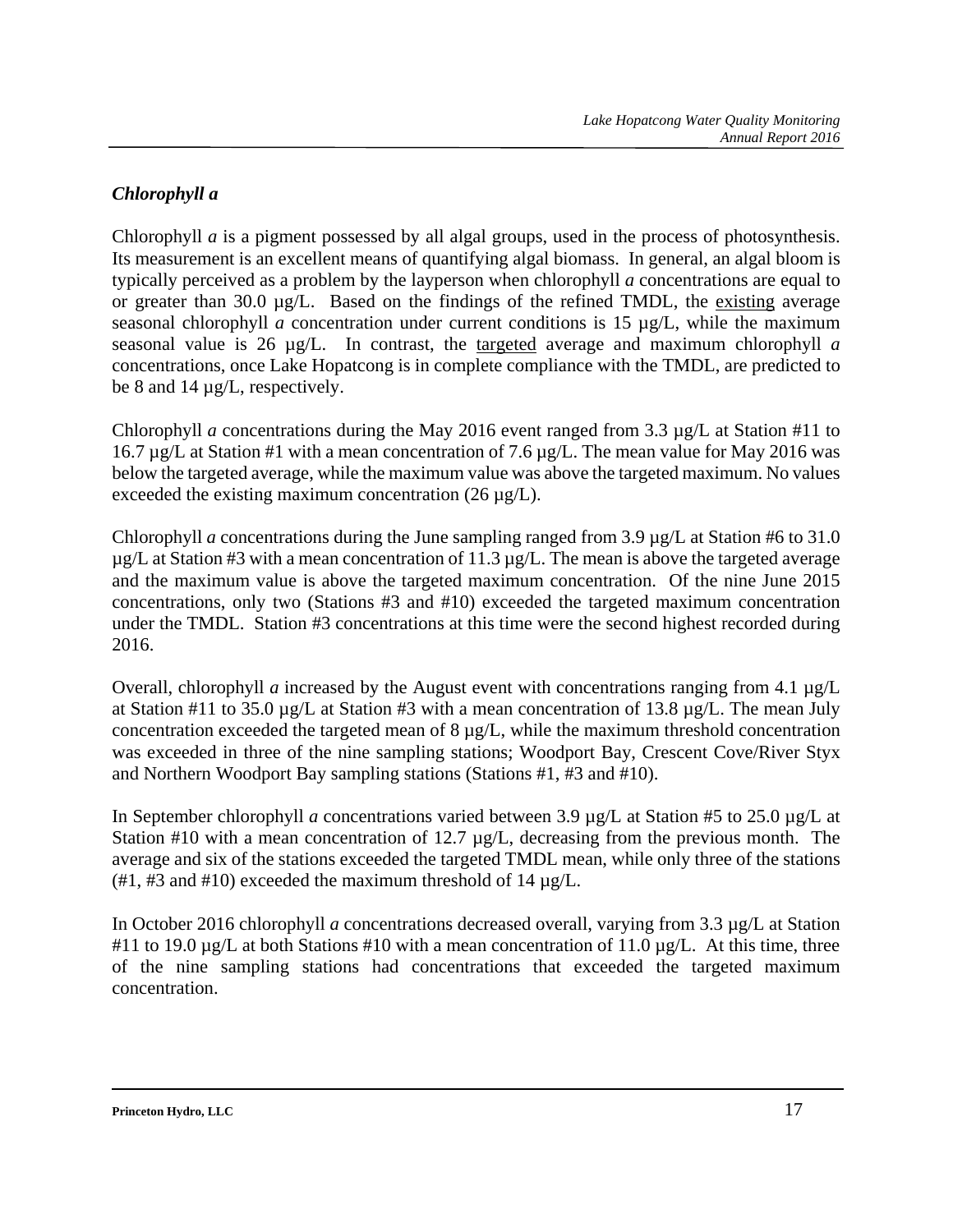Chlorophyll *a* concentrations at the NPS-3 station remained low throughout the growing season, ranging from a low of 3.1  $\mu$ g/L in September and a high of 14  $\mu$ g/L in August. The average, 8.54  $\mu$ g/L, was just above the targeted mean and maximum values were 14  $\mu$ g/L. These concentrations are below the existing TMDL average and maximum. NPS-4 was lowest during the August event with a concentration of 3.8  $\mu$ g/L and a high of 5.4  $\mu$ g/L during the June sampling, all well below the targeted mean and maximum values. NPS-5 remained below the targeted mean during all months, ranging from 3.7 to 6.9  $\mu$ g/L

#### *Phytoplankton*

Phytoplankton are algae that are freely floating in the open waters of a lake or pond. These algae are vital to supporting a healthy ecosystem, since they are the base of the aquatic food web. However, high densities of phytoplankton can produce nuisance conditions. The majority of nuisance algal blooms in freshwater ecosystems are the result of cyanobacteria, also known as blue-green algae. Some of the more common water quality problems created by blue-green algae include bright green surface scums, taste and odor problems and the generation of cyanotoxins.

Table 1 lists the dominant phytoplankton identified in Lake Hopatcong during each water quality monitoring event in 2016. Algal abundance was high during the 17 May 2016 event with a documented bloom of *Tabellaria* and *Fragilaria*. The green alga *Microspora* and the dinoflagellate *Ceratium* were present at this time. A few other plankton were noted as rare.

Total algal richness persisted during the 28 June 2016 sampling event with 6 genera. Various plankton were abundant at this sampling event, including a diatom (*Asterionella*), green algae (*Chlorella*) and blue-green algae (*Anabaena*). Three plankton were recorded as common, including genera in the diatoms, chrysophytes and blue green algal groups.

The 2 August 2016 event algal abundance was at a high, yielding 13 genera. Blue-green algae *Anabaena* and green algae *Chlorella* were abundant during this sampling event. Five other genera were listed as common, including *Fragilaria, Tabellaria, Dinobryon, Staurastrum* and *Phormidium.* Six other genera were listed as present, represented by the blue greens, diatoms, dinoflagellates and green algae.

By 1 September 2016 algal richness and diversity slightly decreased to 10 genera identified with the blue-green algae *Lyngbya* being most abundant. Four genera of plankton were identified as common (*Fragilaria*, *Tabellaria, Synedra* and *Anabaena*). Five genera were identified as present, represented by the green algae, chrysophytes, blue greens and dinoflagellates.

Total algal abundance and diversity were highest during the 13 October 2016 sampling event with 17 different genera identified. No algae were dominant at this time. Five genera of plankton were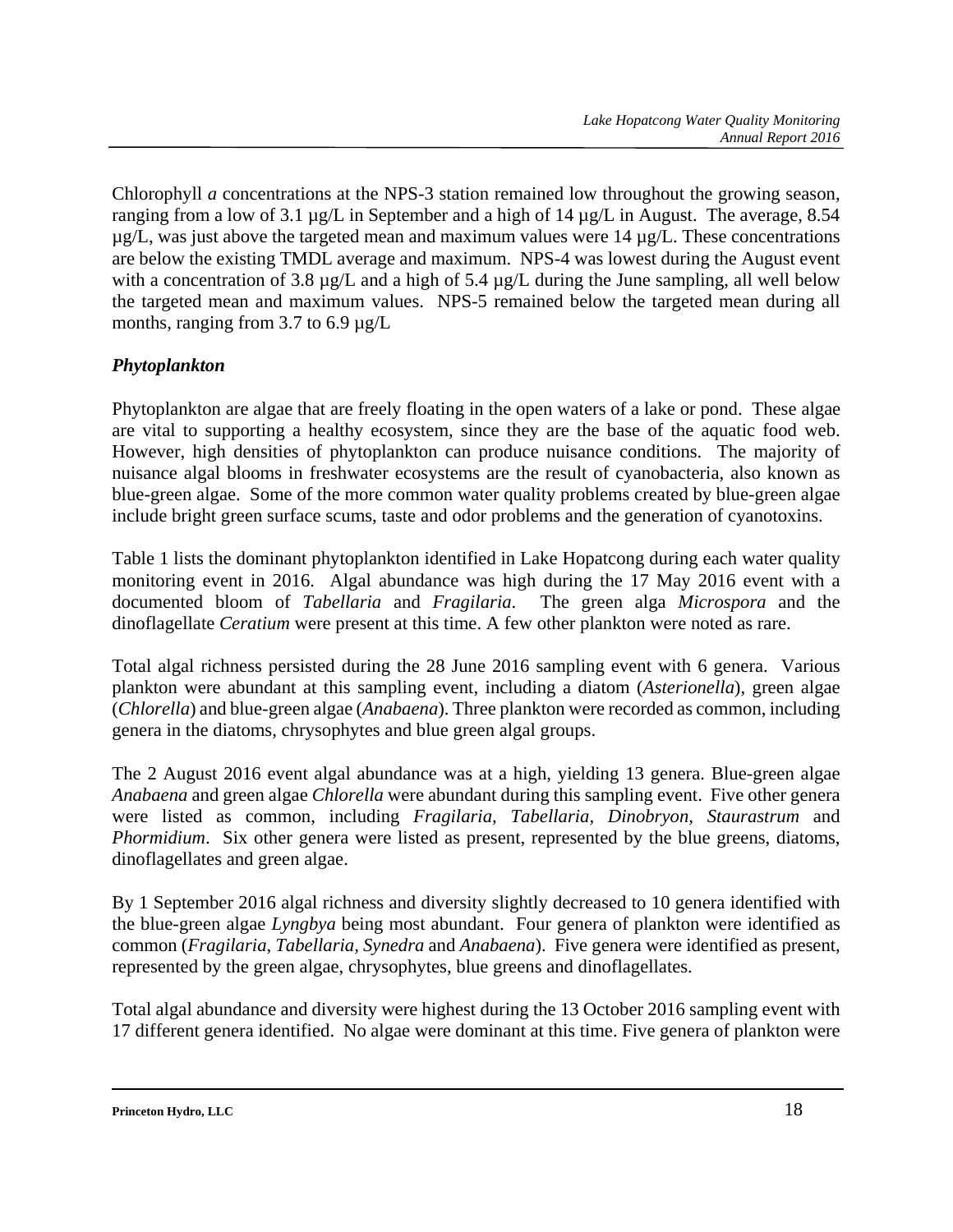considered common, including three diatoms (*Fragilaria, Melosira* and *Tabellaria*), the green algae *Pediastrum* and the blue-green *Anabaena*. Twelve genera were identified as present, represented by diatoms, chrysophytes, green algae and blue-greens.

While blue-greens were present throughout the entire 2015 growing season, high densities were not seen. During three events, only one genera was labeled as abundant.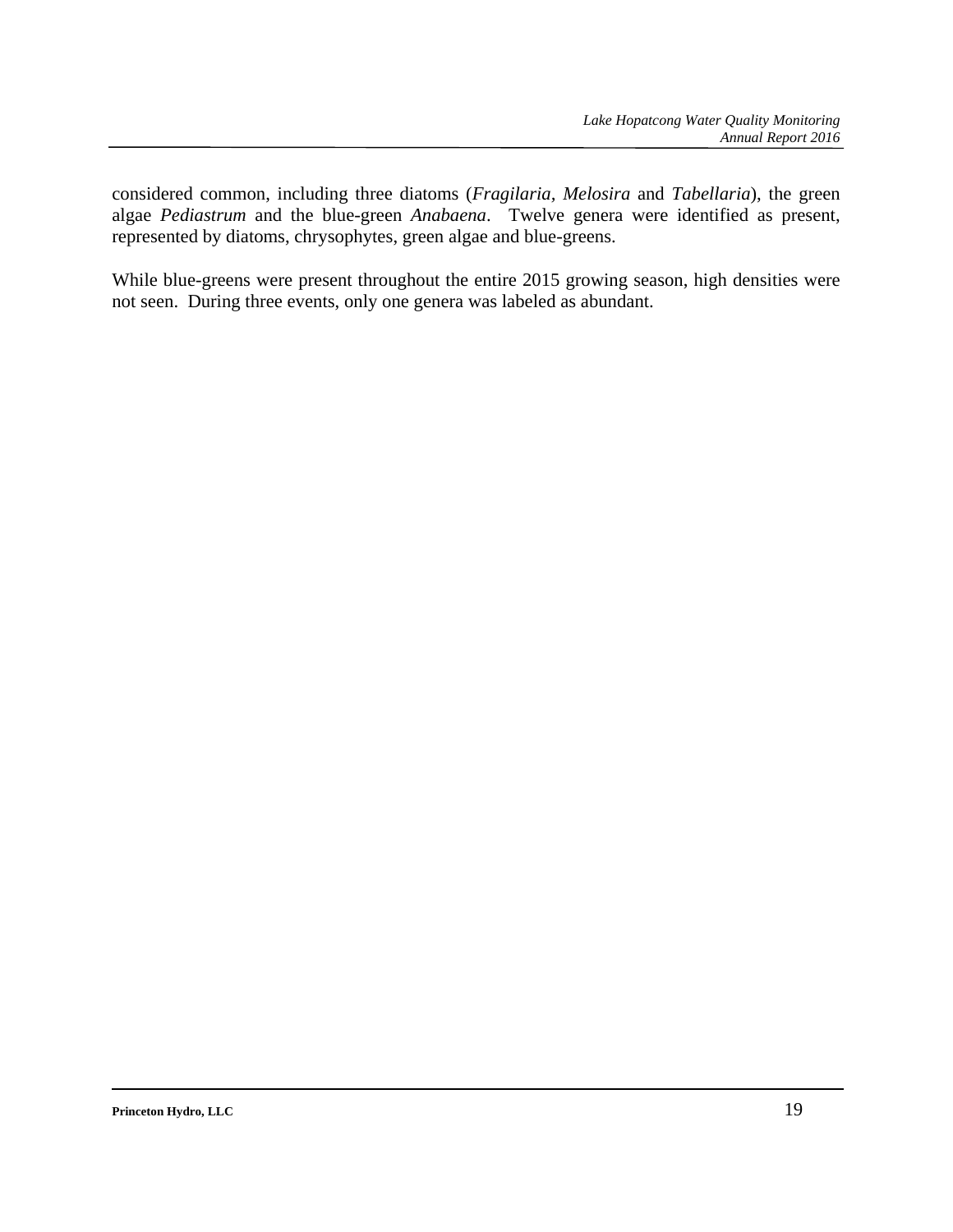### **Table 1 Phytoplankton in Lake Hopatcong during the 2016 Growing Season**

| <b>Sampling</b><br><b>Date</b> | <b>Phytoplankton</b>                                                                                                                                                                                                                                                                                                      |
|--------------------------------|---------------------------------------------------------------------------------------------------------------------------------------------------------------------------------------------------------------------------------------------------------------------------------------------------------------------------|
| 17 May 2016                    | Algal abundance was high, but diversity was low. A bloom of Tabellaria and<br>Fragilaria occurred at this time. Green algae Microspora, and dinoflagellate<br>Ceratium, were listed as present. Pediastrum and the blue green Anabaena<br>were listed as rare.                                                            |
| 28 June 2016                   | Total algal abundance was moderately high. Abundant phytoplankton were the<br>blue-green algae Anabaena, the diatom Asterionella, and the green algae<br>Chlorella. In addition, Fragilaria, Dinobryon and Aphanocapsa were common<br>at this time.                                                                       |
| 2 August 2016                  | Algal abundance was high, with the most common genera being the blue-green<br>algae Anabaena and green algae Chlorella. Several green algae, chrysophytes,<br>diatoms, dinoflagellates and blue-green algae were also noted in varying<br>densities.                                                                      |
| 1 September 2016               | Algal abundance was moderate to high with an abundance of the blue green<br>Lyngbya. Also common were the blue-green algae Anabaena and diatoms<br>Fragilaria, Synedra and Tabellaria. Five genera of green algae were identified<br>as present. These were Dinobryon, Ceratium, Pediastrum, Snowella and<br>Microcystis. |
| 13 October 2016                | Diversity was high with 17 genera identified. Five genera were listed as<br>common, including diatoms, green algae and blue-greens. In addition, several<br>genera of green algae, chrysophytes, blue-greens and diatoms were identified<br>as present.                                                                   |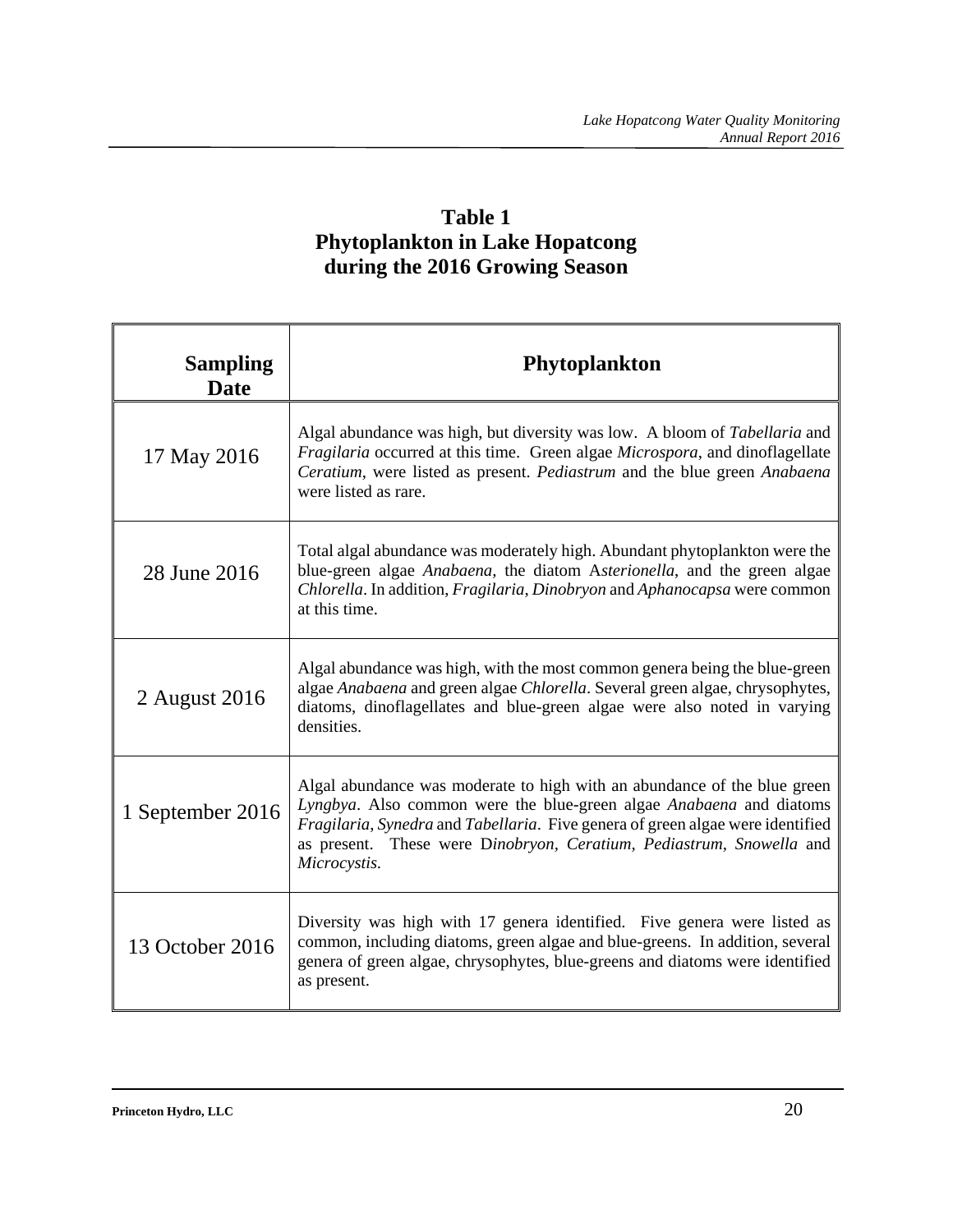#### *Zooplankton*

Zooplankton are the micro-animals that live in the open waters of a lake or pond. Some largebodied zooplankton are a source of food for forage and/or young gamefish. In addition, many of these large-bodied zooplankton are also herbivorous (i.e. algae eating) and can function as a natural means of controlling excessive algal biomass. Given the important role zooplankton serve in the aquatic food web of lakes and ponds, samples for these organisms were collected at Station #2 during each monitoring event. The results of these samples are provided in Table 2.

The zooplankton community identified during the 17 May 2016 sampling event was very sparse. Two rotifers, K*eratella cochlearis* and K*ellicottia longispina*, were identified as common during this event. The only other genera present at this time was the cladoceran *Bosmina*.

During the 28 June 2016 sampling event, zooplankton abundance and diversity increased, yielding five different genera including cladocerans, copepods and rotifers. The most abundant zooplankton were the copepods *Cyclops* and nauplii (juvenile copepods) and the cladoceran *Bosmina*.

Richness increased to seven genera during the 2 August 2016 sampling event. No single genus was dominant at this time. Five of the seven genera were listed as common. These included the rotifers *Polyarthra* and *Brachionus*, copepods *Cyclops* and nauplii, and the herbivorous cladoceran *Daphnia*. *Bosmina* and *Trichocerca* were listed as present during this event.

Very low zooplankton densities were noted during the 1 September 2016 sampling event. Only two genera were identified at this time, including the cladoceran B*osmina* and the rotifer *Keratella*. Both of these genera were present but not particularly common.

During the 13 October 2016 sampling event, zooplankton abundance increased to seven recorded genera. Of these seven, four were listed as common, include two cladocerans (*Bosmina* and *Daphnia*) and two copepods (*Cyclops* and nauplii*)*. Three rotifer genera, *Keratella, Asplanchna*  and *Brachionus*, were also present during this sampling event.

Similar to past monitoring years, herbivorous zooplankton were present in Lake Hopatcong, but in low densities during spring. Such conditions are indicative of a fishery community dominated by a large number of small, zooplankton-feeding fishes (e.g. golden shiners, alewife, young perch), where large-bodied zooplankton cannot exert a high degree of algal control through grazing.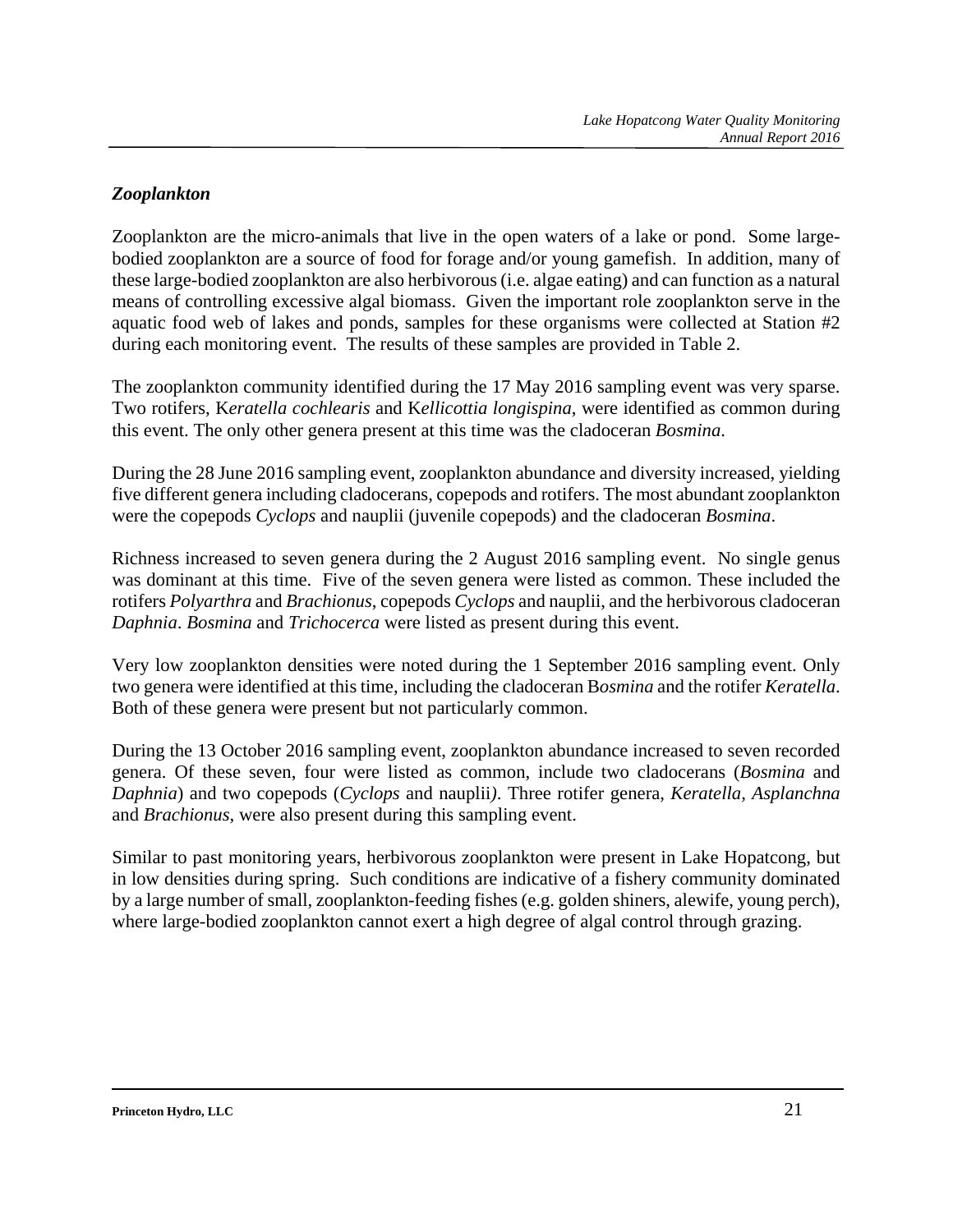### **Table 2 Zooplankton in Lake Hopatcong during the 2016 Growing Season**

| <b>Sampling</b><br><b>Date</b> | <b>Zooplankton</b>                                                                                                                                                                                                                                                    |
|--------------------------------|-----------------------------------------------------------------------------------------------------------------------------------------------------------------------------------------------------------------------------------------------------------------------|
| 17 May 2016                    | Zooplankton numbers were low, with only three genera represented. Keratella<br>cochlearis and Kellicottia longispina were listed as common. The cladoceran<br>Bosmina was also present.                                                                               |
| 28 June 2016                   | Zooplankton abundance was moderate with good diversity (5 genera were<br>identified). The cladoceran Bosmina and the copepods Cyclops and nauplii<br>were abundant. A couple of rotifers, including Asplanchna and Polyarthra<br>were also present.                   |
| 2 August 2016                  | Zooplankton abundance was moderate, with high diversity. Common were<br>two rotifers (Polyarthra and Brachionus), two copepods (Cyclops and<br>Nauplii) and the cladoceran Daphnia. The cladoceran Bosmina and rotifer<br>Trichocerca were present during this event. |
| 1 September 2016               | Low zooplankton abundance and diversity were noted during this event with<br>only 2 genera recorded.<br>Cladoceran Bosmina and rotifer Keratella were<br>present during this event.                                                                                   |
| 13 October 2016                | The zooplankton community exhibited moderate abundance. No single genus<br>was dominant at this time. Both Daphnia and Bosmina were common at this<br>sampling. Copepods, Cyclops and nauplii were also listed as common. Three<br>rotifers were present.             |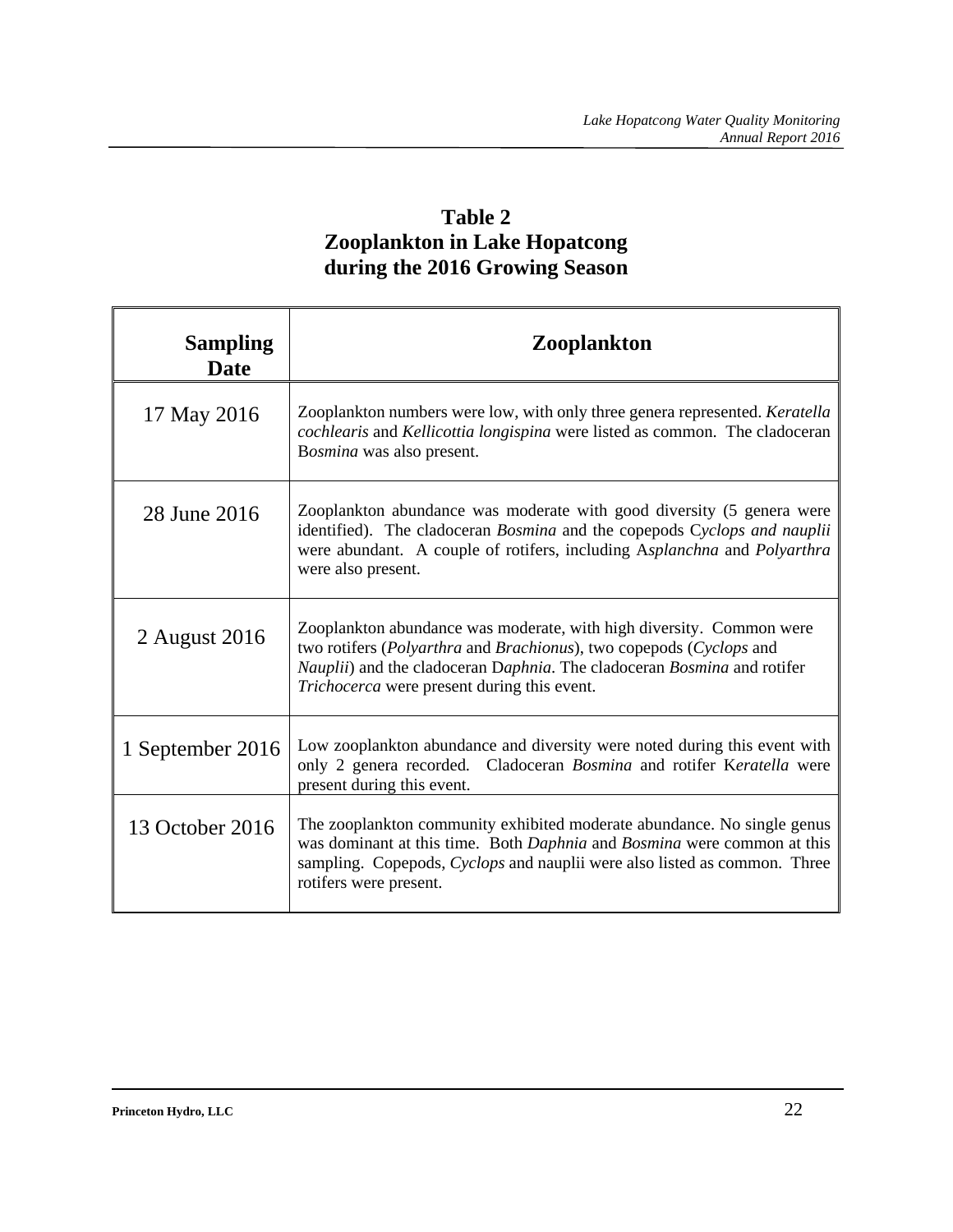#### *Recreational Fishery and Potential Brown Trout Habitat*

Of the recreational gamefish that reside or are stocked in Lake Hopatcong, trout are the most sensitive in terms of water quality. For their sustained management, all species of trout require DO concentrations of at least 4 mg/L or greater. However, the State's designated water quality criteria to sustain a healthy, aquatic ecosystem is a DO concentration of at least 5 mg/L.

While all trout are designated as coldwater fish, trout species display varying levels of thermal tolerance. Brown trout (*Salmo trutta*) have an optimal summer water temperature range of 18 to  $24^{\circ}$ C (65 to 75°F) (USEPA, 1994). However, these fish can survive in waters as warm as  $26^{\circ}$ C (79°F) (Scott and Crossman, 1973), defined here as acceptable habitat. The 2016 temperature and DO data for Lake Hopatcong were examined to identify the presence of optimal and acceptable brown trout habitat. As with previous monitoring reports, this analysis focused primarily on *insitu* data collected at the mid-lake sampling station (Station #2).

For the sake of this analysis, sections of the lake that had DO concentrations equal to or greater than 5 mg/L and water temperatures less than  $24^{\circ}$ C were considered optimal habitat for brown trout. In contrast, sections of the lake that had DO concentrations equal to or greater than 5 mg/L and water temperatures between 24 and 26°C were considered carry over habitat for brown trout.

Optimal brown trout habitat was present from the surface waters to a depth of 11.0 meters (36 feet) at Station #2 during the May 2016 sampling event. By 28 June 2016, the optimal habitat decreased to depths between 4.0 to 6.0 meters. Carry over habitat was found from the surface to 4.0 meters (13 feet). Neither optimal or carry over habitat was present during the August 2016 sampling event as a result of a particularly dry and hot summer season. However, it should be noted that carry over habitat was re-established in early September as well as in Great Cove and Byram Cove (Stations #8 and #9, respectively) and even optimal trout habitat was found in Great Cove (Station #8) during the early September sampling event.

Optimal brown trout habitat was restored by the October sampling event, extending from the surface to 9 meters (30 feet).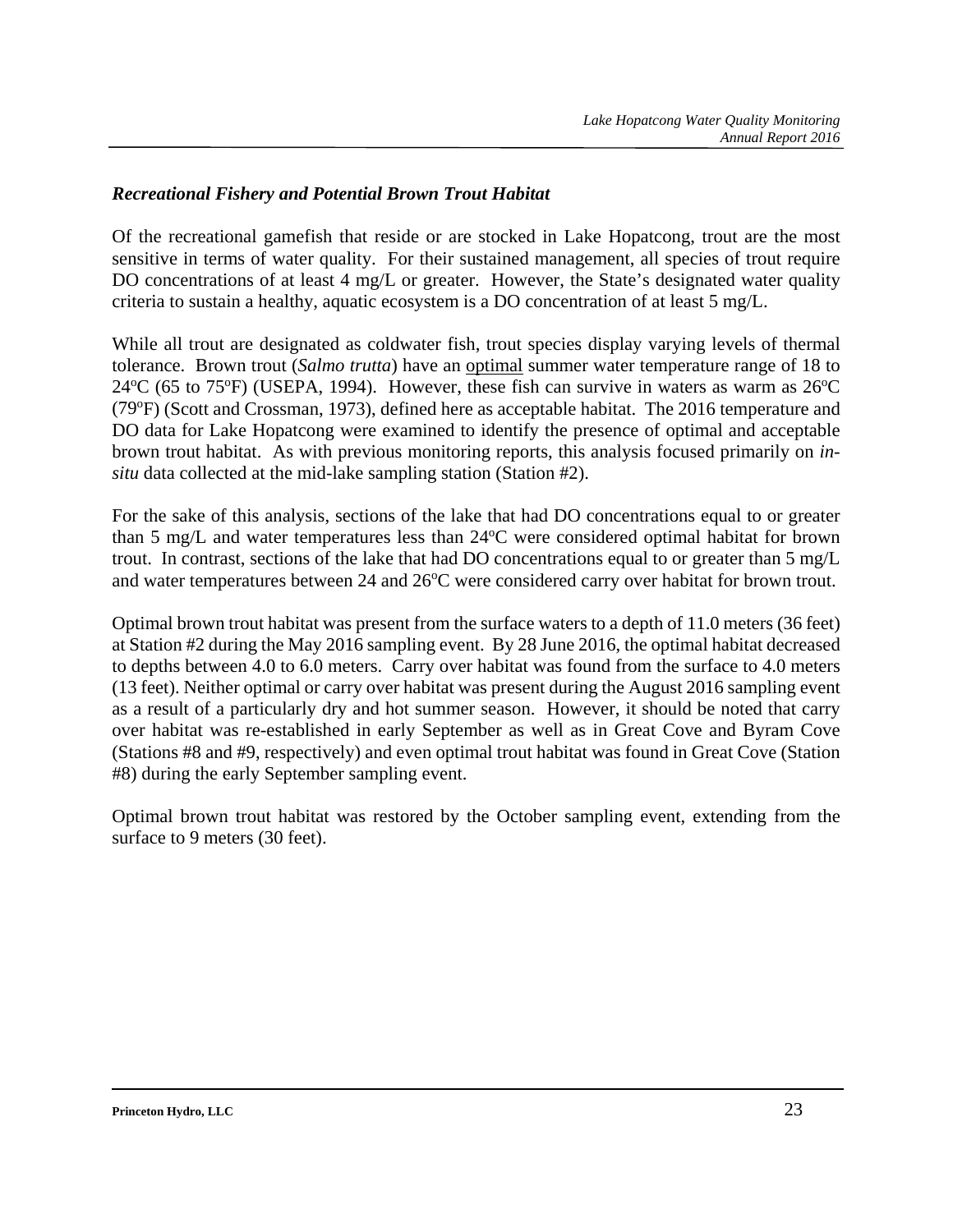#### *Mechanical Weed Harvesting Program*

Many of the shallower sections of Lake Hopatcong are susceptible to the proliferation of nuisance densities of rooted aquatic plants. Given the size of Lake Hopatcong, the composition of its aquatic plant community, and its heavy and diverse recreational use, mechanical weed harvesting is the most cost effective and ecologically sound method of controlling nuisance weed densities. Thus, the weed harvesting program has been in operation at Lake Hopatcong since the mid-1980's with varying levels of success. However, one consistent advantage mechanical weed harvesting has over other management techniques, such as the application of aquatic herbicides, is that phosphorus is removed from the lake along with the weed biomass. In fact, based on a plant biomass study conducted at Lake Hopatcong in 2006 and the plant harvesting records from 2006 to 2008, approximately 6-8% of the total phosphorus load targeted for reduction under the established TMDL was removed through the mechanical weed harvesting program.

In sharp contrast to the 2006 – 2008 harvesting years, only 1.2% of the phosphorus load targeted for reduction under the TMDL was removed through mechanical weed harvesting during the 2009 growing season. This substantial reduction in the amount of plant biomass and phosphorus removed in 2009 was due to severe budgetary cuts that resulted in laying off the Commission's full time Operation Staff, as well as initiating the harvesting program later in the growing season. In turn, this resulted in only 1.2% of the phosphorus associated with plant biomass being harvested in 2009. However, the 2010 harvesting season resulted in the estimated removal of approximately 6% of the phosphorus load targeted for reduction under the TMDL, similar to the percentages removed in 2006 – 2008.

In contrast to the 2012 growing season, the mechanical weed harvesting program ran longer in 2013 through 2016. This was primarily due to the fact that the program was initiated earlier in these years relative to 2012. NJDEP has directly overseen the operation of the weed harvesting program for the last four years and each year displays a higher rate of removal, which was attributed to hired staff becoming more familiar with the operations and lake-specific conditions. In addition, the operations staff has been excellent at maximizing high rates of efficiency during harvesting operations.

The mechanical weed harvesting program at Lake Hopatcong over the 2016 growing season, started on 24<sup>th</sup> May and ended  $20^{th}$  of October 2016 and removed a total of 4,024 cubic yards of wet plant biomass. This was more than 1,150 cubic yards of material than was removed in 2015. In turn, this accounted for 85 lbs of TP or 1.2% of the TP load targeted for removal under the TMDL. This is the first time since 2010 that the annual TP removed through mechanical harvesting exceeded a value of 1%. The 85 lbs of TP removed through the 2016 weed harvesting program had the potential to generate up to 93,865 lbs of additional wet algal biomass.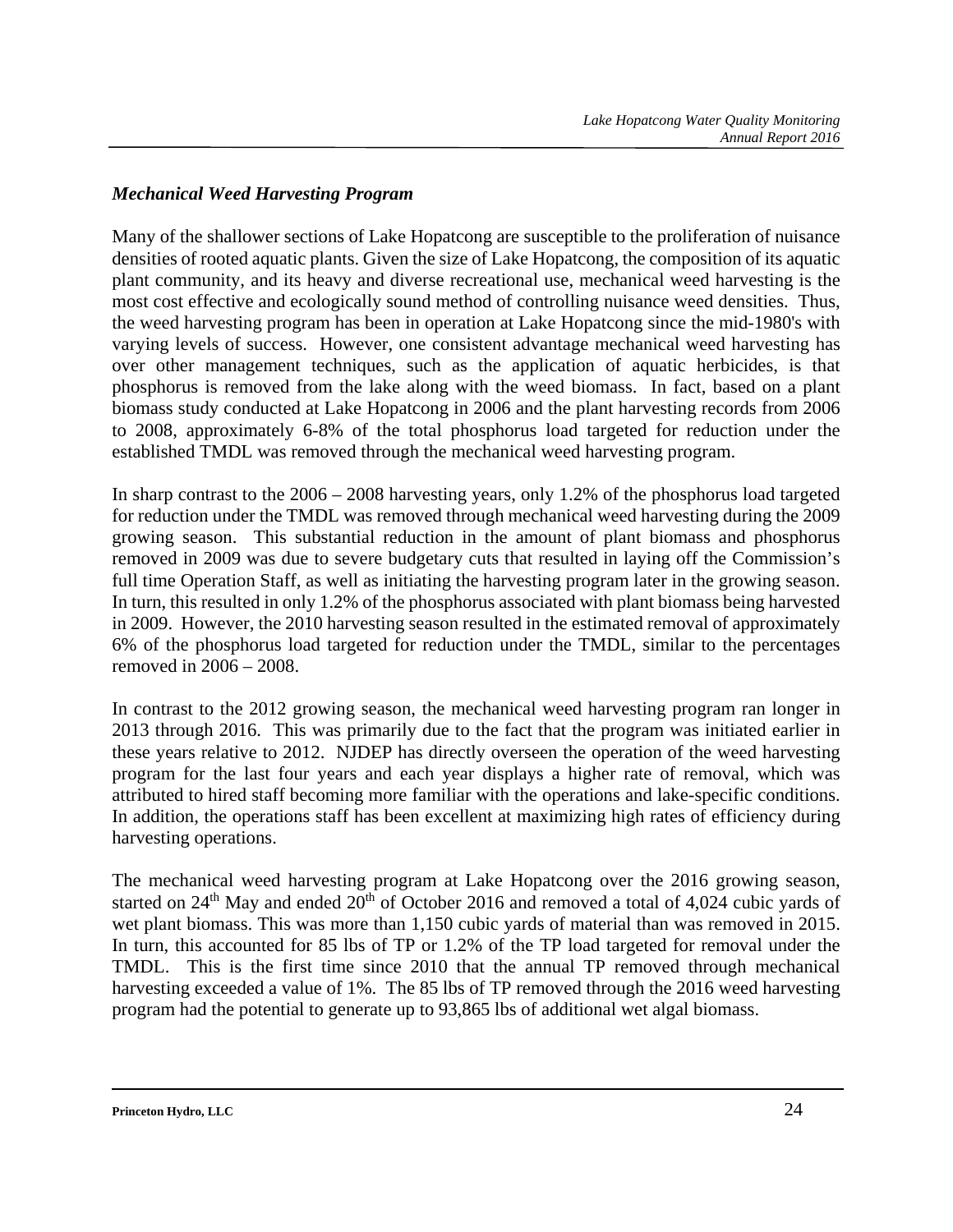#### *Inter-annual Analysis of Water Quality Data*

Annual mean values of Secchi depth, chlorophyll *a* and total phosphorus concentrations were calculated for the years 1991 through 2016. The annual mean values for Station #2 were graphed, along with the long-term, "running mean" for the lake.

The 2016 mean Secchi depth was 2.4 meters, which is one of the higher Secchi depths recorded in Hopatcong's long-term data. Additionally, the Secchi depth has continued to increase over the past few years (Figure 2 in Appendix A).

The mean chlorophyll *a* concentrations (10.5 µg/L) for the 2016 season was just slightly above the long-term mean. While greater than 2015 mean, it was substantially lower than the 2014 mean value. The mean 2014 chlorophyll *a* concentration was the highest measured out of the entire 1991 – 2016 dataset. The 2014 growing season was cool but unusually wet, transporting watershed-based nutrients and solids into the lake, which more than likely stimulated additional algal growth.

In contrast, the drier and hot summer / early fall conditions of Lake Hopatcong in 2016 limited the amount of available nutrients, which in turn meant lower amounts of algal biomass (Figure 3 in Appendix A). Consequently, since water clarity (as measured with the Secchi disk) and algal biomass (as measure through chlorophyll *a*) were both lower, the abundance of submerged, rooted aquatic vegetation was higher in 2015 and 2016 relative to 2014.

The 2016 mean TP concentration was 0.017 mg/L. The mean TP value has remained consistent since 2014. The 2014-2016 mean TP concentrations were higher than those mean values of 2010, 2011 and 2013 but lower than the value for 2012 (Figure 4 in Appendix A). As previously stated, while some sections of Lake Hopatcong, such as River Styx / Crescent Cove and the northern parts such as Woodport, still occasionally exhibit nuisance algae and weed growth, the main body of the lake has shown improved water quality conditions relative to phosphorus reductions and acceptable amount of algal growth.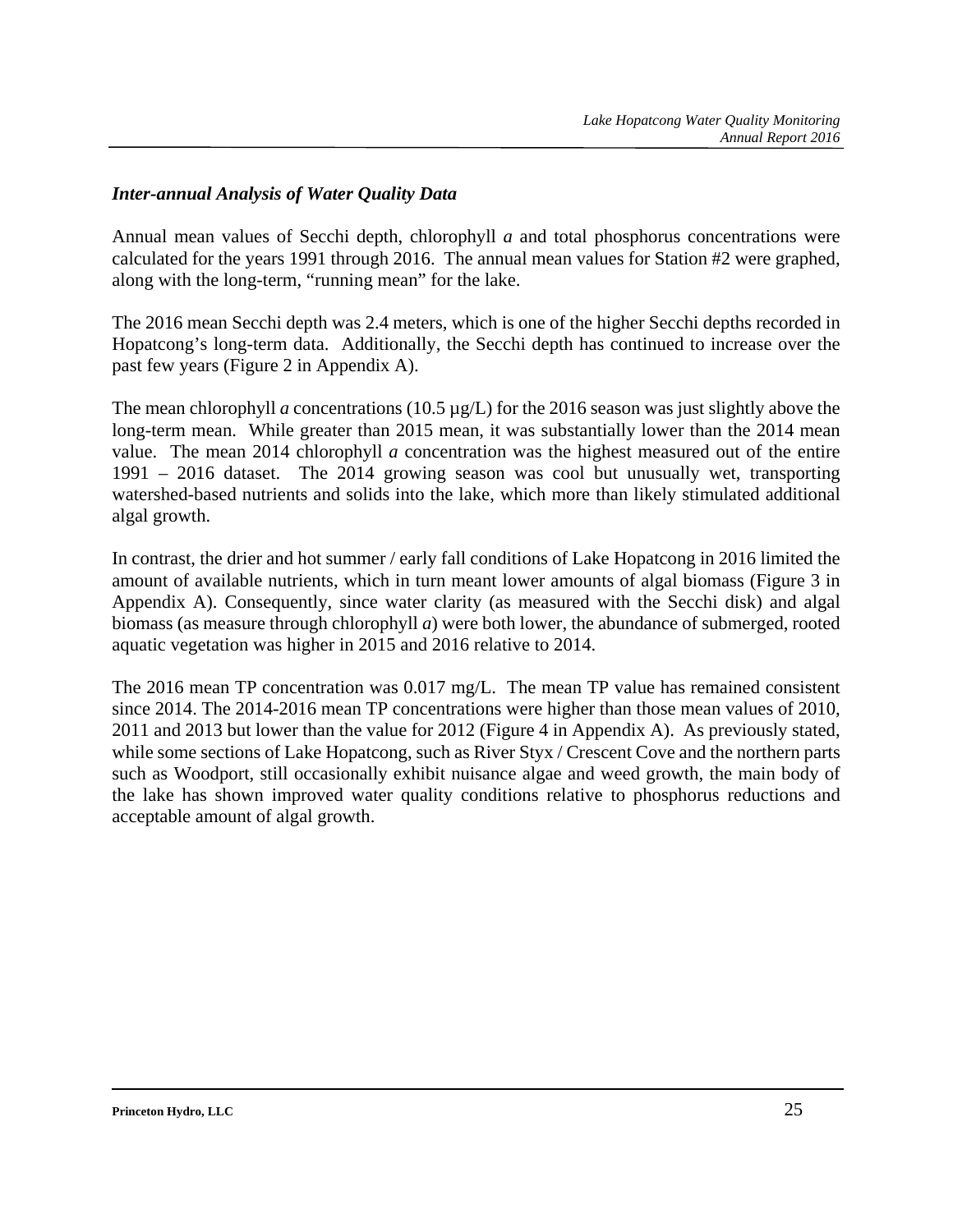#### **Water Quality Impairments and Established TMDL Criteria**

As identified in N.J.A.C. 7:9B-1.5(g)2 "Except as due to natural condition, nutrients shall not be allowed in concentrations that cause objectionable algal densities, nuisance aquatic vegetation or otherwise render the waters unsuitable for the designated uses." For Lake Hopatcong, these objectionable conditions specifically include both algal blooms and nuisance densities of aquatic vegetation.

As described in detail in the Lake Hopatcong TMDL Restoration Plan, a targeted mean TP concentration, as well as mean and maximum chlorophyll *a* ecological endpoints, was established to identify compliance with the TMDL. For the sake of this 2016 analysis, the mid-lake (Station #2), Crescent Cover / River Styx (Station #3) and Northern Woodport Bay (Station #10) monitoring stations were reviewed. To provide guidance for this review, the criteria developed under Lake Hopatcong's TMDL are provided below:

#### *TMDL Criteria for Lake Hopatcong*

| Targeted mean TP concentration                        | $0.03 \text{ mg/L}$  |
|-------------------------------------------------------|----------------------|
| Targeted mean chlorophyll a concentration endpoint    | $8 \text{ mg/m}^3$   |
| Targeted maximum chlorophyll a concentration endpoint | 14 mg/m <sup>3</sup> |

The 2016 seasonal mean and single TP concentrations at Station #2 were all consistently below or equal to the targeted mean TP concentration, recognized under the TMDL (0.03 mg/L). The seasonal mean chlorophyll *a* concentration exceeded the targeted mean chlorophyll a concentration of 8 mg/m<sup>3</sup>. All but one of the chlorophyll *a* concentrations in Station #2 were below than the targeted maximum chlorophyll *a* concentration endpoint. Only the August event slightly exceeded the targeted maximum value.

For Station #3, the mean TP concentration in 2016 (0.07 mg/L) was above the targeted mean of 0.03 mg/L. Only two single TP concentrations were below the mean during the growing season. The May and June event slightly exceeded the target, with 0.04 and 0.06 mg/L, while the September sampling yielded 0.20 mg/L. In addition, the mean chlorophyll *a* concentration was well above the targeted mean, with a concentration of 20.12 mg/m<sup>3</sup>. Both the May and October values were less than the maximum chlorophyll *a* concentration threshold. The middle three sampling events were highly elevated reaching  $35 \text{ mg/m}^3$ .

At Station #10, the mean TP concentration in 2016 was at the targeted mean of 0.03 mg/L. Only one sampling event exceeded this target. The mean concentration of chlorophyll  $a(21.38 \text{ mg/m}^3)$ greatly exceeded the targeted mean concentration of 8 mg/m<sup>3</sup>. All but one sampling event (May) had a value greater than the targeted maximum chlorophyll *a* concentration endpoint of 14 mg/m<sup>3</sup>.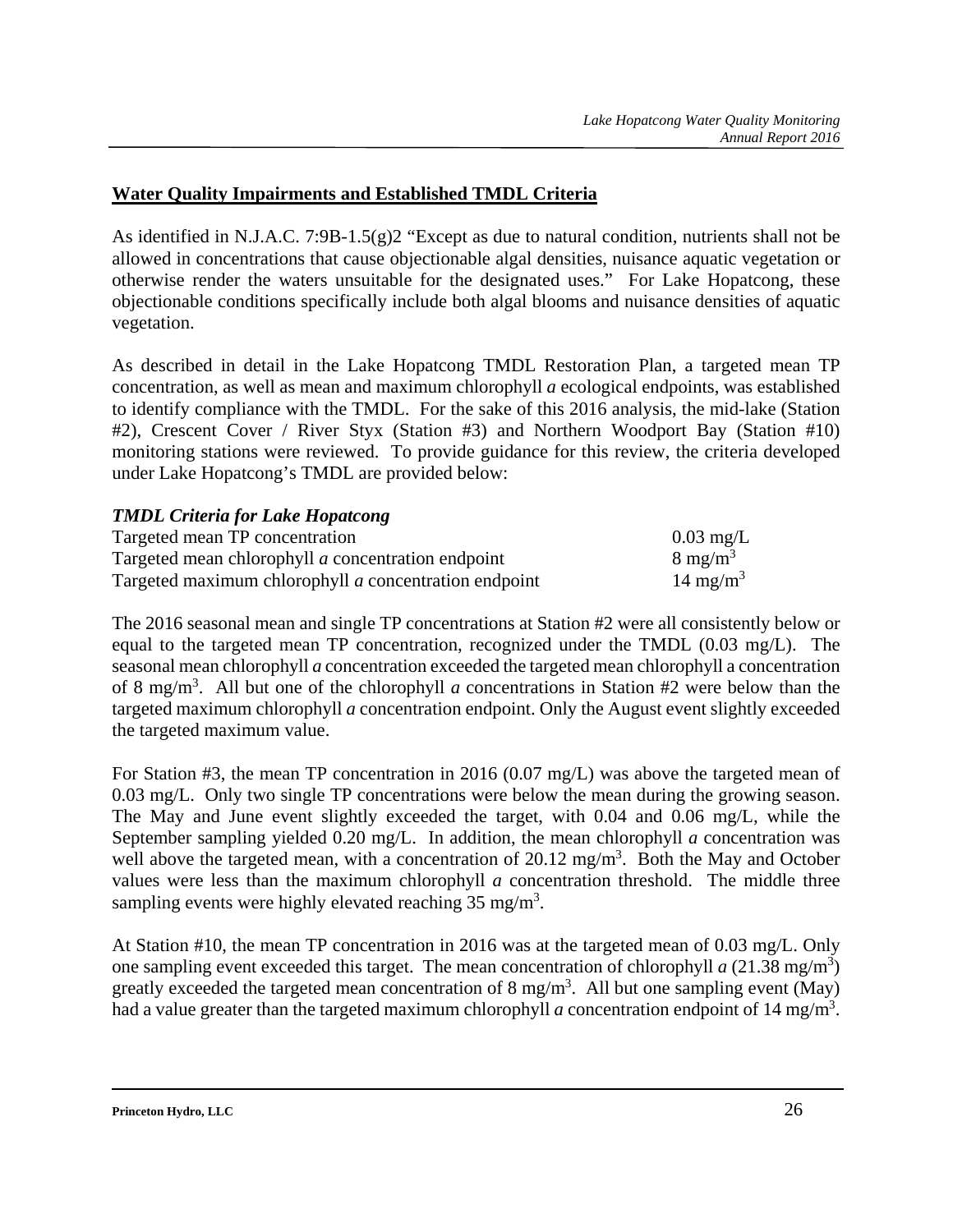#### **4.0 SUMMARY**

This section provides a summary of the 2016 water quality conditions, as well as recommendations on how to preserve the highly valued aquatic resources of Lake Hopatcong.

- 1. By mid May 2016 the lake was thermally stratified, but was well oxygenated from surface to 11 meters with DO concentrations greater than 5.0 mg/L. In June, this range of oxygenated water decreased to 6 meters. From August to October 2016 the lake remained thermally stratified to varying degrees with an anoxic zone varying between 6 and 12 meters.
- 2. It has been well documented that phosphorus is the primary limiting nutrient in Lake Hopatcong. That is, a slight increase in phosphorus will result in a substantial increase amount of algal and/or aquatic plant biomass. TP concentrations in the surface waters of Lake Hopatcong typically varied between 0.02 mg/L and 0.04 mg/L. In a few instances, TP concentrations were 0.05 and 0.06 mg/L. An unusually high concentration of TP was seen at Station #3 (0.20 mg/L) during the September sampling event.
- 3. The majority of the nine sampling stations had mean TP concentrations at or below the targeted mean concentration of 0.03 mg/L, as recognized under the TMDL. The exception was Crescent Cove/River Styx (Station #3), likely due to nearby septic systems and associated residential / commercial stormwater contributing to phosphorus loading.
- 4. TP and TSS values increased at NPS-1 compared to previous years. In order to continue to maximize pollutant removal efficiencies, both structures should be inspected and maintained if necessary multiple times a year, as well as cleaned out at least once a year.
- 5. Based on the *in-situ* conditions, optimal brown trout habitat was available in May, June, and October 2016. Carry-over brown trout habitat was present during the June and September sampling events. Brown trout habitat was seen during all months in 2016, except for the August (1 September) sampling event at Station #2. However, carry over habitat was re-established by early September and optimal habitat was identified at Station #8 during this sampling event.
- 6. NJDEP continued to increase its efficiency in mechanical weed harvesting program at Lake Hopatcong. During the 2016 harvesting program, approximately 4,024 cubic yards of wet plant biomass was removed. This resulted in removing 85 lbs of TP, accounting for 1.2% of the TP targeted for removal under the TMDL. This was the highest percentage of TP removed through mechanical weed harvesting since 2010 when approximately 6% of the TP targeted under the TMDL was removed through harvesting.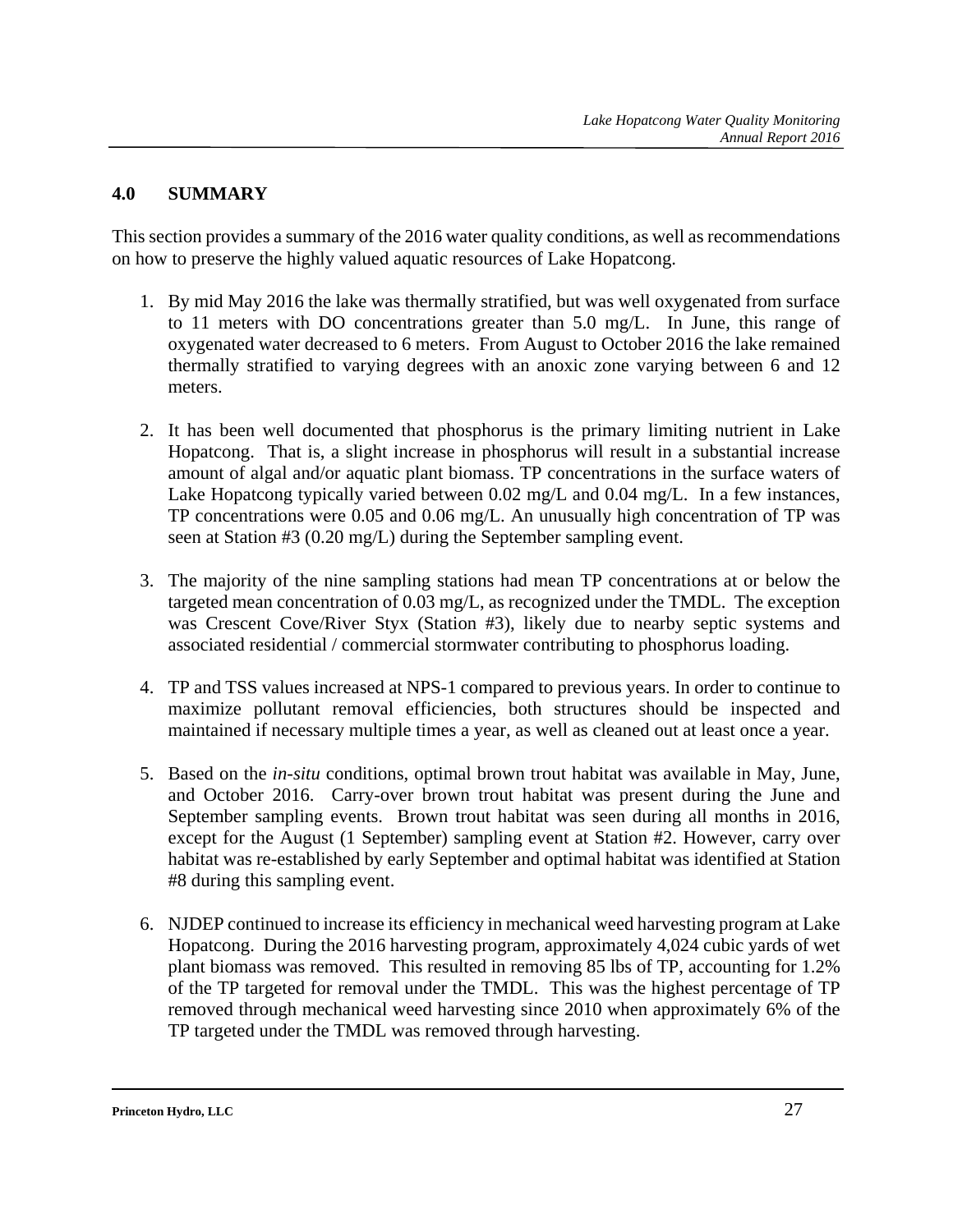# **APPENDIX A**

# **FIGURES**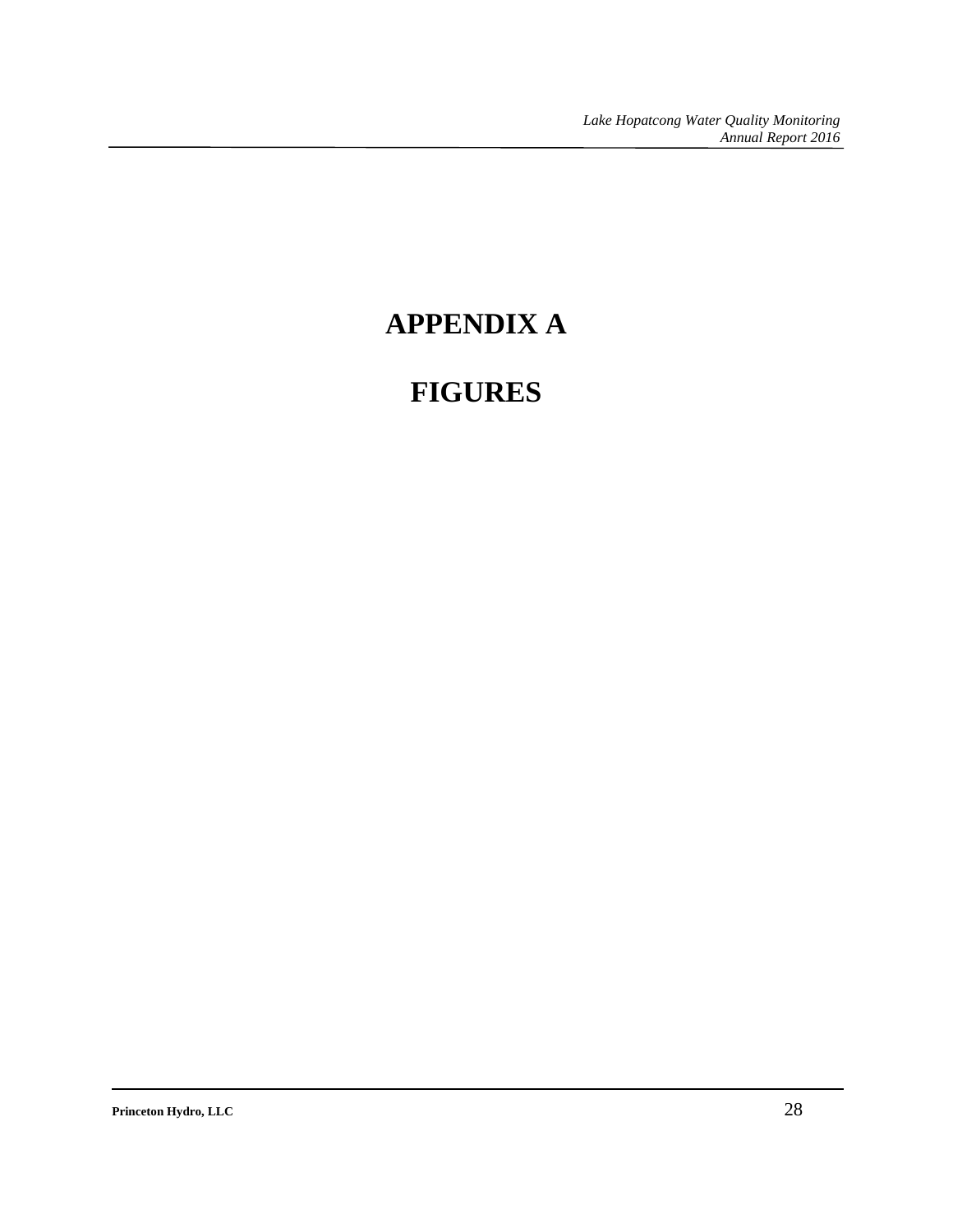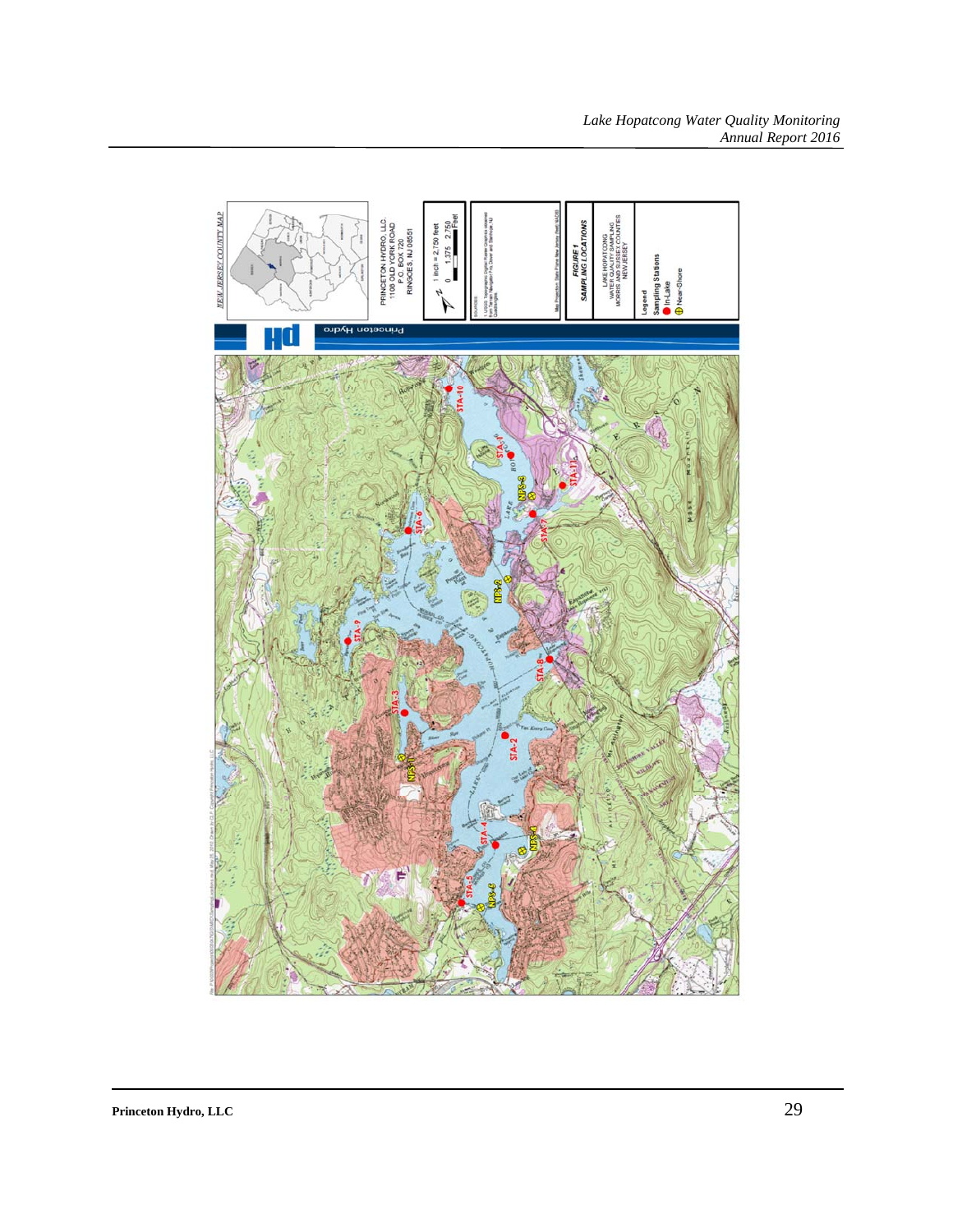

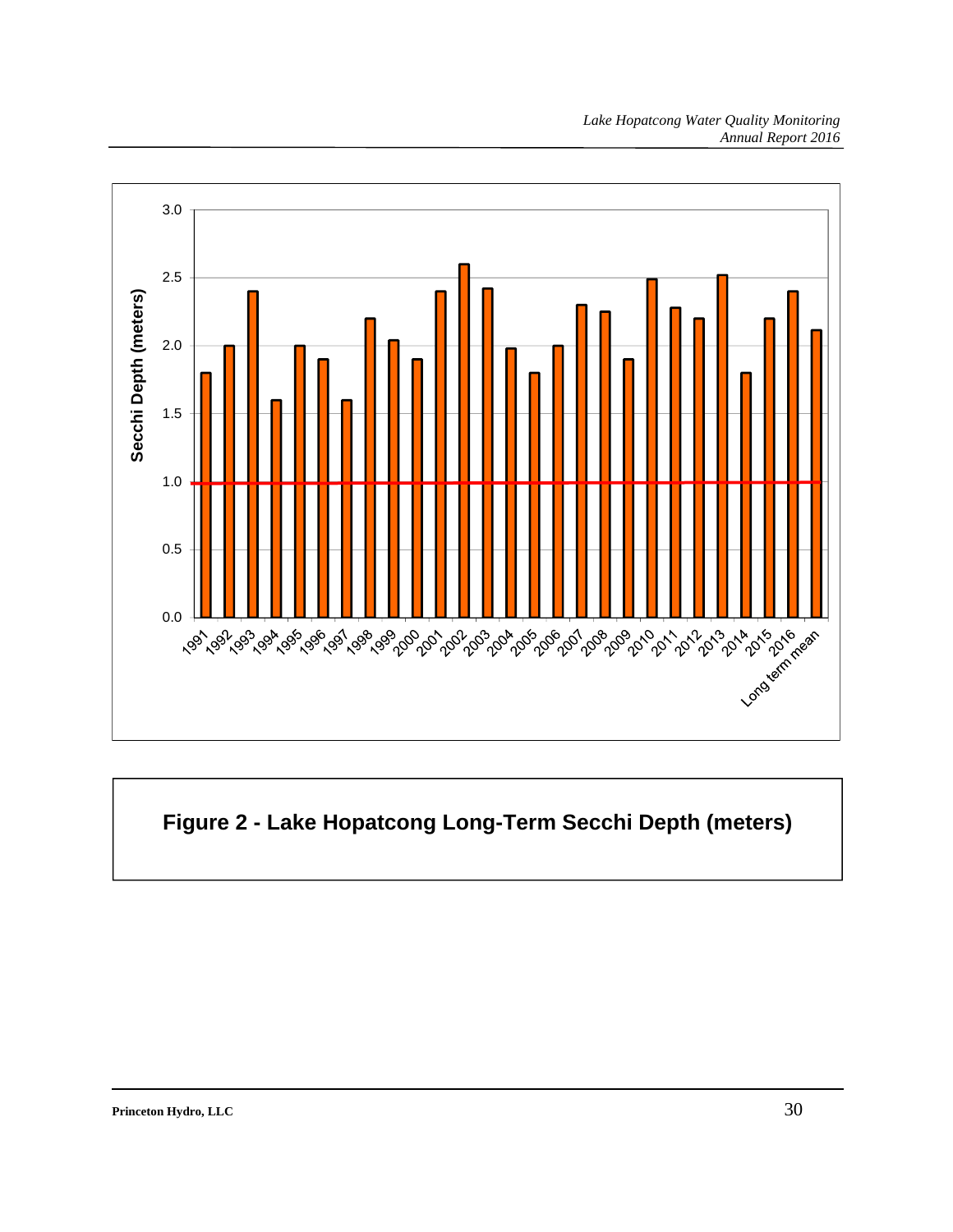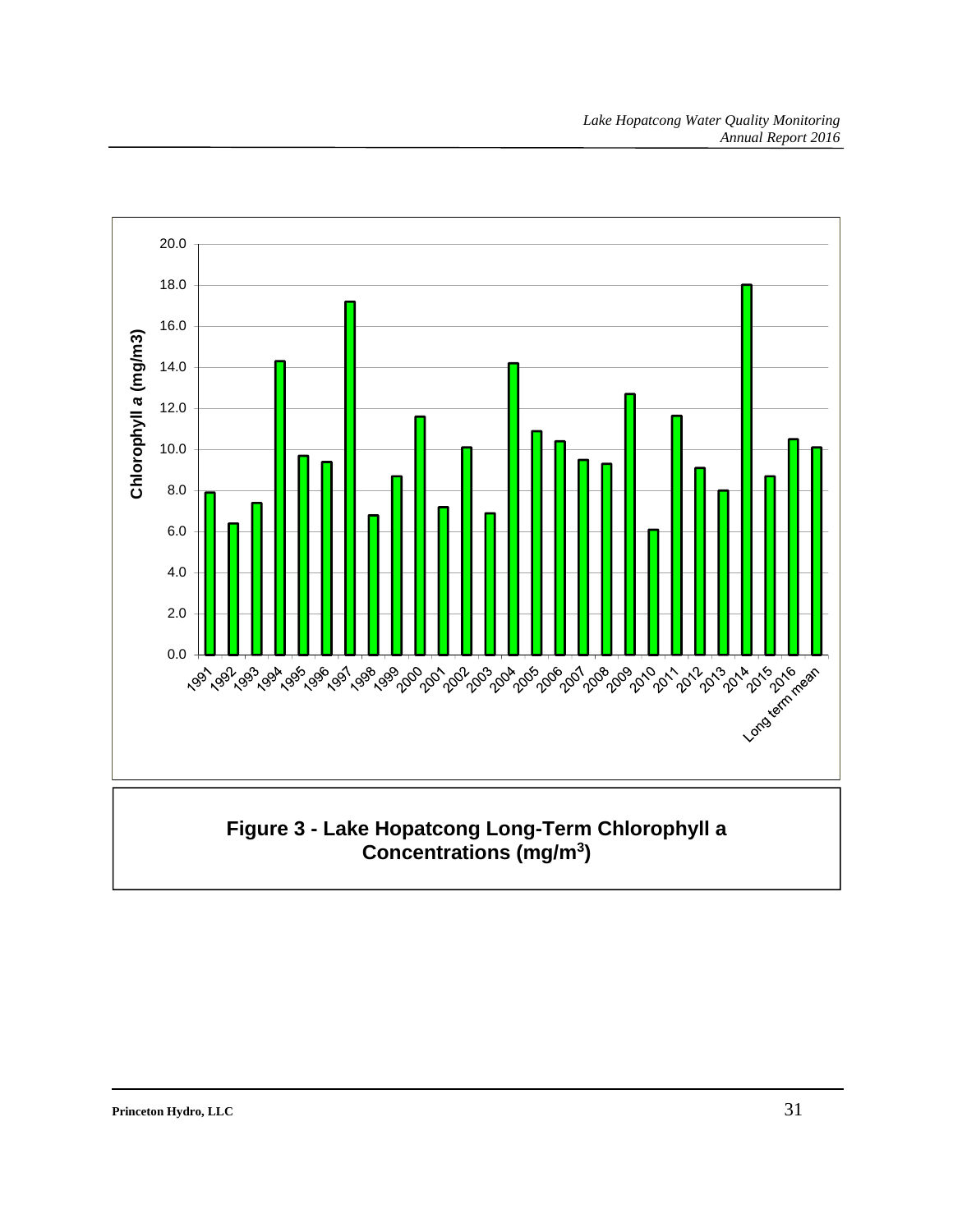

### **Figure 4 - Lake Hopatcong Long-Term Total Phosphorus Concentrations (mg/L)**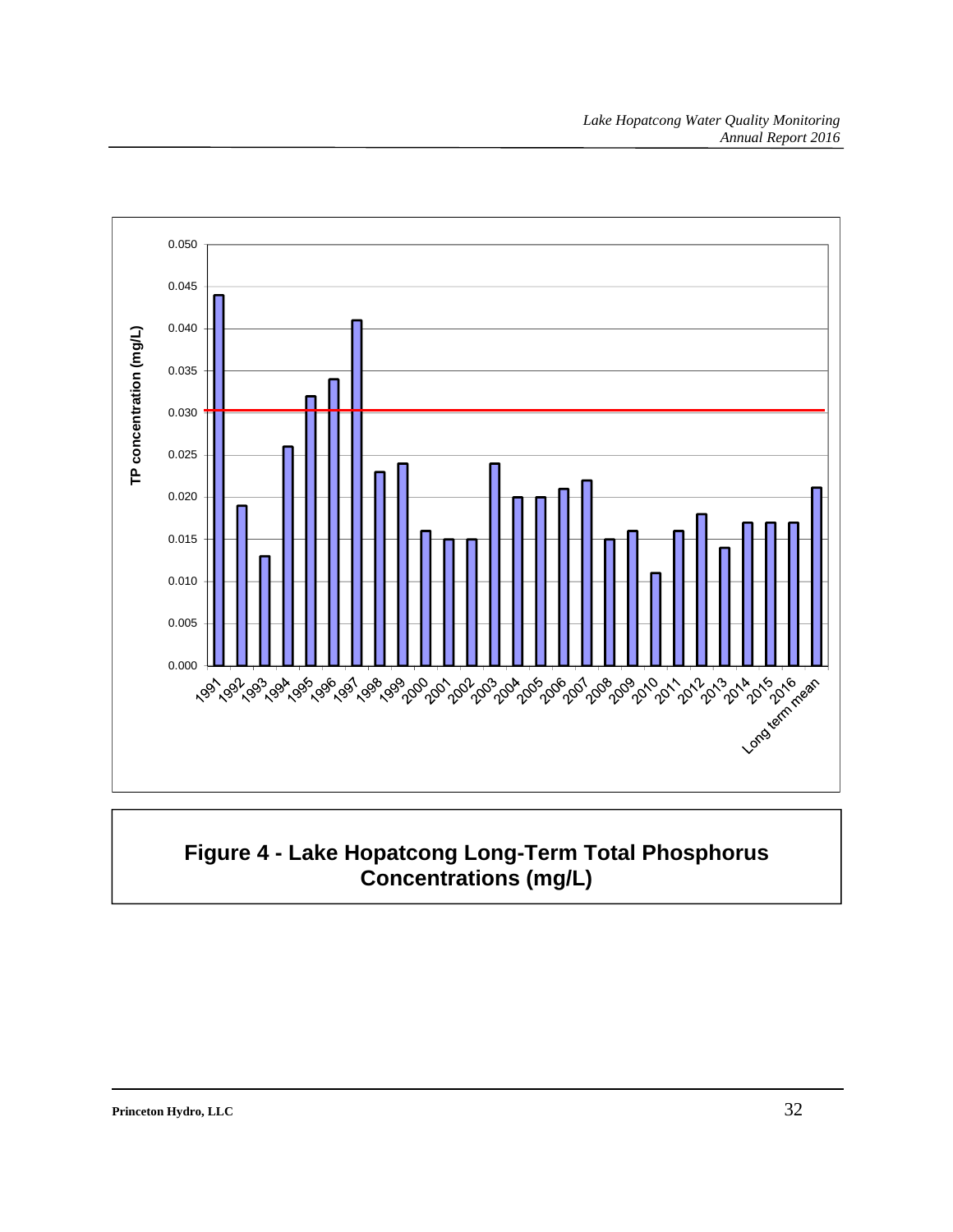## **APPENDIX B**

## *IN-SITU* DATA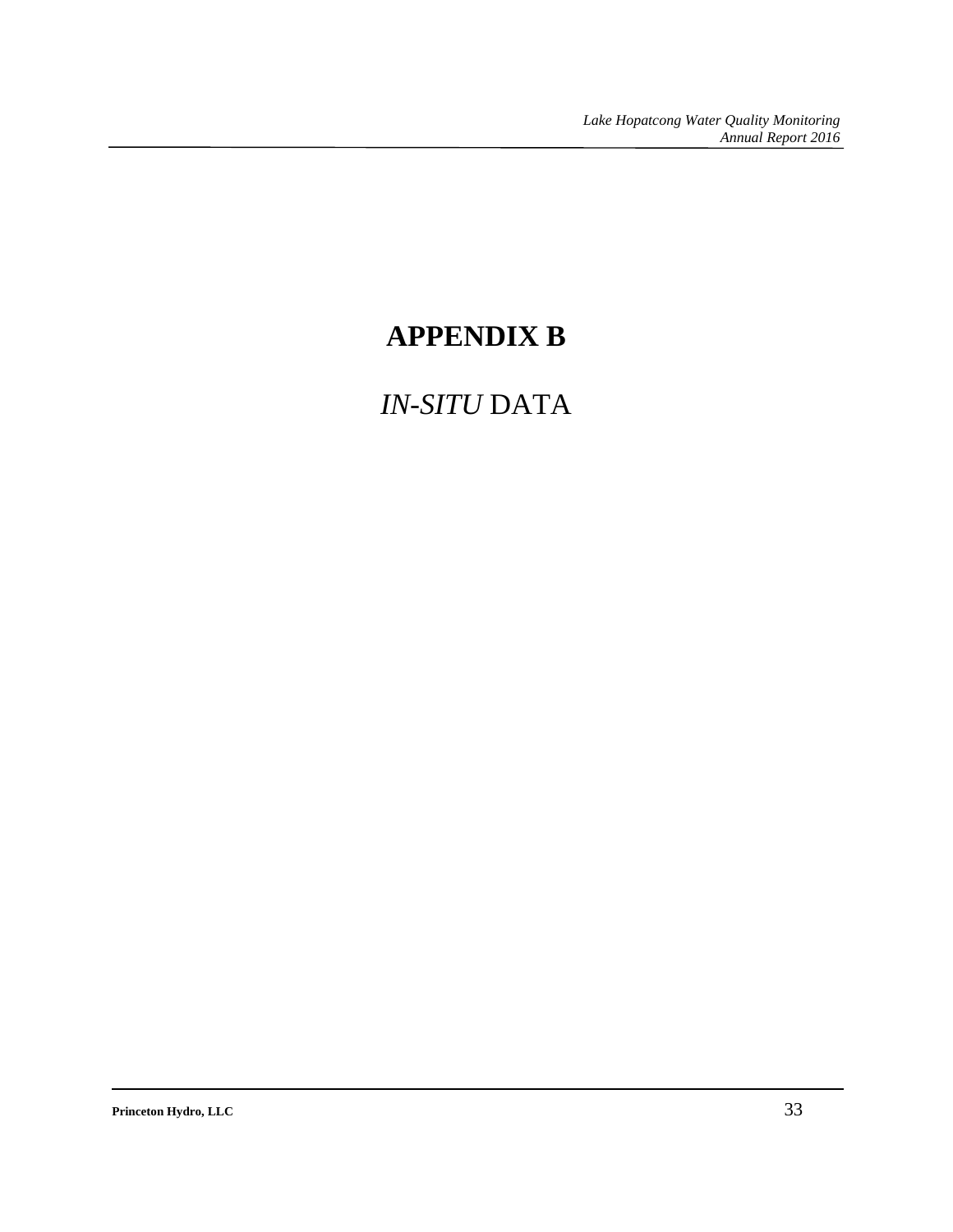| In-Situ Monitoring for Lake Hopatcong 5/17/16 |                         |                       |                           |                    |                |                            |                            |              |      |
|-----------------------------------------------|-------------------------|-----------------------|---------------------------|--------------------|----------------|----------------------------|----------------------------|--------------|------|
| <b>Station</b>                                |                         | <b>DEPTH</b> (meters) |                           | <b>Temperature</b> | Conductivity   | <b>Dissolved</b><br>Oxygen | <b>Dissolved</b><br>Oxygen | pH           |      |
|                                               | <b>Total</b>            | Secchi                | <b>Sample</b>             | $^0C$              | (mmhos/cm)     | (mg/L)                     | $(\%)$                     | (units)      |      |
|                                               |                         |                       | Surface                   | 15.28              | 0.453          | 10.36                      | 104.2                      | 8.68         |      |
| $ST-1$                                        | 2                       | 1.6                   | 1.0                       | 15.29              | 0.453          | 10.67                      | 107.3                      | 8.77         |      |
|                                               |                         |                       | 2.0                       | 14.69              | 0.425          | 10.82                      | 107.3                      | 8.79         |      |
|                                               |                         |                       | <b>Surface</b>            | 13.89              | 0.476          | 10.01                      | 97.6                       | 7.84         |      |
|                                               |                         |                       | 1.0                       | 13.8               | 0.476          | 9.96                       | 97                         | 7.8          |      |
|                                               |                         |                       | 2.0                       | 13.74              | 0.476          | 9.95                       | 96.7                       | 7.81         |      |
|                                               |                         |                       | 3.0                       | 13.72              | 0.477          | 9.91                       | 96.3                       | 7.83         |      |
|                                               |                         |                       | 4.0<br>5.1                | 13.68<br>13.67     | 0.477<br>0.477 | 9.89<br>9.86               | 96<br>95.7                 | 7.85<br>7.85 |      |
|                                               |                         |                       | 6.0                       | 13.65              | 0.477          | 9.82                       | 95.3                       | 7.86         |      |
|                                               |                         |                       | 7.1                       | 13.29              | 0.476          | 9.27                       | 89.2                       | 7.84         |      |
| $ST-2$                                        | 14.2                    | 2.2                   | 8.0                       | 12.48              | 0.476          | 9.21                       | 87.1                       | 7.81         |      |
|                                               |                         |                       | 9.0                       | 11.26              | 0.475          | 8.42                       | 77.4                       | 7.77         |      |
|                                               |                         |                       | 10.0                      | 10.71              | 0.475          | 7.56                       | 68.6                       | 7.74         |      |
|                                               |                         |                       | 11.0                      | 9.28               | 0.477          | 5.76                       | 50.5                       | 7.66         |      |
|                                               |                         |                       | 12.1                      | 9.12               | 0.477          | 4.48                       | 39.2                       | 7.6          |      |
|                                               |                         |                       | 13.1                      | 9.1                | 0.477          | 3.44                       | 30                         | 7.53         |      |
|                                               |                         |                       | 14.1<br>14.2              | 9.02<br>9.07       | 0.486<br>0.494 | 3.08<br>2.69               | 26.9<br>23.4               | 7.42<br>7.36 |      |
|                                               |                         |                       | Surface                   | 16.48              | 0.777          | 9.85                       | 101.7                      | 8.96         |      |
| $ST-3$                                        | $\overline{\mathbf{2}}$ | $\mathbf{1}$          | 1.1                       | 15.7               | 0.796          | 10.3                       | 104.6                      | 9.43         |      |
|                                               |                         |                       | 2.0                       | 14.55              | 0.904          | 6.34                       | 62.8                       | 8.49         |      |
|                                               |                         |                       | Surface                   | 13.93              | 0.482          | 10.09                      | 98.4                       | 7.99         |      |
|                                               |                         |                       | 0.3                       | 13.92              | 0.482          | 10.05                      | 98.1                       | 7.97         |      |
| $ST-4$                                        | 3                       | $\boldsymbol{2}$      | 1.1                       | 13.92              | 0.482          | 10.03                      | 97.9                       | 7.91         |      |
|                                               |                         |                       | 2.0                       | 13.87              | 0.482          | 10.04                      | 97.8                       | 7.94         |      |
|                                               |                         |                       | 3.0                       | 13.85              | 0.485          | 9.84                       | 95.9                       | 7.83         |      |
|                                               | 3                       | $\boldsymbol{2}$      | <b>Surface</b>            | 13.97              | 0.481          | 9.99                       | 97.6                       | 6.85         |      |
| $ST-5$                                        |                         |                       | 1.0                       | 13.9               | 0.482          | 10.14                      | 98.9                       | 6.97         |      |
|                                               |                         |                       | 2.0<br>3.0                | 13.74<br>13.58     | 0.483<br>0.483 | 10.06<br>9.06              | 97.8<br>87.7               | 7.09<br>7.12 |      |
|                                               |                         |                       | Surface                   | 15.34              | 0.466          | 10.1                       | 101.6                      | 8.41         |      |
|                                               |                         |                       |                           | 1.0                | 15.33          | 0.466                      | 10.12                      | 101.8        | 8.28 |
| ST-6                                          | 2.5                     | 1.8                   | 2.0                       | 15.04              | 0.467          | 10.23                      | 102.2                      | 8.33         |      |
|                                               |                         |                       | 2.3                       | 15.02              | 0.468          | 10.22                      | 102.2                      | 8.24         |      |
|                                               |                         |                       | Surface                   | 14.87              | 0.224          | 9.1                        | 90.5                       | 7.69         |      |
| $ST-7$                                        | 1.5                     | 1.5                   | 1.1                       | 14.83              | 0.224          | 8.91                       | 88.6                       | 7.41         |      |
|                                               |                         |                       | 1.5                       | 14.82              | 0.224          | 8.84                       | 87.9                       | 7.39         |      |
|                                               |                         | $\overline{2}$        | Surface                   | 14.07              | 0.473          | 9.86                       | 96.5                       | 7.68         |      |
|                                               |                         |                       | 1.0                       | 14.03              | 0.473          | 9.81                       | 95.9                       | 7.64         |      |
|                                               |                         |                       | 2.0                       | 13.95              | 0.473          | 9.82                       | 95.9                       | 7.64         |      |
| $ST-8$                                        | 7.4                     |                       | 3.0<br>4.1                | 13.89<br>13.88     | 0.474<br>0.474 | 9.83<br>9.82               | 95.8<br>95.7               | 7.66<br>7.69 |      |
|                                               |                         |                       | 5.1                       | 13.87              | 0.474          | 9.76                       | 95.2                       | 7.71         |      |
|                                               |                         |                       | 6.1                       | 13.86              | 0.475          | 9.74                       | 94.9                       | 7.72         |      |
|                                               |                         |                       | 7.0                       | 13.78              | 0.478          | 9.7                        | 94.3                       | 7.73         |      |
|                                               |                         |                       | 7.3                       | 13.54              | 0.468          | 6.77                       | 65.5                       | 7.47         |      |
|                                               |                         |                       | <b>Surface</b>            | 13.81              | 0.475          | 9.81                       | 95.5                       | 8.19         |      |
|                                               |                         |                       | 1.0                       | 13.79              | 0.475          | 9.58                       | 93.2                       | 8.03         |      |
|                                               |                         |                       | 2.0<br>3.0                | 13.72<br>13.45     | 0.475<br>0.475 | 9.5<br>9.46                | 92.2<br>91.3               | 7.99<br>7.98 |      |
|                                               |                         |                       | 4.0                       | 13.21              | 0.475          | 9.28                       | 89.1                       | 7.94         |      |
| ST-9                                          | 8.2                     | 1.8                   | 5.0                       | 13.16              | 0.475          | 9.09                       | 87.2                       | 7.92         |      |
|                                               |                         |                       | 6.0                       | 12.94              | 0.477          | 8.96                       | 85.5                       | 7.9          |      |
|                                               |                         |                       | 7.1                       | 12.72              | 0.478          | 8.72                       | 82.9                       | 7.85         |      |
|                                               |                         |                       | 8.1                       | 11.37              | 0.46           | 5.24                       | 48.3                       | 7.56         |      |
|                                               |                         |                       | 8.2                       | 11.37              | 0.46           | 3.52                       | 32.4                       | 7.49         |      |
|                                               |                         |                       | Surface                   | 15.54              | 0.478          | 10.12                      | 102.3                      | 8.17         |      |
| <b>ST-10</b>                                  | 1.5                     | $1.5+$                | 1.0                       | 15.5               | 0.478          | 10.22                      | 103.2                      | 8.25         |      |
|                                               |                         |                       | 1.5                       | 15.35              | 0.479          | 10.3                       | 103.7                      | 8.35         |      |
| ST-11                                         | 1                       | $1+$                  | <b>Surface</b><br>$1.1\,$ | 15.25<br>14.67     | 0.183<br>0.197 | 9.57<br>9.22               | 96.1<br>91.3               | 7.96<br>7.55 |      |
|                                               |                         |                       |                           |                    |                |                            |                            |              |      |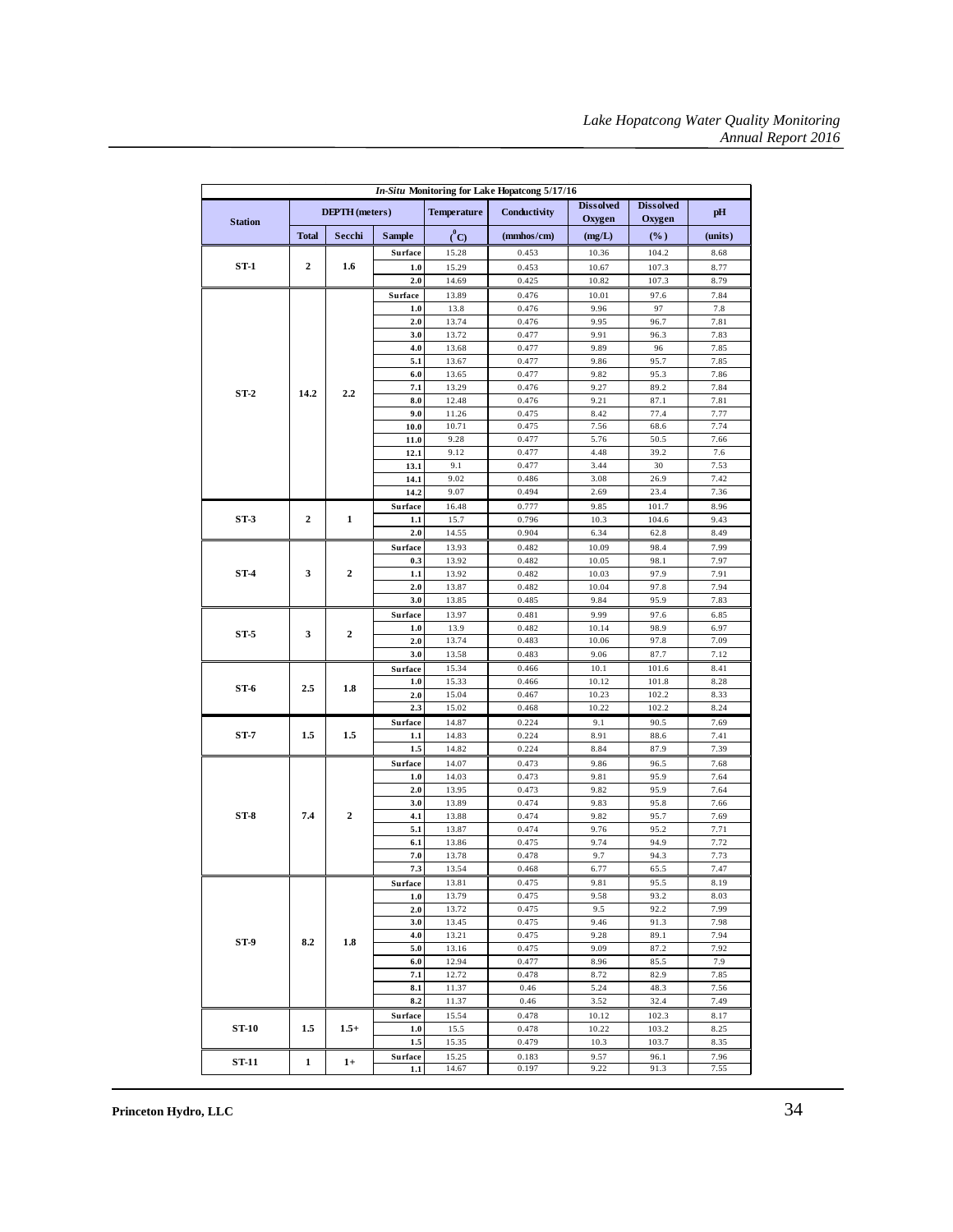| <i>In-Situ</i> Monitoring for Lake Hopatcong 6/28/16 |                       |        |                |                    |                |                            |                            |              |  |
|------------------------------------------------------|-----------------------|--------|----------------|--------------------|----------------|----------------------------|----------------------------|--------------|--|
| <b>Station</b>                                       | <b>DEPTH</b> (meters) |        |                | <b>Temperature</b> | Conductivity   | <b>Dissolved</b><br>Oxygen | <b>Dissolved</b><br>Oxygen | pH           |  |
|                                                      | <b>Total</b>          | Secchi | <b>Sample</b>  | $(^0C)$            | (mmbos/cm)     | (mg/L)                     | (%)                        | (units)      |  |
|                                                      |                       |        | Surface        | 25.21              | 0.476          | 6.95                       | 85.1                       | 7.48         |  |
| $ST-1$                                               | 2                     | 1.4    | 1.0            | 25.21              | 0.476          | 6.48                       | 79.3                       | 7.42         |  |
|                                                      |                       |        | 2.0            | 25.06              | 0.472          | 6.26                       | 76.3                       | 7.39         |  |
|                                                      |                       |        | <b>Surface</b> | 24.16              | 0.484          | 8.79                       | 105.5                      | 7.69         |  |
|                                                      |                       |        | 1.0            | 24.16              | 0.483          | 8.87                       | 106.7                      | 7.77         |  |
|                                                      |                       |        | 2.0            | 24.16              | 0.484          | 8.94                       | 107.3                      | 7.88         |  |
|                                                      |                       |        | 3.0            | 24.15              | 0.483          | 8.98                       | 107.7                      | 7.96         |  |
|                                                      |                       |        | 4.0            | 23.35              | 0.482          | 8.80                       | 104.5                      | 7.96         |  |
|                                                      |                       |        | 5.0            | 20.11              | 0.474          | 7.87                       | 86.3                       | 7.85         |  |
|                                                      |                       |        | 6.0            | 17.85              | 0.471          | 5.00                       | 53.0                       | 7.68         |  |
| $ST-2$                                               | 14                    | 2.6    | 7.0            | 15.27              | 0.469          | 1.62                       | 16.3                       | 7.54         |  |
|                                                      |                       |        | 8.0            | 13.3               | 0.468          | 0.43                       | $\overline{4}$             | 7.46         |  |
|                                                      |                       |        | 9.0            | 12.23              | 0.469          | 0.21                       | 1.9                        | 7.43         |  |
|                                                      |                       |        | 10.0           | 11.55              | 0.47           | 0.13                       | 1.2                        | 7.41         |  |
|                                                      |                       |        | 11.0           | 11.22              | 0.472          | 0.1                        | 0.9                        | 7.39         |  |
|                                                      |                       |        | 12.0           | 10.71              | 0.476          | 0.07                       | 0.7                        | 7.36         |  |
|                                                      |                       |        | 13.0           | 10.46              | 0.482          | 0.07                       | 0.6                        | 7.32         |  |
|                                                      |                       |        | 14.0           | 10.32              | 0.486          | 0.07                       | 0.6                        | 7.31         |  |
|                                                      |                       |        | Surface        | 25.45              | 0.84           | 6.96                       | 85.6                       | 7.46         |  |
| $ST-3$                                               | 1.5                   | 1.2    | 1.0            | 25.43              | 0.836          | 6.64                       | 81.7                       | 7.53         |  |
|                                                      |                       |        | 1.5            | 25.4               | 0.828          | 3.72                       | 45.2                       | 7.42         |  |
|                                                      |                       | 2.1    | Surface        | 24.85              | 0.488          | 8.12                       | 98.7                       | 7.36         |  |
| $ST-4$                                               | 2.5                   |        | 1.0            | 24.85              | 0.488          | 8.09                       | 98.4                       | 7.37         |  |
|                                                      |                       |        | 2.0            | 23.69              | 0.484          | 8.11                       | 96.7                       | 7.47         |  |
|                                                      |                       |        | 2.5            | 22.57              | 0.483          | 7.54                       | 87.9                       | 7.38         |  |
|                                                      |                       |        | <b>Surface</b> | 25.64              | 0.495          | 7.46                       | 92.7                       | 7.71         |  |
| $ST-5$                                               | 1.5                   | 1.5    | 1.0            | 25.58              | 0.496          | 7.08                       | 87.2                       | 7.61         |  |
|                                                      |                       |        | 1.5            | 25.56              | 0.496          | 7.04                       | 86.8                       | 7.57         |  |
|                                                      |                       |        | <b>Surface</b> | 25.01              | 0.482          | 8.21                       | 100.1                      | 7.7          |  |
| <b>ST-6</b>                                          | 2                     | 1.9    | 1.0            | 25.03              | 0.482          | 7.91                       | 96.5                       | 7.65         |  |
|                                                      |                       |        | 2.0            | 24.94              | 0.483          | 7.17                       | 87.3                       | 7.62         |  |
| $ST-7$                                               | 1.2                   | 1.2    | <b>Surface</b> | 25.72              | 0.353          | 7.21                       | 89.1                       | 7.78         |  |
|                                                      |                       |        | 1.0            | 25.64              | 0.359          | 5.92                       | 72.9                       | 7.54         |  |
|                                                      |                       |        | <b>Surface</b> | 24.38              | 0.485          | 8.87                       | 106.9                      | 7.65         |  |
|                                                      |                       |        | 1.0            | 24.4<br>24.38      | 0.485<br>0.485 | 8.99<br>9.05               | 108.5<br>109.2             | 7.81<br>7.89 |  |
| $ST-8$                                               | 4.5                   | 2.4    | 2.0<br>3.0     | 24.32              | 0.484          | 9.1                        | 109.5                      | 7.93         |  |
|                                                      |                       |        | 4.0            | 23.04              | 0.482          | 8.66                       | 101.6                      | 7.89         |  |
|                                                      |                       |        | 4.5            | 22.13              | 0.479          | 7.81                       | 90.2                       | 7.82         |  |
|                                                      |                       |        | Surface        | 24.87              | 0.482          | 9.28                       | 112.8                      | 8.03         |  |
|                                                      |                       |        | 1.0            | 24.87              | 0.482          | 9.39                       | 114.3                      | 8.14         |  |
|                                                      |                       |        | 2.0            | 24.86              | 0.481          | 9.39                       | 114.2                      | 8.2          |  |
|                                                      |                       |        | 3.0            | 24.8               | 0.481          | 9.2                        | 111.7                      | 8.19         |  |
| <b>ST-9</b>                                          | 8                     | 2.2    | 4.0            | 24.68              | 0.482          | 9.02                       | 109.3                      | 8.13         |  |
|                                                      |                       |        | 5.0            | 22.02              | 0.477          | 7.62                       | 87.8                       | 7.91         |  |
|                                                      |                       |        | 6.0            | 18.08              | 0.472          | 5.1                        | 54.4                       | 7.75         |  |
|                                                      |                       |        | 7.0            | 16.35              | 0.472          | 2.08                       | 21.3                       | 7.63         |  |
|                                                      |                       |        | 8.0            | 15.27              | 0.477          | 1.34                       | 13.5                       | 7.48         |  |
| <b>ST-10</b>                                         | 1                     | 0.9    | <b>Surface</b> | 25                 | 0.517          | 5.9                        | 71.9                       | 7.42         |  |
|                                                      |                       |        | 1.0            | 25                 | 0.526          | 5.06                       | 61.7                       | 7.39         |  |
| <b>ST-11</b>                                         | $\mathbf{1}$          | 1      | <b>Surface</b> | 24.48              | 0.303          | 6.52                       | 78.4                       | 7.53         |  |
|                                                      |                       |        | 1.0            | 24.39              | 0.296          | 3.76                       | 44.9                       | 7.12         |  |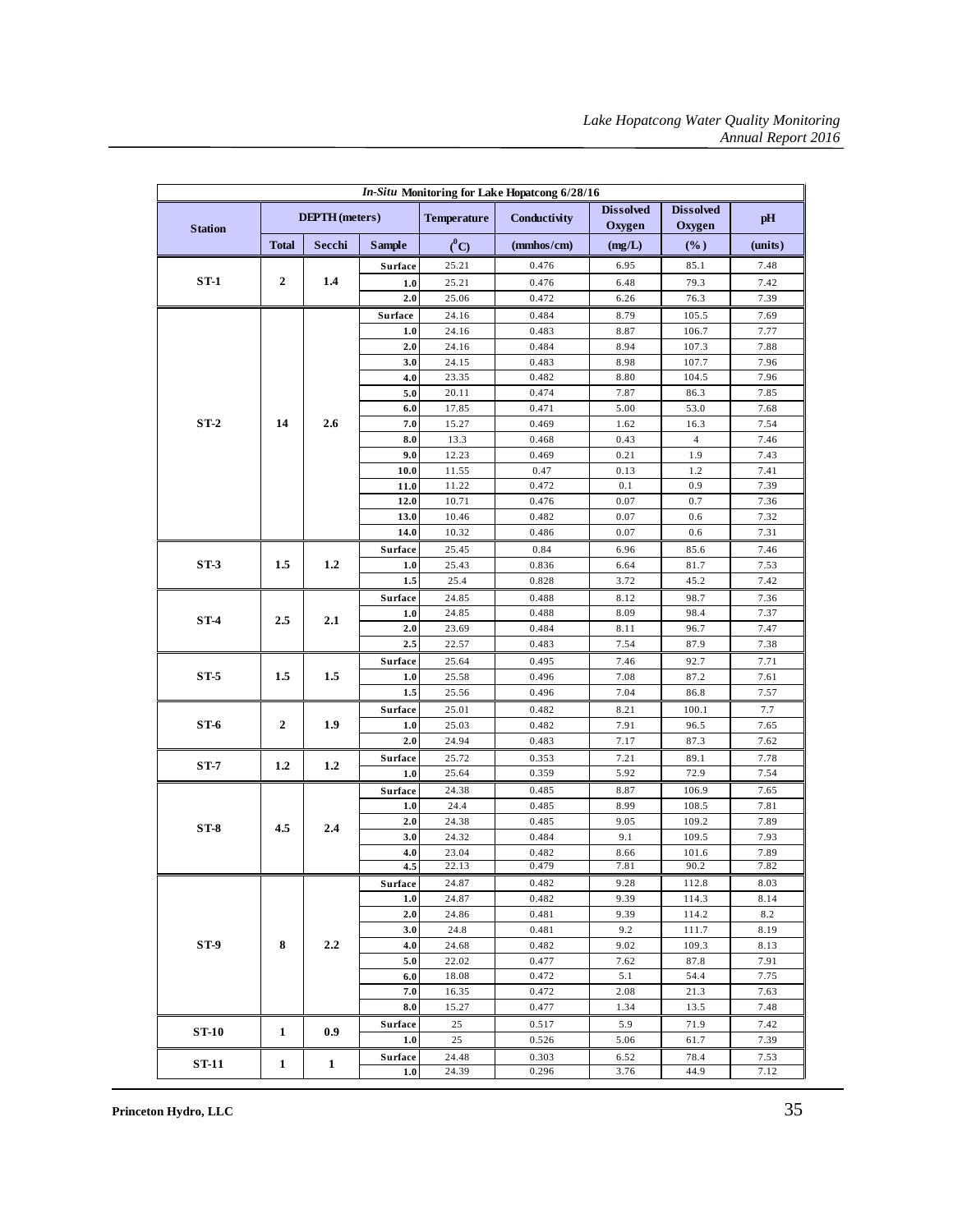|                |              | <b>DEPTH</b> (meters) |               | Temperature    | In-Situ Monitoring for Lake Hopatcong 8/2/16 (JULY)<br>Conductivity | <b>Dissolved</b><br>Oxygen | <b>Dissolved</b><br>Oxygen | pH           |
|----------------|--------------|-----------------------|---------------|----------------|---------------------------------------------------------------------|----------------------------|----------------------------|--------------|
| <b>Station</b> | <b>Total</b> | Secchi                | <b>Sample</b> | $(^0C)$        | (mmhos/cm)                                                          | (mg/L)                     | (%)                        | (units)      |
|                |              |                       |               |                |                                                                     |                            |                            |              |
|                | 1.8          | 1.2                   | Surface       | 25.59          | 0.462                                                               | 6.91                       | 85.1                       | 7.46         |
| ST-1           |              |                       | $1.0$         | 25.59          | 0.462                                                               | 6.87                       | 84.6                       | 7.44         |
|                |              |                       | $1.5\,$       | 25.4           | 0.459                                                               | 6.86                       | 84.2                       | 7.45         |
|                |              |                       | Surface       | 26.21          | 0.422                                                               | 7.64                       | 95.2                       | 7.71         |
|                |              |                       | $1.0$         | 26.25          | 0.486                                                               | 7.61                       | 94.9<br>94.7               | 7.59         |
|                |              |                       | 2.0<br>3.0    | 26.22<br>26.22 | 0.486<br>0.485                                                      | 7.6<br>7.59                | 94.6                       | 7.65<br>7.69 |
|                |              |                       | $4.0\,$       | 26.21          | 0.485                                                               | 7.59                       | 94.6                       | 7.73         |
|                |              |                       | 5.0           | 26.18          | 0.485                                                               | 7.59                       | 94.5                       | 7.74         |
|                |              |                       | $6.0\,$       | 23.03          | 0.478                                                               | 0.48                       | 5.6                        | 7.2          |
| ST-2           | 14           | 2.4                   | 7.0           | 19.14          | 0.472                                                               | 0.32                       | 3.4                        | 7.2          |
|                |              |                       | 8.0           | 15.73          | 0.474                                                               | 0.19                       | 1.9                        | 7.21         |
|                |              |                       | 9.0           | 13.75          | 0.475                                                               | 0.13                       | $1.2$                      | 7.22         |
|                |              |                       | 10.0          | 12.56          | 0.476                                                               | 0.1                        | 0.9                        | 7.23         |
|                |              |                       | 11.0          | 11.86          | 0.479                                                               | 0.08                       | 0.8                        | 7.24         |
|                |              |                       | 12.0          | 11.33          | 0.483                                                               | 0.07                       | 0.7                        | 7.25         |
|                |              |                       | 13.0          | 10.76          | 0.491                                                               | 0.07                       | 0.6                        | 7.27         |
|                |              |                       | 13.5          | 10.56          | 0.506                                                               | 0.07                       | 0.6                        | 7.3          |
|                |              |                       | Surface       | 25.9           | 0.668                                                               | 6.75                       | 83.6                       | 7.62         |
| ST-3           | 2            | 1.3                   | $1.0$         | 25.81          | 0.676                                                               | 6.01                       | 74.4                       | 7.51         |
|                |              |                       | 2.0           | 25.72          | 0.69                                                                | 3.03                       | 37.5                       | 7.12         |
|                |              |                       | Surface       | 25.9           | 0.484                                                               | 7.13                       | 88.4                       | 7.47         |
| ST-4           | 2.8          | 2.3                   | $1.0$         | 25.93          | 0.484                                                               | 7.06                       | 87.5                       | 7.45         |
|                |              |                       | 2.0           | 25.92          | 0.484                                                               | 7.04                       | 87.3                       | 7.49         |
|                |              |                       | 2.5           | 25.92          | 0.623                                                               | 7.03                       | 87.2                       | 7.42         |
|                |              |                       | Surface       | 25.67          | 0.485                                                               | 6.42                       | 79.2                       | 7.28         |
| ST-5           | 1.4          | 1.4                   | 1.0           | 25.71          | 0.485                                                               | 6.3                        | 77.9                       | 7.29         |
|                |              |                       | $1.5$         | 25.7           | 0.485                                                               | 6.26                       | 77.3                       | 7.3          |
|                |              | $\mathbf{2}$          | Surface       | 26.31          | 0.481                                                               | 8.04                       | 100.4                      | 7.79         |
| ST-6           | 3            |                       | $1.0$         | 26.3           | 0.481                                                               | 8.04                       | 100.4                      | 7.74         |
|                |              |                       | 2.0           | 26.01          | 0.48                                                                | 7.96                       | 98.9                       | 7.78         |
|                |              |                       | 3.0           | 25.83          | 0.48                                                                | 6.48                       | 80.3                       | 7.44         |
|                |              | 1.2<br>1.2            | Surface       | 24.42          | 0.221                                                               | 4.52                       | 54.4                       | 7.33         |
| ST-7           |              |                       | $1.0\,$       | 24.41          | 0.237                                                               | 4.32                       | 52                         | 6.99         |
|                |              |                       | 1.5           | 24.43          | 0.238                                                               | 4.24                       | 51.1                       | 6.99         |
|                |              |                       | Surface       | 26.23          | 0.486                                                               | 7.41                       | 92.3                       | 7.59         |
|                |              |                       | $1.0\,$       | 26.24<br>26.21 | 0.485                                                               | 7.3                        | 91                         | 7.51         |
|                |              |                       | 2.0<br>3.0    | 26.21          | 0.485<br>0.485                                                      | 7.28<br>7.27               | 90.7<br>90.6               | 7.55<br>7.58 |
| ST-8           | 6.6          | 2.1                   | 4.0           | 26.17          | 0.485                                                               | 6.87                       | 85.5                       | 7.58         |
|                |              |                       | 5.0           | 25.14          | 0.483                                                               | 3.22                       | 39.3                       | 7.3          |
|                |              |                       | 6.0           | 22.48          | 0.478                                                               | 0.39                       | 4.5                        | 7.11         |
|                |              |                       | 7.0           | 20.6           | 0.478                                                               | 0.21                       | 2.4                        | 7.03         |
|                |              |                       | Surface       | 26.42          | 0.484                                                               | 7.89                       | 98.7                       | 7.75         |
|                |              |                       | $1.0$         | 26.42          | 0.484                                                               | 7.83                       | 98                         | 7.69         |
|                |              |                       | 2.0           | 26.38          | 0.484                                                               | 7.78                       | 97.3                       | 7.74         |
|                |              |                       | 3.0           | 26.36          | 0.484                                                               | 7.67                       | 95.9                       | 7.76         |
| ST-9           | 7.5          | 2.4                   | $4.0\,$       | 26.35          | 0.484                                                               | 7.59                       | 94.9                       | 7.77         |
|                |              |                       | 5.0           | 26.26          | 0.484                                                               | 7.54                       | 94.1                       | 7.77         |
|                |              |                       | 6.0           | 26.14          | 0.486                                                               | 6.87                       | 85.5                       | 7.67         |
|                |              |                       | 7.0           | 18.84          | 0.482                                                               | 0.64                       | 6.9                        | 7.26         |
|                |              |                       | 7.5           | 17.84          | 0.491                                                               | 0.41                       | 4.3                        | 7.19         |
| ST-10          | 1            | 1                     | Surface       | 24.03          | 0.497                                                               | 8.77                       | 105                        | 7.97         |
|                |              |                       | 1.0           | 22.81          | 0.556                                                               | 7.21                       | 84.4                       | 7.77         |
| $ST-11$        | 1            | 1                     | Surface       | 24.48          | 0.161                                                               | 4.41                       | 53.2                       | 7.21         |
|                |              |                       | $1.0$         | 24.42          | 0.161                                                               | 4.3                        | 51.9                       | 6.92         |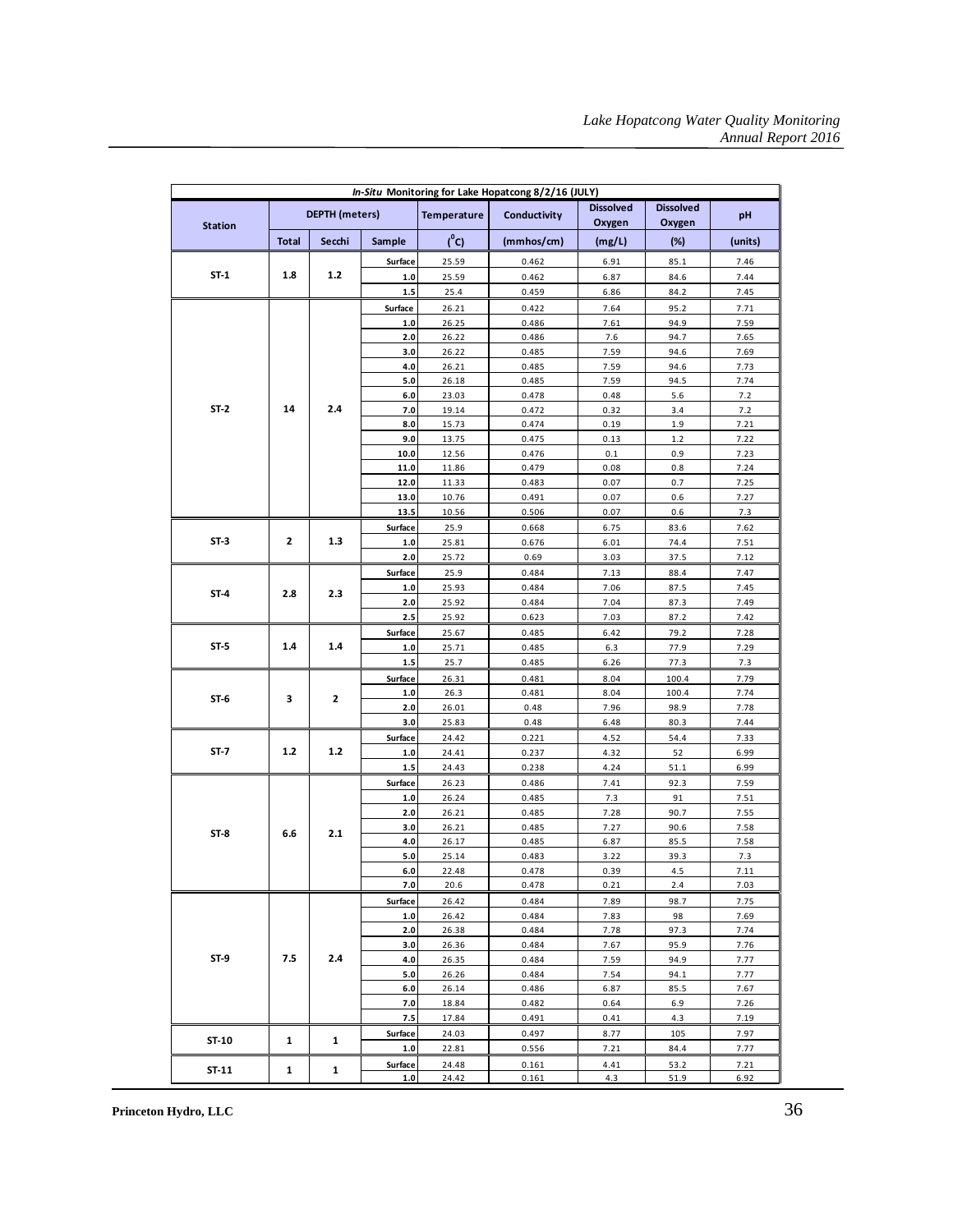|                |                | <b>DEPTH</b> (meters) |                | <b>Temperature</b> | In-Situ Monitoring for Lake Hopatcong 9/1/16 (August)<br>Conductivity | <b>Dissolved</b> | <b>Dissolved</b> | pH           |
|----------------|----------------|-----------------------|----------------|--------------------|-----------------------------------------------------------------------|------------------|------------------|--------------|
| <b>Station</b> |                |                       |                |                    |                                                                       | Oxygen           | Oxvgen           |              |
|                | <b>Total</b>   | Secchi                | <b>Sample</b>  | $(^0C)$            | (mmbos/cm)                                                            | (mg/L)           | $(\%)$           | (units)      |
|                |                |                       | <b>Surface</b> | 26.29              | 0.475                                                                 | 7.65             | 95.4             | 7.99         |
| <b>ST-1</b>    | 1.8            | 1                     | 1.0            | 26.21              | 0.473                                                                 | 7.44             | 92.7             | 7.8          |
|                |                |                       | 1.5            | 26.16              | 0.473                                                                 | 7.06             | 87.9             | 7.76         |
|                |                |                       | Surface        | 25.91              | 0.494                                                                 | 8.23             | 102.1            | 8.15         |
|                |                |                       | 1.0            | 25.91              | 0.494                                                                 | 8.38             | 103.8            | 8.14         |
|                |                |                       | 2.0            | 25.91              | 0.494                                                                 | 8.41             | 104.2            | 8.17         |
|                |                |                       | 3.0            | 25.91              | 0.494                                                                 | 8.43             | 104.4            | 8.19         |
|                |                |                       | 4.0            | 25.91              | 0.494                                                                 | 8.42             | 104.4            | 8.21         |
|                |                |                       | 5.0            | 25.9               | 0.494                                                                 | 8.42             | 104.3            | 8.22         |
|                |                |                       | 6.0            | 25.31              | 0.492                                                                 | 7.18             | 88               | 8.03         |
| $ST-2$         | 14.5           | 2.5                   | 7.0            | 22.86              | 0.485                                                                 | 3.89             | 45.6             | 7.74         |
|                |                |                       | 8.0            | 17.39              | 0.487                                                                 | 1.3              | 13.7             | 7.64         |
|                |                |                       | 9.0            | 14.67              | 0.488                                                                 | 0.68             | 6.8              | 7.65         |
|                |                |                       | 10.0           | 13.34              | 0.491                                                                 | 0.47<br>0.29     | 4.5              | 7.65         |
|                |                |                       | 11.0           | 12.14              | 0.496                                                                 |                  | 2.7              | 7.67         |
|                |                |                       | 12.0<br>13.0   | 11.5<br>11.07      | 0.499<br>0.507                                                        | 0.17<br>0.12     | 1.6<br>1.1       | 7.71<br>7.71 |
|                |                |                       | 13.5           | 10.88              | 0.516                                                                 | 0.1              | 0.9              | 7.65         |
|                |                |                       |                |                    |                                                                       |                  |                  |              |
| $ST-3$         | $\overline{2}$ | 1.3                   | <b>Surface</b> | 26.48              | 0.641                                                                 | 8<br>7.94        | 100.3<br>99.3    | 8.16<br>8.08 |
|                |                |                       | 1.0<br>2.0     | 26.35<br>26.12     | 0.636<br>0.64                                                         | 7.78             | 96.8             | 7.76         |
|                |                |                       |                |                    |                                                                       |                  |                  |              |
|                |                |                       | <b>Surface</b> | 26.09              | 0.499<br>0.499                                                        | 8.16             | 101.4            | 8.21         |
| $ST-4$         | 3              | 3                     | 1.0<br>2.0     | 26.12              | 0.499                                                                 | 8.11             | 100.9<br>101.2   | 8.12         |
|                |                |                       | 3.0            | 26.1               |                                                                       | 8.13             |                  | 8.14         |
|                |                |                       |                | 26.11              | 0.512                                                                 | 8.13             | 101.1            | 7.98         |
|                | 3              | 3                     | Surface        | 26.05              | 0.497                                                                 | 7.7              | 95.6             | 8.07         |
| $ST-5$         |                |                       | 1.0            | 26.08              | 0.497                                                                 | 7.51             | 93.3             | 8.13         |
|                |                |                       | 2.0<br>3.0     | 26.05<br>25.6      | 0.497<br>0.528                                                        | 7.66<br>6.67     | 95.2<br>82.3     | 8.24<br>7.74 |
|                |                |                       |                |                    |                                                                       |                  |                  |              |
| <b>ST-6</b>    | 2.2            |                       | <b>Surface</b> | 26.34              | 0.494<br>0.493                                                        | 7.84             | 97.9             | 8.03         |
|                |                | 1.5                   | 1.0<br>2.0     | 26.23<br>26.12     | 0.493                                                                 | 7.74             | 96.5<br>92.1     | 7.89<br>7.84 |
|                |                |                       |                |                    |                                                                       | 7.4              |                  |              |
|                | 1.8            | 1.6                   | Surface        | 25.76              | 0.348                                                                 | 7.15             | 88.4             | 7.84         |
| ST-7           |                |                       | 1.0<br>1.5     | 25.65<br>25.42     | 0.346<br>0.344                                                        | 6.99<br>6.93     | 86.2<br>85.2     | 7.61<br>7.6  |
|                |                |                       |                |                    |                                                                       |                  |                  |              |
|                | 8              |                       | <b>Surface</b> | 26.28              | 0.495                                                                 | 8.01             | 99.9             | 8.15         |
|                |                |                       | 1.0<br>2.0     | 26.27<br>26.26     | 0.495<br>0.495                                                        | 8.3<br>8.35      | 103.6<br>104.2   | 8.04<br>8.08 |
|                |                |                       | 3.0            | 26.26              | 0.495                                                                 | 8.36             | 104.3            | 8.12         |
| $ST-8$         |                | 2.8                   | 4.0            | 26.25              | 0.495                                                                 | 8.33             | 103.9            | 8.15         |
|                |                |                       | 5.0            | 26.06              | 0.494                                                                 | 8.17             | 101.5            | 8.11         |
|                |                |                       | 6.0            | 25.19              | 0.492                                                                 | 6.64             | 81.2             | 7.95         |
|                |                |                       | 7.0            | 23.55              | 0.49                                                                  | 5.34             | 63.4             | 7.75         |
|                |                |                       | 7.3            | 22.93              | 0.512                                                                 | 3.27             | 38.4             | 7.49         |
|                |                |                       | Surface        | 26.28              | 0.495                                                                 | 8.1              | 101.1            | 8.16         |
|                |                |                       | 1.0            | 26.18              | 0.495                                                                 | 8.34             | 103.9            | 8.1          |
|                |                |                       | 2.0            | 26.1               | 0.495                                                                 | 8.42             | 104.7            | 8.12         |
|                |                |                       | 3.0            | 26.03              | 0.495                                                                 | 8.23             | 102.2            | 8.1          |
| <b>ST-9</b>    | 8              | 2.5                   | 4.0            | 25.96              | 0.495                                                                 | 8.18             | 101.6            | 81           |
|                |                |                       | 5.0            | 25.92              | 0.495                                                                 | 7.47             | 92.6             | 7.96         |
|                |                |                       | 6.0            | 23.77              | 0.49                                                                  | 4.84             | 57.7             | 7.79         |
|                |                |                       | 7.0            | 21.4               | 0.482                                                                 | 3.41             | 38.8             | 7.67         |
|                |                |                       | 7.5            | 19.9               | 0.534                                                                 | 1.23             | 13.6             | 7.39         |
|                |                |                       | <b>Surface</b> | 26.27              | 0.48                                                                  | 8.38             | 104.5            | 8.13         |
| <b>ST-10</b>   | 1.5            | 1.2                   | 1.0            | 26.2               | 0.48                                                                  | 8.27             | 103              | 8.01         |
|                |                |                       | 1.5            | 26.2               | 0.48                                                                  | 7.96             | 99.2             | 7.96         |
|                |                |                       | <b>Surface</b> | 24.11              | 0.334                                                                 | 5.44             | 65.3             | 7.75         |
| <b>ST-11</b>   | 1.2            | 1.2                   | $1.0$          | 23.98              | 0.325                                                                 | 4.47             | 53.5             | 7.46         |
|                |                |                       |                |                    |                                                                       |                  |                  |              |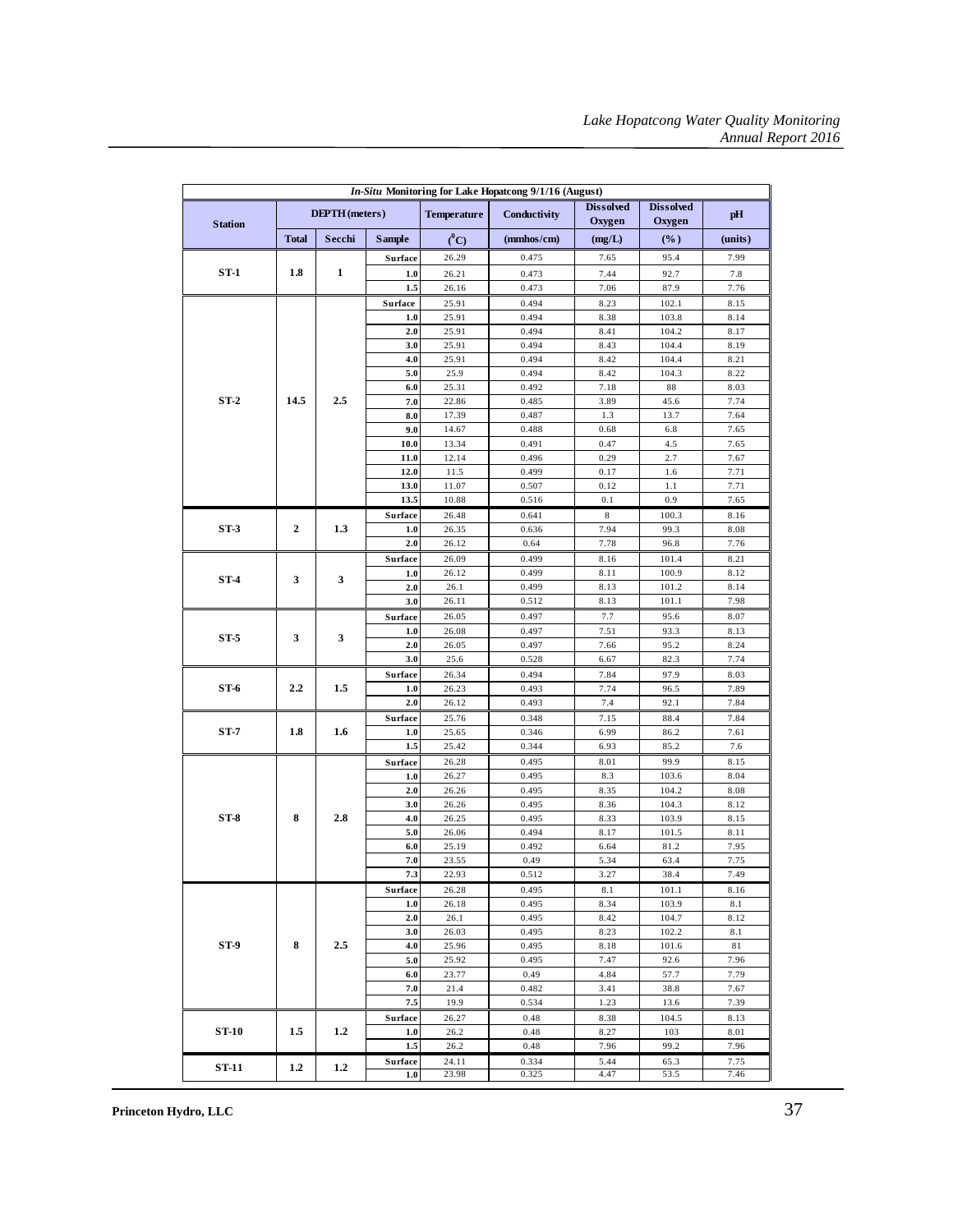| In-Situ Monitoring for Lake Hopatcong 10/3/16 (September) |              |                       |                |                    |                |                            |                            |              |
|-----------------------------------------------------------|--------------|-----------------------|----------------|--------------------|----------------|----------------------------|----------------------------|--------------|
|                                                           |              | <b>DEPTH</b> (meters) |                | <b>Temperature</b> | Conductivity   | <b>Dissolved</b><br>Oxygen | <b>Dissolved</b><br>Oxygen | pH           |
| <b>Station</b>                                            | <b>Total</b> | Secchi                | <b>Sample</b>  | $(^0C)$            | (mmhos/cm)     | (mg/L)                     | $(\%)$                     | (units)      |
|                                                           |              |                       | Surface        | 16.99              | 0.474          | 8.44                       | 88                         | 7.51         |
| $ST-1$                                                    | 1.7          | 1.5                   | 1.0            | 16.95              | 0.475          | 8.55                       | 89                         | 7.52         |
|                                                           |              |                       | 1.5            | 16.82              | 0.473          | 8.6                        | 89.3                       | 7.55         |
|                                                           |              |                       | Surface        | 18.65              | 0.492          | 7.62                       | 82.2                       | 7.59         |
|                                                           |              |                       | 1.0            | 18.63              | 0.492          | 7.74                       | 83.5                       | 7.56         |
|                                                           |              |                       | 2.0            | 18.63              | 0.492          | 7.76                       | 83.6                       | 7.57         |
|                                                           |              |                       | 3.0            | 18.61              | 0.492          | 7.76                       | 83.6                       | 7.58         |
|                                                           |              |                       | 4.0            | 18.6               | 0.492          | 7.71                       | 83                         | 7.58         |
|                                                           |              |                       | 5.0            | 18.6               | 0.492          | 7.69                       | 82.8                       | 7.57         |
|                                                           |              |                       | 6.0            | 18.59              | 0.492          | 7.65                       | 82.4                       | 7.57         |
| $ST-2$                                                    | 13.3         | 2.1                   | 7.0            | 18.59              | 0.492          | 7.61                       | 82                         | 7.56         |
|                                                           |              |                       | 8.0            | 18.59              | 0.492          | 7.6                        | 81.9                       | 7.56         |
|                                                           |              |                       | 9.0            | 17.72              | 0.492          | 6.15                       | 65.1                       | 7.5          |
|                                                           |              |                       | 10.0           | 15.3<br>12.36      | 0.504<br>0.501 | 4.47                       | 45<br>17.7                 | 7.4<br>7.32  |
|                                                           |              |                       | 11.0<br>12.0   | 11.4               | 0.51           | 1.88<br>0.95               | 8.7                        | 7.29         |
|                                                           |              |                       | 13.0           | 10.98              | 0.539          | 0.55                       | 5                          | 7.25         |
|                                                           |              |                       | 13.3           | 10.96              | 0.562          | 0.46                       | 4.2                        | 7.19         |
|                                                           |              |                       | Surface        | 17.1               | 0.587          | 8.65                       | 90.4                       | 7.62         |
| $ST-3$                                                    | 1.9          | 1.9                   | 1.0            | 16.87              | 0.589          | 8.59                       | 89.3                       | 7.71         |
|                                                           |              |                       | 1.7            | 16.94              | 0.664          | 8.54                       | 89                         | 7.58         |
|                                                           |              |                       | Surface        | 17.05              | 0.494          | 8.22                       | 85.8                       | 7.89         |
|                                                           |              | 2.8                   | 1.0            | 16.48              | 0.497          | 8.49                       | 87.5                       | 7.87         |
| $ST-4$                                                    | 2.8          |                       | 2.0            | 16.44              | 0.497          | 8.54                       | 88                         | 7.87         |
|                                                           |              |                       | 2.5            | 16.55              | 0.491          | 7.67                       | 79.2                       | 7.74         |
|                                                           |              |                       | Surface        | 16.15              | 0.499          | 8.79                       | 90                         | 7.67         |
| $ST-5$                                                    | 2.5          | 2.5                   | 1.0            | 16.08              | 0.499          | 8.64                       | 88.3                       | 7.69         |
|                                                           |              |                       | 2.0            | 16.09              | 0.499          | 8.38                       | 85.7                       | 7.61         |
|                                                           |              |                       | Surface        | 17.98              | 0.491          | 8.75                       | 93.1                       | 7.56         |
| <b>ST-6</b>                                               | $\mathbf{2}$ | 1.8                   | 1.0            | 17.84              | 0.49           | 8.78                       | 93.1                       | 7.57         |
|                                                           |              |                       | 2.0            | 16.92              | 0.491          | 8.85                       | 92.1                       | 7.6          |
|                                                           | $\mathbf{1}$ | 1                     | Surface        | 16.12              | 0.193          | 7.83                       | 80                         | 7.97         |
| $ST-7$                                                    |              |                       | 1.0            | 16.12              | 0.197          | 7.11                       | 72.7                       | 7.73         |
|                                                           |              |                       | Surface        | 18.64              | 0.491          | 7.6                        | 81.9                       | 7.73         |
|                                                           |              |                       | 1.0            | 18.64              | 0.491          | 7.37                       | 79.4                       | 7.68         |
|                                                           |              |                       | 2.0            | 18.64              | 0.491          | 7.35                       | 79.2                       | 7.67         |
| $ST-8$                                                    | 7            | $\overline{2}$        | 3.0            | 18.59              | 0.491          | 7.33                       | 78.9                       | 7.66         |
|                                                           |              |                       | 4.0            | 18.56              | 0.491          | 7.27                       | 78.3                       | 7.64         |
|                                                           |              |                       | 5.0            | 18.55              | 0.491          | 7.15                       | 77                         | 7.62         |
|                                                           |              |                       | 6.0            | 18.55              | 0.491          | 7.04                       | 75.8                       | 7.61         |
|                                                           |              |                       | 6.5            | 18.43              | 0.492          | 5.05                       | 54.2                       | 7.44         |
|                                                           |              |                       | Surface<br>1.0 | 18.92<br>18.8      | 0.491<br>0.491 | 8.58<br>8.42               | 93.1<br>91.1               | 7.52<br>7.54 |
|                                                           |              |                       | 2.0            | 18.72              | 0.491          | 8.36                       | 90.2                       | 7.56         |
|                                                           |              |                       | 3.0            | 18.66              | 0.491          | 8.32                       | 89.7                       | 7.57         |
| <b>ST-9</b>                                               | 8            | $\boldsymbol{2}$      | 4.0            | 18.64              | 0.491          | 8.28                       | 89.3                       | 7.58         |
|                                                           |              |                       | 5.0            | 18.61              | 0.491          | 8.21                       | 88.5                       | 7.58         |
|                                                           |              |                       | 6.0            | 18.57              | 0.491          | 8.16                       | 87.8                       | 7.58         |
|                                                           |              |                       | 7.0            | 18.53              | 0.491          | 8.01                       | 86.2                       | 7.57         |
|                                                           |              |                       | 7.5            | 18.41              | 0.528          | 4.67                       | 50.1                       | 7.19         |
|                                                           |              |                       | Surface        | 17.29              | 0.481          | 8.04                       | 84.3                       | 7.48         |
| <b>ST-10</b>                                              | 1.7          | 1.5                   | 1.0            | 17.32              | 0.481          | 8.14                       | 85.4                       | 7.51         |
|                                                           |              |                       | 1.5            | 17.26              | 0.481          | 8.17                       | 85.6                       | 7.52         |
| <b>ST-11</b>                                              | 1            | $\mathbf{1}$          | Surface        | 16.01              | 0.144          | 8.03                       | 81.9                       | 7.85         |
|                                                           |              |                       | 1.0            | 16.02              | 0.144          | 7.65                       | 78                         | 7.71         |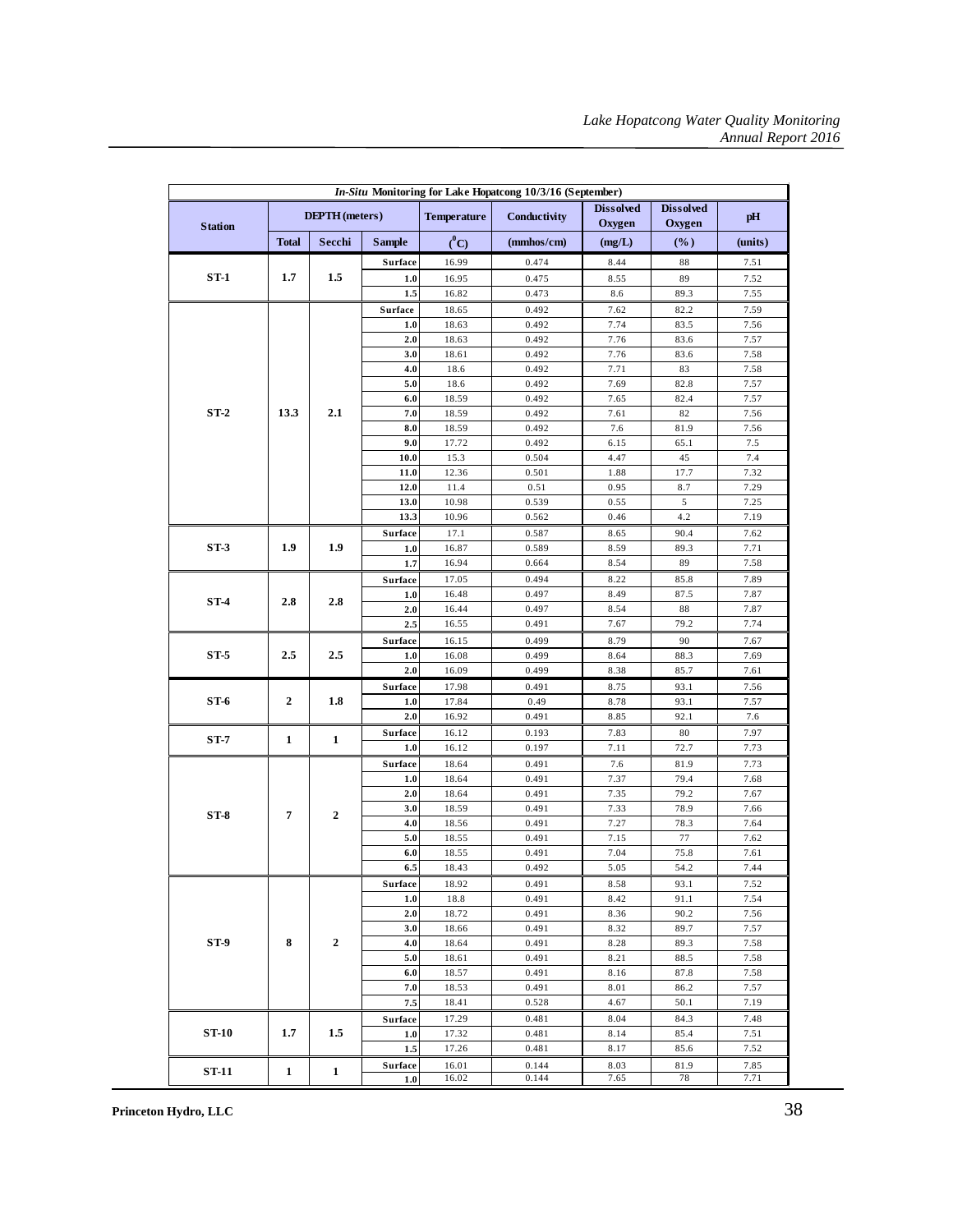|                  |                |                       |                |                       | In-Situ Monitoring for Hopatcong 319 Stations 5/17/16 |                            |                            |                      |
|------------------|----------------|-----------------------|----------------|-----------------------|-------------------------------------------------------|----------------------------|----------------------------|----------------------|
| <b>Station</b>   |                | <b>DEPTH</b> (meters) |                | <b>Temperature</b>    | Conductivity                                          | <b>Dissolved</b><br>Oxygen | <b>Dissolved</b><br>Oxygen | pH                   |
|                  | <b>Total</b>   | Secchi                | <b>Sample</b>  | $\binom{0}{\text{C}}$ | (mmbos/cm)                                            | (mg/L)                     | $(\%)$                     | (mits)               |
|                  |                |                       | <b>Surface</b> | 14.97                 | 1.26                                                  | 12.84                      | 128.5                      | 9.5                  |
| NPS <sub>1</sub> | 1.8            | $1.8+$                | 1.03           | 14.91                 | 1.209                                                 | 14.57                      | 145.6                      | 9.67                 |
|                  |                |                       | 1.53           | 14.45                 | 1.187                                                 | 15.25                      | 150.9                      | 9.7                  |
| NPS <sub>2</sub> |                |                       | <b>Surface</b> | 14.13                 | 0.44                                                  | 10.36                      | 101.5                      | 7.96                 |
|                  | 1              | $1+$                  | 1.08           | 14.06                 | 0.439                                                 | 10.5                       | 102.7                      | 7.99                 |
|                  |                |                       | <b>Surface</b> | 15.19                 | 0.306                                                 | 10.03                      | 100.6                      | 7.89<br>7.98<br>7.92 |
| NPS <sub>3</sub> | 0.85           | $0.85+$               | 0.15           | 15.21                 | 0.303                                                 | 10.15                      | 101.8                      |                      |
|                  |                |                       | 0.88           | 14.78                 | 0.304                                                 | 10.31                      | 102.5                      |                      |
|                  |                |                       | <b>Surface</b> | 13.63                 | 0.481                                                 | 10.08                      | 97.7                       | 7.9                  |
| NPS <sub>4</sub> | 1.5            | $1.5+$                | 1.03           | 13.52                 | 0.483                                                 | 10.03                      | 97.1                       | 7.84                 |
|                  |                |                       | 1.53           | 13.59                 | 0.484                                                 | 8.58                       | 83.1                       | 7.84                 |
|                  |                |                       | <b>Surface</b> | 14.68                 | 0.484                                                 | 9.93                       | 98.5                       | 7.48                 |
| NPS <sub>5</sub> | $\overline{2}$ | $2+$                  | 1.00           | 14.67                 | 0.484                                                 | 10.14                      | 100.6                      | 7.76                 |
|                  |                |                       | 2.18           | 14.59                 | 0.484                                                 | 10.05                      | 99.5                       | 7.85                 |

| <i>In-Situ</i> Monitoring for Hopatcong 319 Stations 6/28/16 |              |                       |                |                       |              |                            |                            |         |
|--------------------------------------------------------------|--------------|-----------------------|----------------|-----------------------|--------------|----------------------------|----------------------------|---------|
| <b>Station</b>                                               |              | <b>DEPTH</b> (meters) |                | <b>Temperature</b>    | Conductivity | <b>Dissolved</b><br>Oxygen | <b>Dissolved</b><br>Oxygen | pH      |
|                                                              | <b>Total</b> | Secchi                | <b>Sample</b>  | $\binom{0}{\text{C}}$ | (mmbos/cm)   | (mg/L)                     | $(\%)$                     | (units) |
|                                                              |              |                       | <b>Surface</b> | 24.82                 | 0.966        | 7.06                       | 85.9                       | 7.6     |
| NPS <sub>1</sub>                                             | 1.5          | 0.7                   | 1.00           | 24.31                 | 0.995        | 5.07                       | 61.1                       | 7.55    |
|                                                              |              |                       | 1.50           | 24.14                 | 1.019        | 4.26                       | 51.2                       | 7.38    |
| NPS <sub>2</sub>                                             | 0.5          | 0.5                   | <b>Surface</b> | 25.27                 | 0.451        | 7.71                       | 94.3                       | 7.96    |
|                                                              |              |                       | 0.50           | 25.29                 | 0.451        | 7.3                        | 89.5                       | 8.04    |
| NPS <sub>3</sub>                                             | 0.7          |                       | <b>Surface</b> | 25.18                 | 0.447        | 7.82                       | 95.3                       | 7.56    |
|                                                              |              | 0.7                   | 0.50           | 25.13                 | 0.449        | 6.59                       | 80.1                       | 7.5     |
|                                                              |              |                       | <b>Surface</b> | 25.41                 | 0.497        | 7.95                       | 97.5                       | 7.39    |
| NPS <sub>4</sub>                                             | 1.5          | 1.5                   | 1.00           | 25.4                  | 0.497        | 7.89                       | 97                         | 7.4     |
|                                                              |              |                       | 1.30           | 25.4                  | 0.507        | 6.42                       | 79.6                       | 7.36    |
|                                                              |              |                       | <b>Surface</b> | 25.54                 | 0.498        | 6.52                       | 80.2                       | 7.28    |
| NPS <sub>5</sub>                                             | 2.1          | 2.1                   | 1.00           | 25.53                 | 0.498        | 6.5                        | 80.1                       | 7.25    |
|                                                              |              |                       | 2.00           | 25.5                  | 0.503        | 2.92                       | 34.7                       | 6.94    |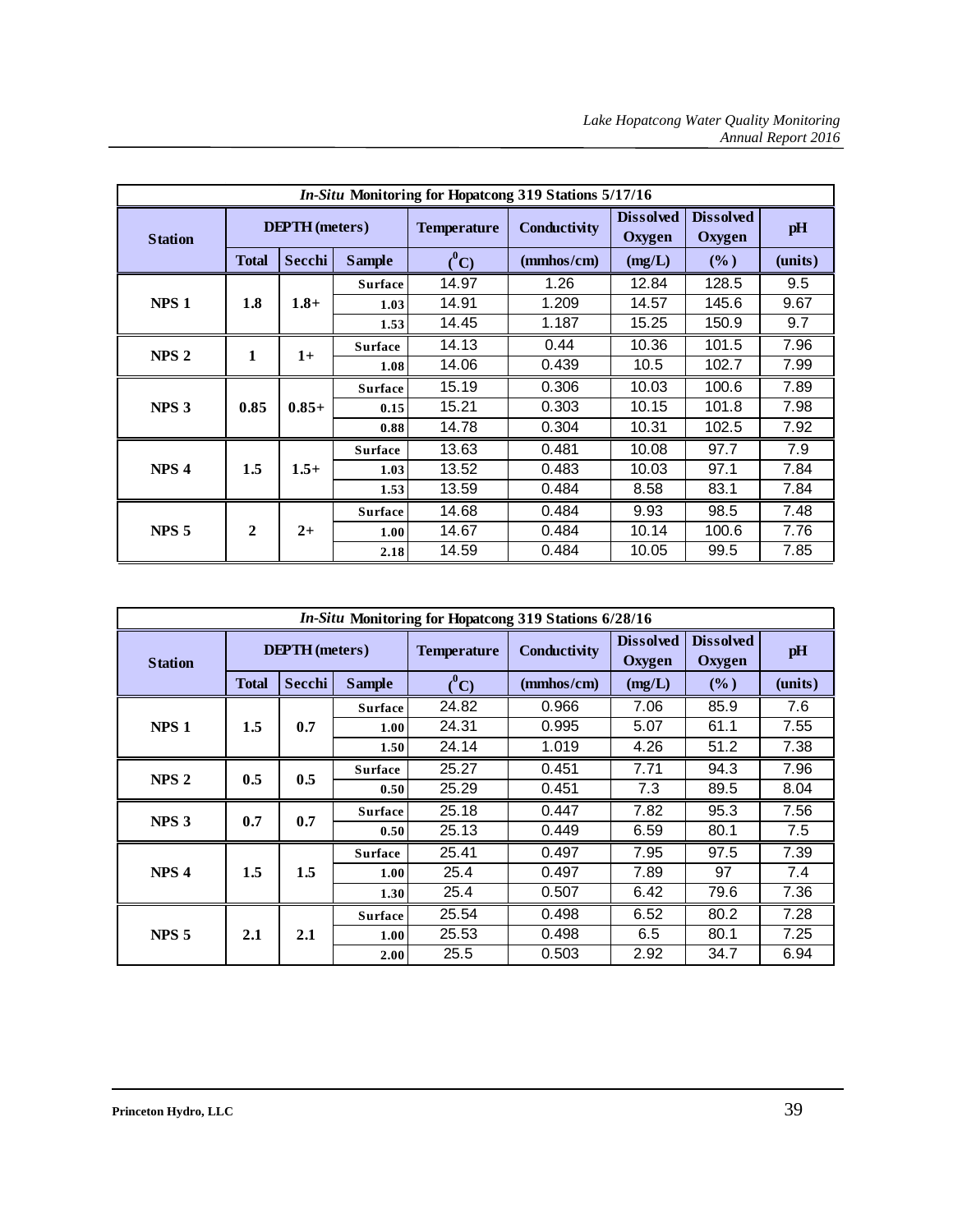|                  | In-Situ Monitoring for Hopatcong 319 Stations 8/2/16 (July) |                       |                |                       |              |                            |                            |                      |  |
|------------------|-------------------------------------------------------------|-----------------------|----------------|-----------------------|--------------|----------------------------|----------------------------|----------------------|--|
| <b>Station</b>   |                                                             | <b>DEPTH</b> (meters) |                | <b>Temperature</b>    | Conductivity | <b>Dissolved</b><br>Oxygen | <b>Dissolved</b><br>Oxygen | pH                   |  |
|                  | <b>Total</b>                                                | Secchi                | <b>Sample</b>  | $\binom{0}{\text{C}}$ | (mmbos/cm)   | (mg/L)                     | $(\% )$                    | (mits)               |  |
|                  |                                                             |                       | <b>Surface</b> | 25.52                 | 0.731        | 7.99                       | 98.4                       | 7.72                 |  |
| NPS <sub>1</sub> | 1.5                                                         | 0.5                   | 1.00           | 25.35                 | 0.737        | 7.91                       | 97.1                       | 7.74                 |  |
|                  |                                                             |                       | 1.50           | 25.32                 | 0.739        | 7.45                       | 91.4                       | 7.65                 |  |
|                  |                                                             |                       | <b>Surface</b> | 25.22                 | 0.461        | 5.65                       | 69.1                       | 7.37                 |  |
| NPS <sub>2</sub> | 1                                                           | 1                     | 1.00           | 25.18                 | 0.462        | 5.62                       | 68.7                       | 7.23<br>7.57<br>7.29 |  |
|                  |                                                             |                       | <b>Surface</b> | 24.85                 | 0.459        | 7.1                        | 86.4                       |                      |  |
| NPS <sub>3</sub> | 0.7                                                         | 0.6                   | 0.50           | 24.19                 | 0.452        | 5.96                       | 71.5                       |                      |  |
|                  |                                                             |                       | <b>Surface</b> | 25.59                 | 0.506        | 6.89                       | 85                         | 7.53                 |  |
| NPS <sub>4</sub> | 1.6                                                         | 1.6                   | 1.00           | 25.57                 | 0.507        | 7.05                       | 86.8                       | 7.54                 |  |
|                  |                                                             |                       | 1.50           | 25.57                 | 0.508        | 7.26                       | 89.5                       | 7.57                 |  |
|                  |                                                             |                       | <b>Surface</b> | 25.93                 | 0.485        | 6.93                       | 86                         | 7.45                 |  |
| NPS <sub>5</sub> | 2.5                                                         | 1.8                   | 1.00           | 25.93                 | 0.485        | 6.81                       | 84.5                       | 7.46                 |  |
|                  |                                                             |                       | 2.00           | 25.92                 | 0.485        | 6.41                       | 79.5                       | 7.45                 |  |
|                  |                                                             |                       | 2.50           | 25.91                 | 0.485        | 5.64                       | 70                         | 7.36                 |  |

| <i>In-Situ</i> Monitoring for Hopatcong 319 Stations 9/1/16 (August) |              |                       |                |                         |              |                            |        |                        |
|----------------------------------------------------------------------|--------------|-----------------------|----------------|-------------------------|--------------|----------------------------|--------|------------------------|
| <b>Station</b>                                                       |              | <b>DEPTH</b> (meters) |                | <b>Temperature</b>      | Conductivity | <b>Dissolved</b><br>Oxygen |        | pH                     |
|                                                                      | <b>Total</b> | Secchi                | <b>Sample</b>  | $\binom{0}{\mathbf{C}}$ | (mmbos/cm)   | (mg/L)                     | $(\%)$ | (mits)                 |
| NPS <sub>1</sub>                                                     |              | 0.9                   | <b>Surface</b> | 25.99                   | 0.67         | 8.04                       | 99.9   | 8.26                   |
|                                                                      | 1.1          |                       | 1.00           | 25.34                   | 0.698        | 7.84                       | 96.3   | 8.15                   |
|                                                                      |              |                       | <b>Surface</b> | 25.69                   | 0.458        | 7.98                       | 98.5   | 8.27                   |
| NPS <sub>2</sub>                                                     | 0.9          | 0.9                   | 0.60           | 25.63                   | 0.458        | 8.09                       | 99.7   | 8.27                   |
|                                                                      |              |                       | <b>Surface</b> | 25.57                   | 0.461        | 6.87                       | 84.7   | 7.73                   |
| NPS <sub>3</sub>                                                     | 1.1          | 1.1                   | 0.80           | 25.6                    | 0.461        | 6.56                       | 80.9   | 7.51                   |
|                                                                      |              |                       | <b>Surface</b> | 25.98                   | 0.537        | 7.5                        | 93.1   | 8.1                    |
| NPS <sub>4</sub>                                                     | 1.5          | 1.5                   | 1.00           | 25.96                   | 0.531        | 7.22                       | 89.7   | 8.13                   |
|                                                                      |              |                       | 1.30           | 25.82                   | 0.543        | 5.51                       | 68.2   | 7.75                   |
|                                                                      |              |                       | <b>Surface</b> | 26.15                   | 0.498        | 8.69                       | 108.1  | 8.82                   |
|                                                                      |              |                       | 1.00           | 26.19                   | 0.497        | 8.95                       | 111.5  | 8.95                   |
| NPS <sub>5</sub>                                                     | 2.5          | 2.5                   | 2.00           | 26.18                   | 0.497        | 9.09                       | 113.3  | Oxygen<br>9.06<br>8.72 |
|                                                                      |              |                       | 2.48           | 26.18                   | 0.499        | 8.68                       | 108.1  |                        |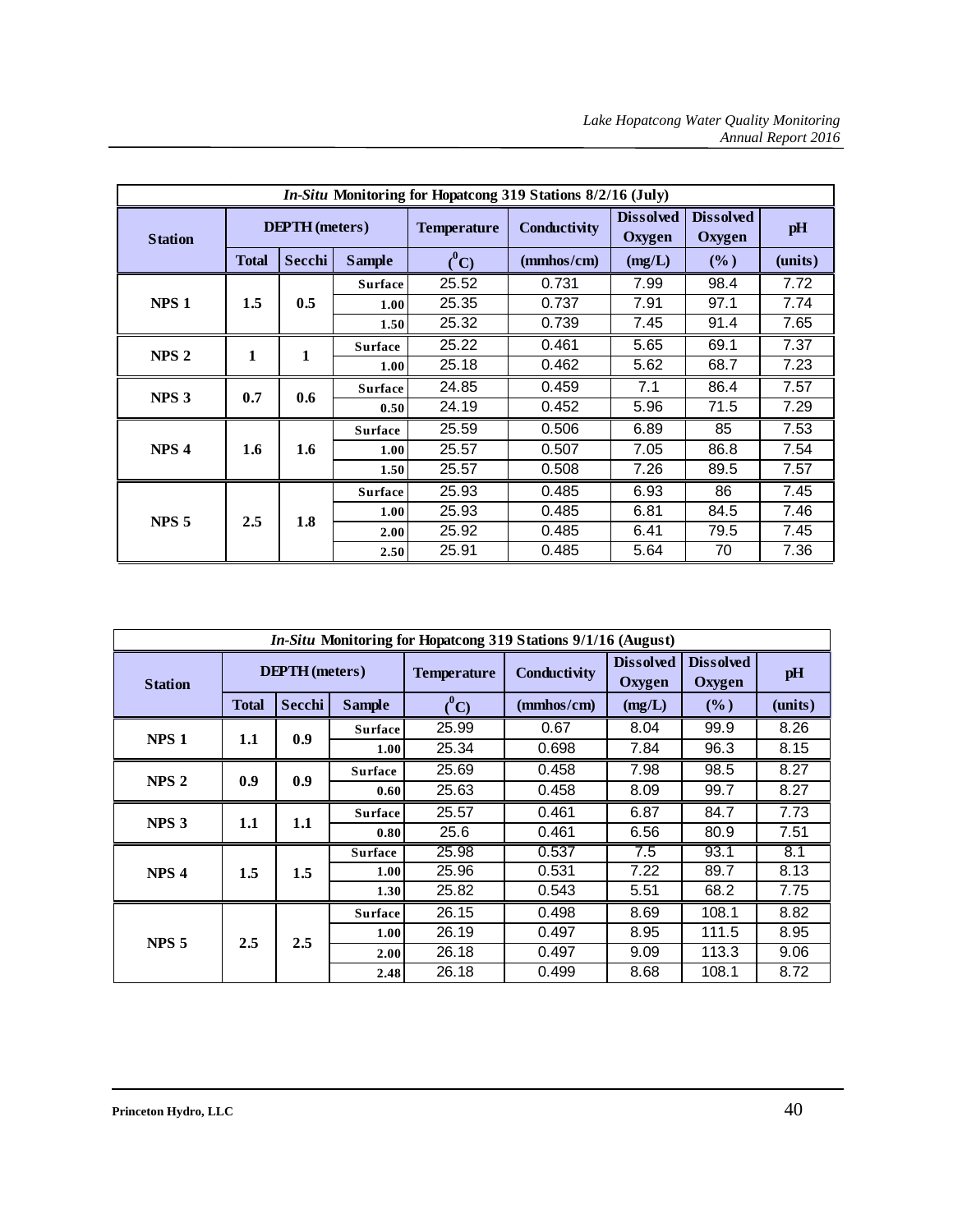|                  | <i>In-Situ</i> Monitoring for Hopatcong 319 Stations 10/3/16 (September) |                       |                |                    |              |                            |                            |         |  |
|------------------|--------------------------------------------------------------------------|-----------------------|----------------|--------------------|--------------|----------------------------|----------------------------|---------|--|
| <b>Station</b>   |                                                                          | <b>DEPTH</b> (meters) |                | <b>Temperature</b> | Conductivity | <b>Dissolved</b><br>Oxygen | <b>Dissolved</b><br>Oxygen | pH      |  |
|                  | <b>Total</b>                                                             | Secchi                | <b>Sample</b>  | $(^0C)$            | (mmbos/cm)   | (mg/L)                     | $(\%)$                     | (units) |  |
| NPS <sub>1</sub> | 1.1                                                                      | 1.1                   | <b>Surface</b> | 16.64              | 0.611        | 9.41                       | 97.4                       | 7.86    |  |
|                  |                                                                          |                       | 1.00           | 16.4               | 0.609        | 9.92                       | 102.1                      | 8.18    |  |
| NPS <sub>2</sub> |                                                                          | 1                     | <b>Surface</b> | 16.83              | 0.478        | 8.85                       | 91.9                       | 7.83    |  |
| 1                |                                                                          |                       | 0.50           | 16.83              | 0.478        | 8.3                        | 86.2                       | 7.75    |  |
| NPS <sub>3</sub> | 0.5                                                                      | 0.5                   | <b>Surface</b> | 16.49              | 0.473        | 8.27                       | 85.3                       | 7.52    |  |
|                  |                                                                          |                       | 0.50           | 16.52              | 0.473        | 8.54                       | 88.1                       | 7.53    |  |
|                  |                                                                          |                       | <b>Surface</b> | 16.18              | 0.518        | 8.54                       | 87.5                       | 7.73    |  |
| NPS <sub>4</sub> | 1.5                                                                      | 1.5                   | 1.00           | 16.2               | 0.518        | 8.71                       | 89.3                       | 7.77    |  |
|                  |                                                                          |                       | 1.30           | 16.13              | 0.518        | 8.8                        | 90.1                       | 7.77    |  |
|                  |                                                                          |                       | <b>Surface</b> | 16.14              | 0.5          | 8.96                       | 91.8                       | 7.79    |  |
| NPS <sub>5</sub> | 2.5                                                                      | 2.5                   | 1.00           | 16.12              | 0.5          | 9.36                       | 95.8                       | 7.98    |  |
|                  |                                                                          |                       | 2.00           | 16.1               | 0.5          | 9.43                       | 96.4                       | 8.01    |  |
|                  |                                                                          |                       | 2.30           | 16.21              | 0.504        | 9.34                       | 95.8                       | 7.92    |  |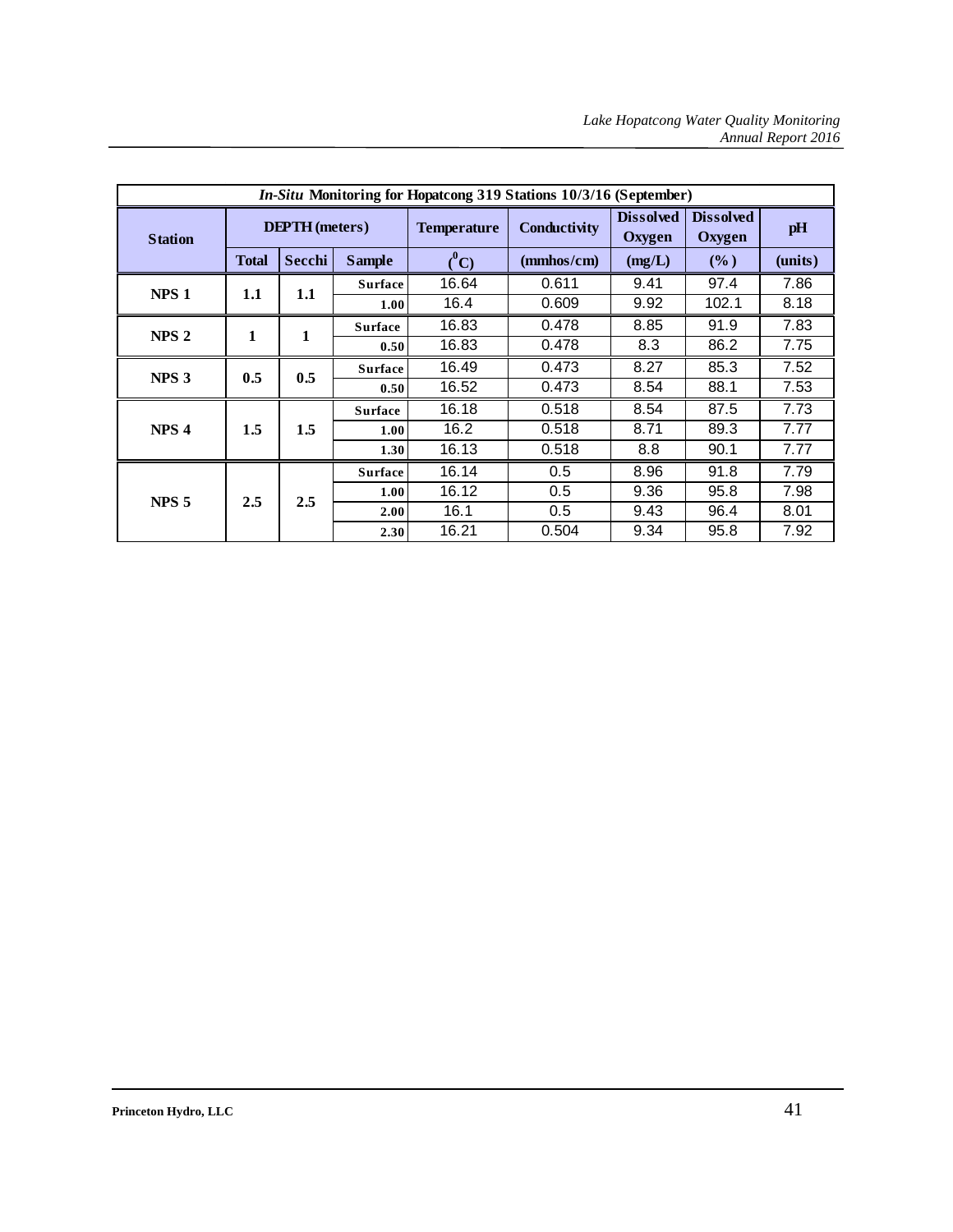## **APPENDIX C**

## DISCRETE DATA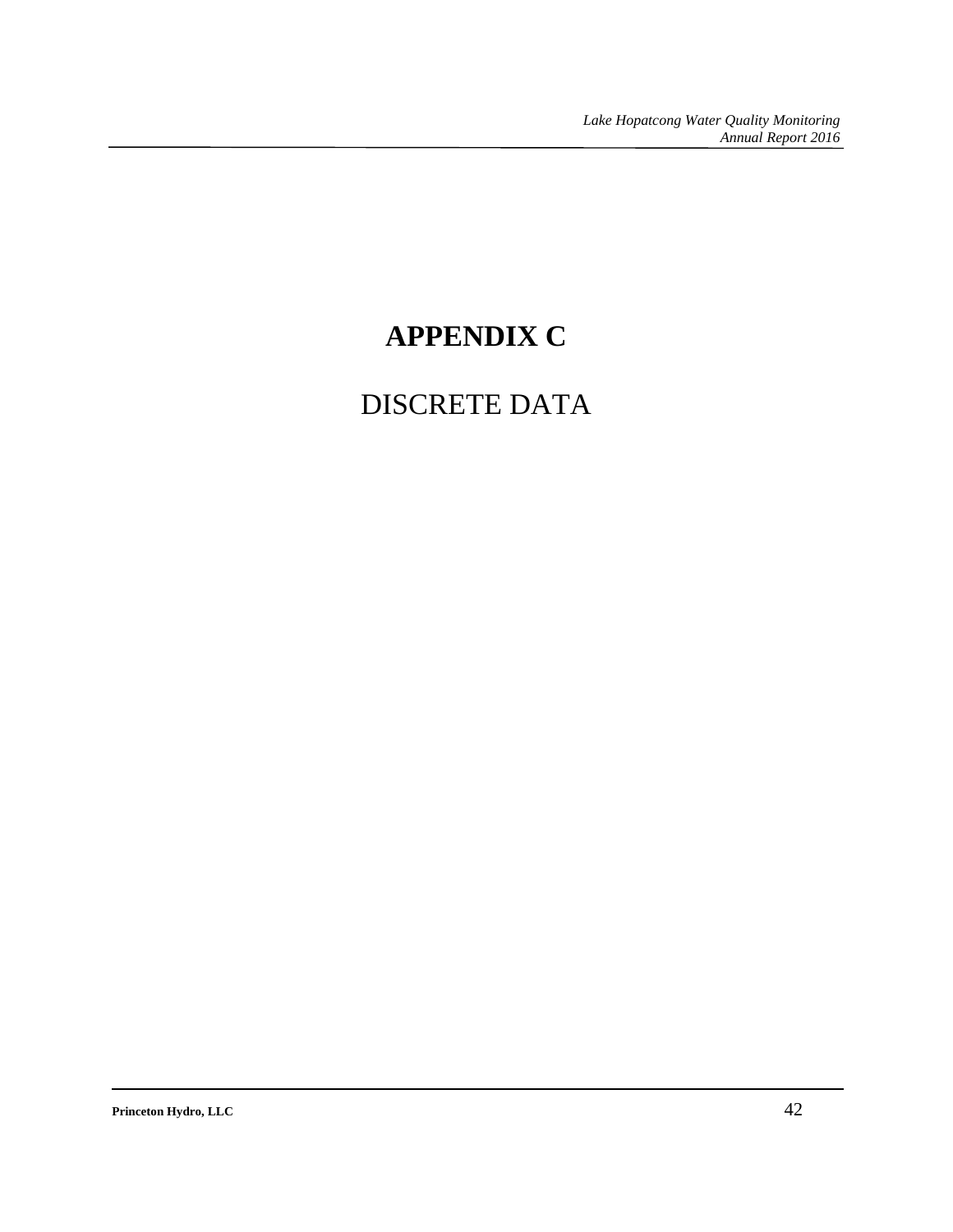| <b>HOPATCONG</b> |                        |                |                |          |            |
|------------------|------------------------|----------------|----------------|----------|------------|
| 17-May-2016      |                        |                |                |          |            |
| <b>STATION</b>   | Chlorophyll $(mg/m^3)$ | $NH3-N$ (mg/L) | $NO3-N$ (mg/L) | TP(mg/L) | TSS (mg/L) |
| $ST-1$           | 16.7                   | 0.02           | 0.04           | 0.03     | 6          |
| $ST-2$           | 6.4                    | 0.02           | ND < 0.02      | 0.02     | ND < 3     |
| $ST-3$           | 6.8                    | 0.02           | 0.03           | 0.04     | ND < 3     |
| $ST-4$           | 5.6                    | 0.01           | 0.02           | 0.03     | 5          |
| $ST-5$           | 6.1                    | 0.02           | 0.02           | 0.03     | $\tau$     |
| $ST-6$           | 6.4                    | 0.02           | 0.02           | 0.03     | ND < 3     |
| $ST-7$           | 4.0                    | 0.05           | 0.12           | 0.02     | ND < 3     |
| $ST-10$          | 12.9                   | 0.03           | 0.03           | 0.02     | 4          |
| $ST-11$          | 3.3                    | 0.03           | 0.16           | 0.02     | ND < 3     |
| ST-2 DEEP        |                        | 0.28           | 0.03           | 0.05     | 3          |
| <b>MEAN</b>      | 7.6                    | 0.05           | 0.05           | 0.027    | 5.5        |

| 28-Jun-2016    |                       |                |                |          |                |
|----------------|-----------------------|----------------|----------------|----------|----------------|
| <b>STATION</b> | Chlorophyll $(mg/m3)$ | $NH3-N (mg/L)$ | $NO3-N$ (mg/L) | TP(mg/L) | TSS(mg/L)      |
| $ST-1$         | 12.0                  | ND < 0.01      | 0.02           | 0.03     | 3              |
| $ST-2$         | 6.3                   | ND < 0.01      | ND < 0.02      | 0.02     | ND < 3         |
| $ST-3$         | 31.0                  | 0.02           | 0.02           | 0.06     | $\overline{4}$ |
| $ST-4$         | 6.6                   | 0.04           | ND < 0.02      | 0.02     | 3              |
| $ST-5$         | 6.7                   | 0.03           | ND < 0.02      | 0.02     | ND < 3         |
| $ST-6$         | 3.9                   | 0.02           | ND < 0.02      | 0.02     | 4              |
| $ST-7$         | 5.0                   | 0.01           | 0.04           | 0.02     | 3              |
| $ST-10$        | 24.0                  | 0.03           | 0.06           | 0.06     | 12             |
| $ST-11$        | 6.5                   | 0.08           | 0.04           | 0.04     | ND < 3         |
| ST-2 DEEP      |                       | 0.42           | 0.06           | 0.02     | ND < 3         |
| <b>MEAN</b>    | 11.3                  | 0.08           | 0.04           | 0.031    | 4.8            |

| $8/2/16$ (July) |                        |                |                |           |            |
|-----------------|------------------------|----------------|----------------|-----------|------------|
| <b>STATION</b>  | Chlorophyll $(mg/m^3)$ | $NH3-N$ (mg/L) | $NO3-N$ (mg/L) | TP(mg/L)  | TSS (mg/L) |
| $ST-1$          | 17.0                   | ND < 0.01      | ND < 0.02      | 0.01      | 5          |
| $ST-2$          | 11.0                   | ND < 0.01      | 0.06           | ND < 0.01 | ND < 3     |
| $ST-3$          | 35.0                   | 0.08           | ND < 0.02      | 0.03      | 5          |
| $ST-4$          | 7.3                    | ND < 0.01      | ND < 0.02      | ND < 0.01 | ND < 3     |
| $ST-5$          | 6.9                    | ND < 0.01      | ND < 0.02      | ND < 0.01 | ND < 3     |
| $ST-6$          | 12.0                   | ND < 0.01      | 0.07           | ND < 0.01 | ND < 3     |
| $ST-7$          | 4.7                    | 0.01           | 0.63           | ND < 0.01 | ND < 3     |
| $ST-10$         | 26.0                   | ND < 0.01      | 0.09           | 0.02      | 5          |
| $ST-11$         | 4.1                    | 0.03           | 0.06           | 0.01      | ND < 3     |
| ST-2 DEEP       |                        | 0.37           | 0.03           | 0.08      | ND < 3     |
| <b>MEAN</b>     | 13.8                   | 0.04           | 0.16           | 0.018     | 5.0        |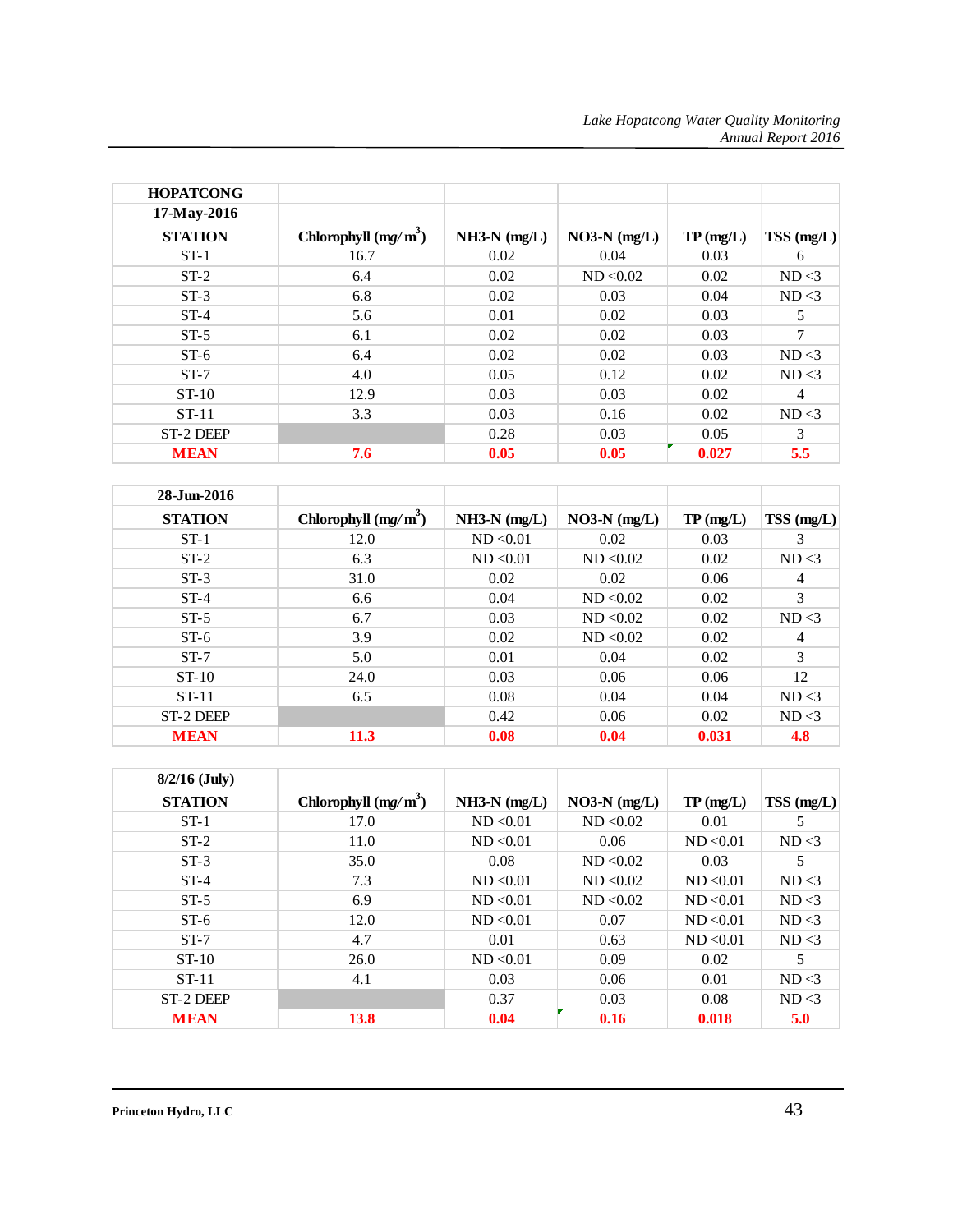| $9/1/16$ (August) |                        |                |                |          |           |
|-------------------|------------------------|----------------|----------------|----------|-----------|
| <b>STATION</b>    | Chlorophyll $(mg/m^3)$ | $NH3-N$ (mg/L) | $NO3-N$ (mg/L) | TP(mg/L) | TSS(mg/L) |
| $ST-1$            | 22.0                   | ND < 0.01      | 0.06           | 0.04     |           |
| $ST-2$            | 13.0                   | ND < 0.01      | ND < 0.02      | 0.02     | 3         |
| $ST-3$            | 21.0                   | ND < 0.01      | 0.05           | 0.20     | 5         |
| $ST-4$            | 4.6                    | ND < 0.01      | 0.05           | 0.06     | 4         |
| $ST-5$            | 3.9                    | 0.01           | 0.08           | 0.02     | 3         |
| $ST-6$            | 5.1                    | ND < 0.01      | 0.02           | 0.02     | 3         |
| $ST-7$            | 9.7                    | 0.01           | 0.05           | 0.03     | 3         |
| $ST-10$           | 25.0                   | ND < 0.01      | 0.08           | 0.03     | 5         |
| $ST-11$           | 9.6                    | 0.01           | 0.06           | 0.03     | 3         |
| ST-2 DEEP         |                        | 0.90           | 0.08           | 0.27     | 6         |
| <b>MEAN</b>       | 12.7                   | 0.23           | 0.06           | 0.072    | 4.2       |

| $10/3/16$ (Sept) |                        |                |                |          |              |
|------------------|------------------------|----------------|----------------|----------|--------------|
| <b>STATION</b>   | Chlorophyll $(mg/m^3)$ | $NH3-N$ (mg/L) | $NO3-N$ (mg/L) | TP(mg/L) | $TSS$ (mg/L) |
| $ST-1$           | 17.0                   | ND < 0.01      | 0.03           | 0.02     | 3            |
| $ST-2$           | 16.0                   | 0.02           | ND < 0.02      | 0.02     | 3            |
| $ST-3$           | 6.8                    | 0.02           | ND < 0.02      | 0.02     | 10           |
| $ST-4$           | 14.0                   | 0.04           | ND < 0.02      | 0.02     | 5            |
| $ST-5$           | 7.1                    | 0.02           | ND < 0.02      | 0.01     | ND < 3       |
| $ST-6$           | 13.0                   | 0.01           | ND < 0.02      | 0.02     | 3            |
| $ST-7$           | 2.4                    | 0.02           | 0.04           | 0.02     | ND < 3       |
| $ST-10$          | 19.0                   | 0.01           | 0.05           | 0.02     | 5            |
| $ST-11$          | 3.3                    | 0.03           | 0.06           | 0.02     | ND < 3       |
| ST-2 DEEP        |                        | 1.20           | 0.08           | 0.27     | 8            |
| <b>MEAN</b>      | <b>11.0</b>            | 0.15           | 0.05           | 0.044    | 4.8          |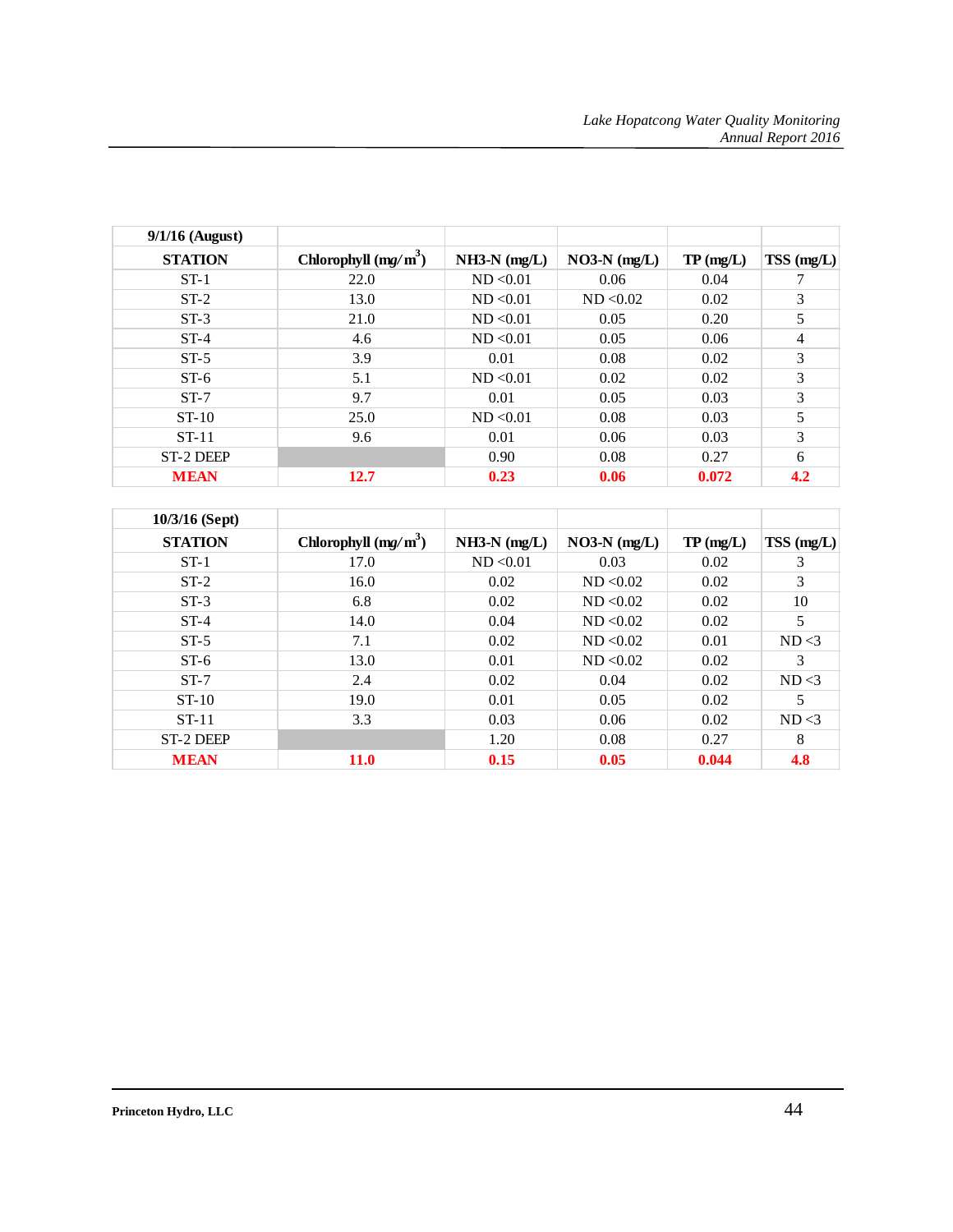| 5/17/2016        |           |            |                  |
|------------------|-----------|------------|------------------|
| <b>Station</b>   | TP (mg/L) | TSS (mg/L) | CHL a $(mg/m^3)$ |
| NPS <sub>1</sub> | 0.02      | ND < 3     | х                |
| NPS <sub>2</sub> | 0.02      | ND < 3     | x                |
| NPS <sub>3</sub> | 0.02      | 4          | 13.8             |
| NPS <sub>4</sub> | 0.02      | 3          | 4.9              |
| NPS <sub>5</sub> | 0.02      | ND < 3     | 6.9              |

#### **Lake Hopatcong 319(h) Water Quality Sampling for 2015**

| 6/28/2016        |                  |            |                          |
|------------------|------------------|------------|--------------------------|
| <b>Station</b>   | <u>TP (mg/L)</u> | TSS (mg/L) | CHL $a \text{ (mg/m}^3)$ |
| NPS <sub>1</sub> | 0.07             |            | x                        |
| NPS <sub>2</sub> | 0.01             | ND < 3     | x                        |
| NPS <sub>3</sub> | 0.02             | ND < 3     | 6                        |
| NPS <sub>4</sub> | 0.02             | ND < 3     | 5.4                      |
| NPS <sub>5</sub> | 0.02             |            | 6.4                      |

| 8/2/16 (July)    |             |            |                 |
|------------------|-------------|------------|-----------------|
| <b>Station</b>   | $TP$ (mg/L) | TSS (mg/L) | CHL a $(mg/m3)$ |
| NPS <sub>1</sub> | 0.16        | 33         |                 |
| NPS <sub>2</sub> | ND < 0.01   | ND < 3     | x               |
| NPS <sub>3</sub> | ND < 0.01   |            | 14              |
| NPS <sub>4</sub> | ND < 0.01   | ND < 3     | 3.8             |
| NPS <sub>5</sub> | ND < 0.01   | ND < 3     | 6               |

| 9/1/16 (August)  |           |            |                          |
|------------------|-----------|------------|--------------------------|
| <b>Station</b>   | TP (mg/L) | TSS (mg/L) | CHL $a \text{ (mg/m}^3)$ |
| NPS <sub>1</sub> | 0.06      | 6          | х                        |
| NPS <sub>2</sub> | 0.03      | 3          | x                        |
| NPS <sub>3</sub> | 0.02      | ND < 3     | 3.1                      |
| NPS <sub>4</sub> | 0.02      | ND < 3     | 4                        |
| NPS <sub>5</sub> | 0.02      | ND < 3     | 4                        |

| 10/3/2016 (Sept) |           |            |                          |
|------------------|-----------|------------|--------------------------|
| <b>Station</b>   | TP (mg/L) | TSS (mg/L) | CHL $a \text{ (mg/m}^3)$ |
| NPS <sub>1</sub> | 0.02      | ND < 3     | х                        |
| NPS <sub>2</sub> | 0.02      | 3          | x                        |
| NPS <sub>3</sub> | 0.02      | ND < 3     | 5.8                      |
| NPS <sub>4</sub> | 0.01      | ND < 3     | 4.1                      |
| NPS <sub>5</sub> | 0.01      | ND < 3     | 3.7                      |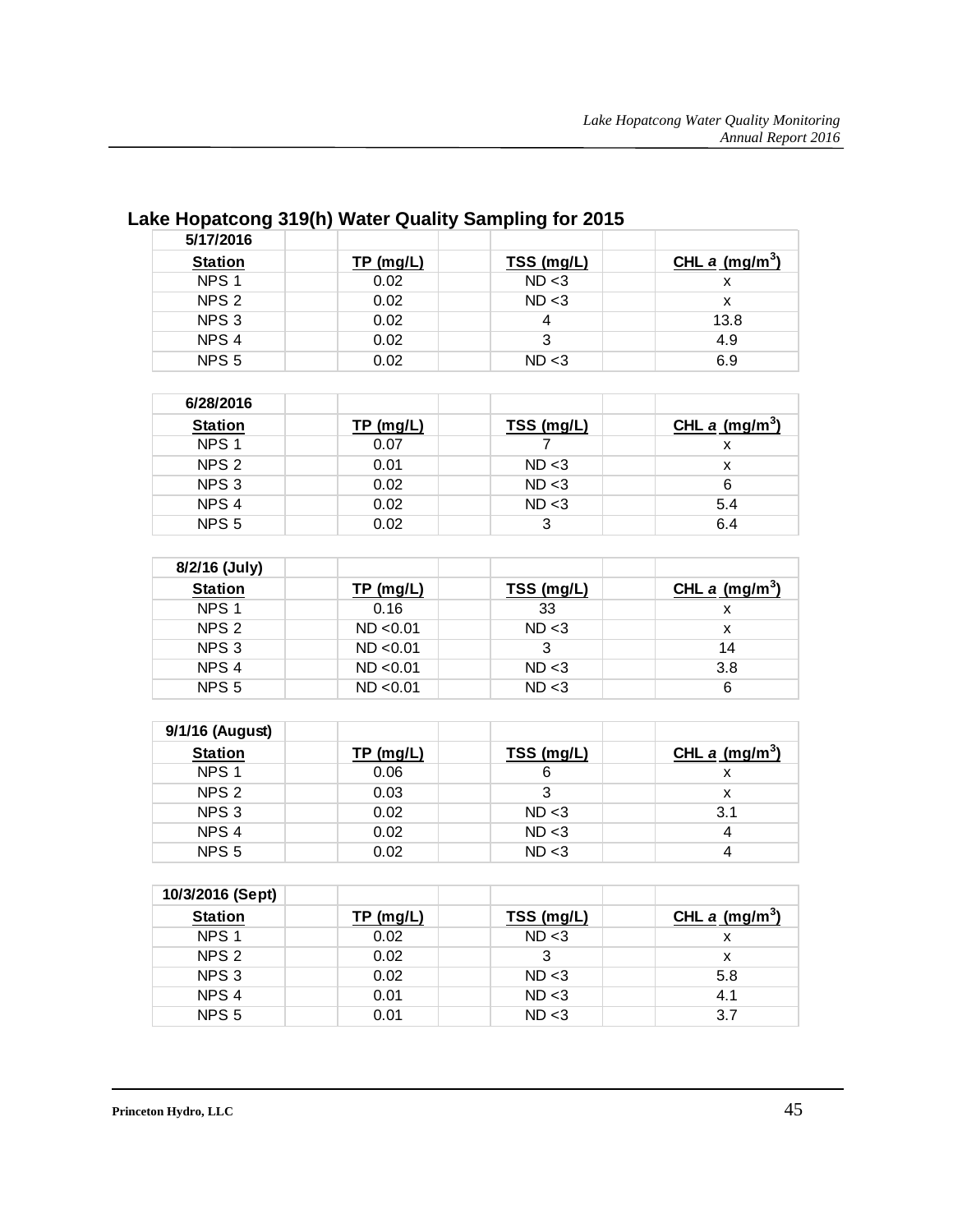# **APPENDIX D**

## Plankton Data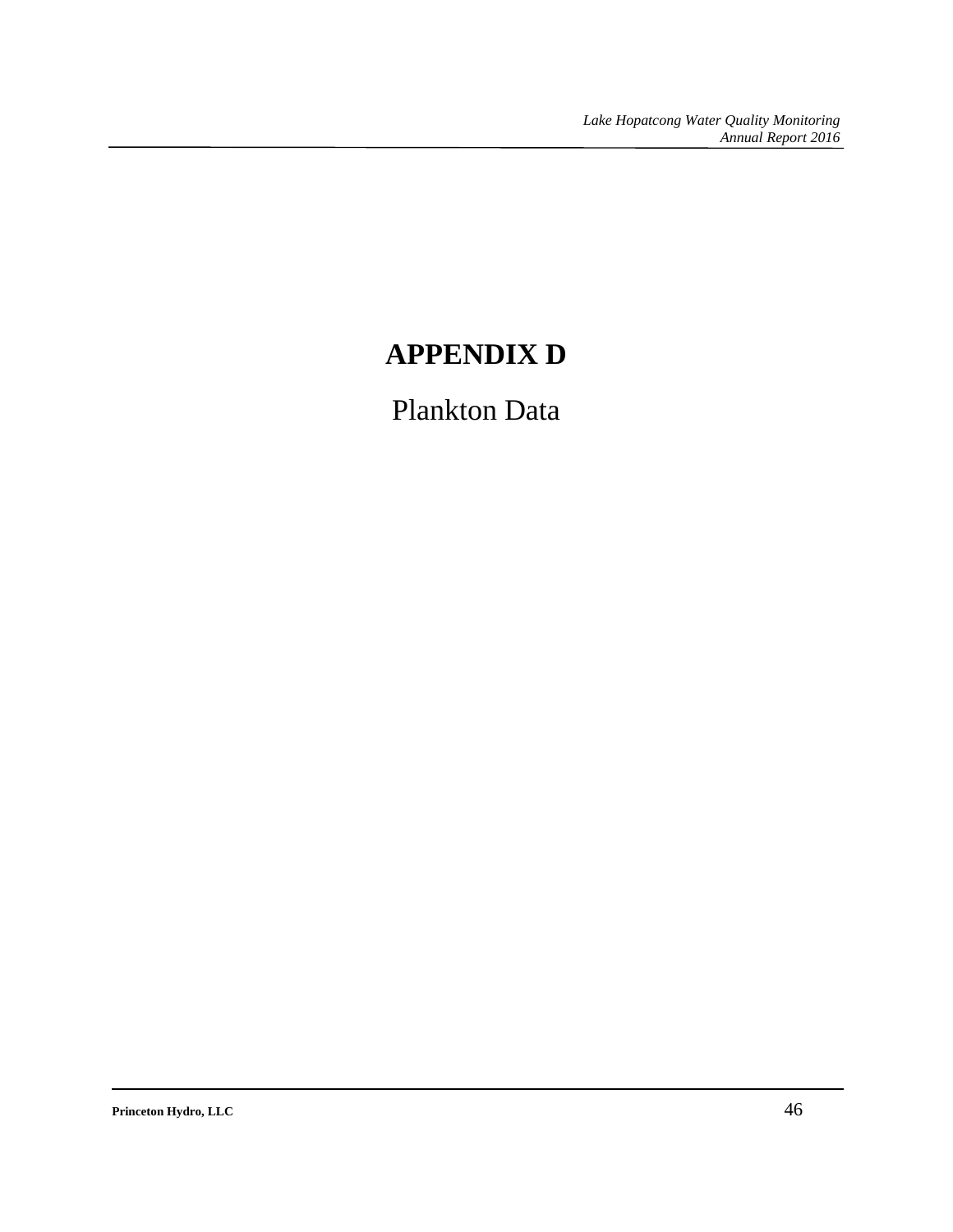|                                          |   | Phytoplankton and Zooplankton Community Composition Analysis                         |   |  |                              |              |  |  |
|------------------------------------------|---|--------------------------------------------------------------------------------------|---|--|------------------------------|--------------|--|--|
| <b>Sampling Location: Lake Hoptacong</b> |   | Sampling Date: 5/17/2016                                                             |   |  | Examination Date: 6/10/2016  |              |  |  |
| Site 1: Station 2                        |   |                                                                                      |   |  |                              |              |  |  |
| Phytoplankton                            |   |                                                                                      |   |  |                              |              |  |  |
| Bacillariphyta                           |   |                                                                                      |   |  | Cyanophyta (Blue-            |              |  |  |
| (Diatoms)                                | 1 | Chlorophya (Green Algae)   1                                                         |   |  | Green Algae)                 | $\mathbf{1}$ |  |  |
| <b>Achnanthes</b>                        |   | <b>Actinastrum</b>                                                                   |   |  | Anabaena                     | $\mathbb{R}$ |  |  |
| Asterionella                             |   | Ankistrodesmus                                                                       |   |  | Amphanizomen                 |              |  |  |
| Aulacoseira                              |   | Chlamydomonas                                                                        |   |  | Aphanocapsa                  |              |  |  |
| Cocconeis                                |   | Botryococcus                                                                         |   |  | Chroococcus                  |              |  |  |
| Cyclotella                               |   | Chlorella                                                                            |   |  | Cylindrospermum              |              |  |  |
| Cymatopleura                             |   | Coelastrum                                                                           |   |  | Lyngbya                      |              |  |  |
| Cylindrotheca                            |   | Eudorina                                                                             |   |  | Microcystis                  |              |  |  |
| Cymbella                                 |   | Gloeocystis                                                                          |   |  | Nostoc                       |              |  |  |
| Denticula                                |   | Gonium                                                                               |   |  | Pseudoanabaena               |              |  |  |
| Fragilaria                               | B | Hydrodictyon                                                                         |   |  | <b>Oscillatoria</b>          |              |  |  |
| Frustulia                                |   | Monoraphidium                                                                        |   |  |                              |              |  |  |
| Gyrosigma                                |   | Mougeotia                                                                            |   |  |                              |              |  |  |
| Melosira                                 |   | Micrasterias                                                                         |   |  |                              |              |  |  |
| Nedium                                   |   | Microspora                                                                           | P |  |                              |              |  |  |
| Rhizosolenia                             |   | <b>Ochromonas</b>                                                                    |   |  |                              |              |  |  |
|                                          |   |                                                                                      |   |  | Euglenophyta                 |              |  |  |
| Stauroneis                               |   | Oedogonium                                                                           |   |  | (Euglenoids)                 |              |  |  |
| Stephanodiscus                           |   | <b>Oocystis</b>                                                                      |   |  | Colacium                     |              |  |  |
| Sururekka                                |   | <b>Scenedesmus</b>                                                                   |   |  | Euglena (Phacus sp)          |              |  |  |
| Synedra                                  |   | Spirogya                                                                             |   |  | Euglena sp                   |              |  |  |
| Tabellaria                               | B | Staurastrum                                                                          |   |  | <b>Trachelomonas</b>         |              |  |  |
|                                          |   | Treubaria                                                                            |   |  |                              |              |  |  |
| Chrysophyta (Golden                      |   |                                                                                      |   |  | Pyrrhophyta                  |              |  |  |
| Algae)                                   |   | Pediastrum                                                                           | R |  | (Dinoflagellates)            |              |  |  |
| Dinobryon                                |   | Volvex                                                                               |   |  | Ceratium                     | P            |  |  |
| Chromulina                               |   | Zygnema                                                                              |   |  | Peridinium                   |              |  |  |
| Mallomonas                               |   | Klebsormidium                                                                        |   |  |                              |              |  |  |
| Synura                                   |   | Desmids (Green Algae)                                                                |   |  |                              |              |  |  |
|                                          |   | Hyalotheca                                                                           |   |  |                              |              |  |  |
|                                          |   | <b>Staurastrum</b>                                                                   |   |  |                              |              |  |  |
|                                          |   | Staurodesmus                                                                         |   |  |                              |              |  |  |
|                                          |   |                                                                                      |   |  |                              |              |  |  |
| Zooplankton                              |   |                                                                                      |   |  |                              |              |  |  |
| Cladocera (Water                         |   |                                                                                      |   |  | Rotifera (Rotifers)          |              |  |  |
| Fleas)                                   | 1 | Copecoda (Copepods)                                                                  | 1 |  |                              | 1            |  |  |
| Bosmina sp.                              | P | Cyclops sp.                                                                          |   |  | Keratella cochlearis $(H)$ C |              |  |  |
| Daphnia sp.                              |   | Dipatomus (H)                                                                        |   |  | Keratella crassa (H)         |              |  |  |
| Eubosmina sp.                            |   | D Nauplius                                                                           |   |  | Keratella quadrata (H)       |              |  |  |
| Chydorus                                 |   | Skistodiaptomus oregonensis                                                          |   |  | Kellicottia longispina       | C            |  |  |
| Diaphniosoma                             |   | Microcyclops sp                                                                      |   |  | Asplanchnopus sp.            |              |  |  |
| Ceriodaphnia                             |   | Limnocalanus macrurus                                                                |   |  | Polyarthra                   |              |  |  |
| Leptodora kindti                         |   | Leptodiaptomus coloradensis                                                          |   |  | Hexarthra mira               |              |  |  |
| Scapholeberis mucronata                  |   |                                                                                      |   |  | Conochilus sp                |              |  |  |
|                                          |   |                                                                                      |   |  | Arthropoda                   |              |  |  |
| Bosmina longirostris                     |   |                                                                                      |   |  | (Arthropods)                 |              |  |  |
| Diaphnosoma brachyurum                   |   |                                                                                      |   |  | Chaoborus punctipennis       |              |  |  |
| Diaphanosoma birgei                      |   |                                                                                      |   |  | Ostracoda                    |              |  |  |
|                                          |   |                                                                                      |   |  |                              |              |  |  |
| Sites:                                   | 1 | Comments: Large bloom of Tabellaria and Fragilaria are currently occuring. Abundance |   |  |                              |              |  |  |
| <b>Total Phytoplankton</b>               |   | of zooplankton is low at this time                                                   |   |  |                              |              |  |  |
| Genera                                   | 6 |                                                                                      |   |  |                              |              |  |  |
| <b>Total Zooplankton</b>                 |   |                                                                                      |   |  |                              |              |  |  |
| Genera                                   | 3 |                                                                                      |   |  |                              |              |  |  |
| Sample Volume (mL)                       |   | Phytoplankton Key: Bloom (B), Common (C), Present (P), and Rare (R)                  |   |  |                              |              |  |  |
|                                          |   | Zooplankton Key: Dominant (D), Abundant (A), Present (P), and Rare (R); Herbivorous  |   |  |                              |              |  |  |
|                                          |   | (H) or Carnivorous (C)                                                               |   |  |                              |              |  |  |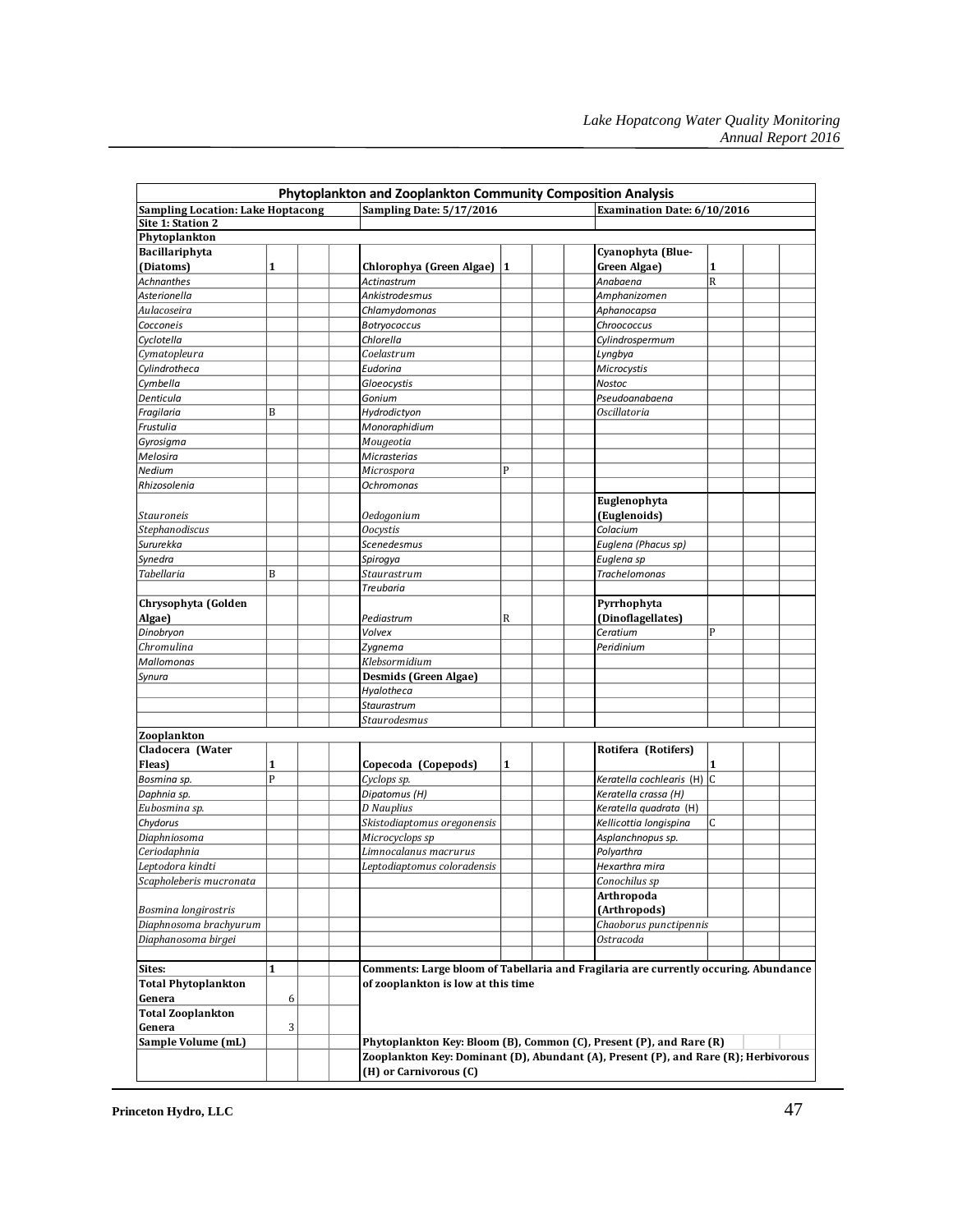|                                          |              | Phytoplankton and Zooplankton Community Composition Analysis                        |   |  |                                   |              |  |
|------------------------------------------|--------------|-------------------------------------------------------------------------------------|---|--|-----------------------------------|--------------|--|
| <b>Sampling Location: Lake Hoptacong</b> |              | Sampling Date: 6/28/16                                                              |   |  | <b>Examination Date: 11/23/16</b> |              |  |
| <b>Site 1: Station 2</b>                 |              |                                                                                     |   |  |                                   |              |  |
| Phytoplankton                            |              |                                                                                     |   |  |                                   |              |  |
| Bacillariphyta                           |              |                                                                                     |   |  | Cyanophyta (Blue-                 |              |  |
| (Diatoms)                                | 1            | Chlorophya (Green Algae)   1                                                        |   |  | Green Algae)                      | $\mathbf{1}$ |  |
| <b>Achnanthes</b>                        |              | Actinastrum                                                                         |   |  | Anabaena                          | A            |  |
| Asterionella                             | A            | Ankistrodesmus                                                                      |   |  | Amphanizomen                      |              |  |
| Aulacoseira                              |              | Chlamydomonas                                                                       |   |  | Aphanocapsa                       | C            |  |
| Cocconeis                                |              | Botryococcus                                                                        |   |  | Chroococcus                       |              |  |
| Cyclotella                               |              | Chlorella                                                                           | A |  | Cylindrospermum                   |              |  |
| Cymatopleura                             |              | Coelastrum                                                                          |   |  | Lyngbya                           |              |  |
| Cylindrotheca                            |              | Eudorina                                                                            |   |  | <b>Microcystis</b>                |              |  |
| Cymbella                                 |              | Gloeocystis                                                                         |   |  | Nostoc                            |              |  |
| Denticula                                |              | Gonium                                                                              |   |  | Pseudoanabaena                    |              |  |
| Fragilaria                               | C            | Hydrodictyon                                                                        |   |  | Oscillatoria                      |              |  |
| Frustulia                                |              | Monoraphidium                                                                       |   |  |                                   |              |  |
| Gyrosigma                                |              | Mougeotia                                                                           |   |  |                                   |              |  |
| Melosira                                 |              | Micrasterias                                                                        |   |  |                                   |              |  |
| Nedium                                   |              | Microspora                                                                          |   |  |                                   |              |  |
| Rhizosolenia                             |              | <b>Ochromonas</b>                                                                   |   |  |                                   |              |  |
|                                          |              |                                                                                     |   |  | Euglenophyta                      |              |  |
| Stauroneis                               |              | Oedogonium                                                                          |   |  | (Euglenoids)                      |              |  |
| Stephanodiscus                           |              | <b>Oocystis</b>                                                                     |   |  | Colacium                          |              |  |
| Sururekka                                |              | Scenedesmus                                                                         |   |  | Euglena (Phacus sp)               |              |  |
| Synedra                                  |              | Spirogya                                                                            |   |  | Euglena sp                        |              |  |
| Tabellaria                               |              | Staurastrum                                                                         |   |  | Trachelomonas                     |              |  |
|                                          |              | <b>Treubaria</b>                                                                    |   |  |                                   |              |  |
| Chrysophyta (Golden                      |              |                                                                                     |   |  | Pyrrhophyta                       |              |  |
| Algae)                                   |              | Pediastrum                                                                          |   |  | (Dinoflagellates)                 |              |  |
| Dinobryon                                | C            | Volvex                                                                              |   |  | Ceratium                          |              |  |
| Chromulina                               |              | Zygnema                                                                             |   |  | Peridinium                        |              |  |
| <b>Mallomonas</b>                        |              | Klebsormidium                                                                       |   |  |                                   |              |  |
| Synura                                   |              | Desmids (Green Algae)                                                               |   |  |                                   |              |  |
|                                          |              | Hyalotheca                                                                          |   |  |                                   |              |  |
|                                          |              | Staurastrum                                                                         |   |  |                                   |              |  |
|                                          |              | Staurodesmus                                                                        |   |  |                                   |              |  |
| Zooplankton                              |              |                                                                                     |   |  |                                   |              |  |
| Cladocera (Water                         |              |                                                                                     |   |  | Rotifera (Rotifers)               |              |  |
| Fleas)                                   | 1            | Copecoda (Copepods)                                                                 | 1 |  |                                   | $\mathbf{1}$ |  |
| Bosmina sp.                              | A            | Cyclops sp.                                                                         | A |  | Keratella cochlearis (H)          |              |  |
| Daphnia sp.                              |              | Dipatomus (H)                                                                       |   |  | Keratella crassa (H)              |              |  |
| Eubosmina sp.                            |              | D Nauplius                                                                          | A |  | Keratella quadrata (H)            |              |  |
| Chydorus                                 |              | Skistodiaptomus oregonensis                                                         |   |  | Kellicottia longispina            |              |  |
| Diaphniosoma                             |              | Microcyclops sp                                                                     |   |  | Asplanchnopus sp.                 | $\mathbf{P}$ |  |
| Ceriodaphnia                             |              | Limnocalanus macrurus                                                               |   |  | Polyarthra                        | $\mathsf{P}$ |  |
| Leptodora kindti                         |              | Leptodiaptomus coloradensis                                                         |   |  | Hexarthra mira                    |              |  |
| Scapholeberis mucronata                  |              |                                                                                     |   |  | Conochilus sp                     |              |  |
|                                          |              |                                                                                     |   |  | Arthropoda                        |              |  |
| Bosmina longirostris                     |              |                                                                                     |   |  | (Arthropods)                      |              |  |
| Diaphnosoma brachyurum                   |              |                                                                                     |   |  | Chaoborus punctipennis            |              |  |
| Diaphanosoma birgei                      |              |                                                                                     |   |  | Ostracoda                         |              |  |
|                                          |              |                                                                                     |   |  |                                   |              |  |
| Sites:                                   | $\mathbf{1}$ | <b>Comments:</b>                                                                    |   |  |                                   |              |  |
| <b>Total Phytoplankton</b>               |              |                                                                                     |   |  |                                   |              |  |
| Genera                                   | 6            |                                                                                     |   |  |                                   |              |  |
| <b>Total Zooplankton</b>                 |              |                                                                                     |   |  |                                   |              |  |
| Genera                                   | 5            |                                                                                     |   |  |                                   |              |  |
| Sample Volume (mL)                       |              | Phytoplankton Key: Bloom (B), Common (C), Present (P), and Rare (R)                 |   |  |                                   |              |  |
|                                          |              | Zooplankton Key: Dominant (D), Abundant (A), Present (P), and Rare (R); Herbivorous |   |  |                                   |              |  |
|                                          |              | (H) or Carnivorous (C)                                                              |   |  |                                   |              |  |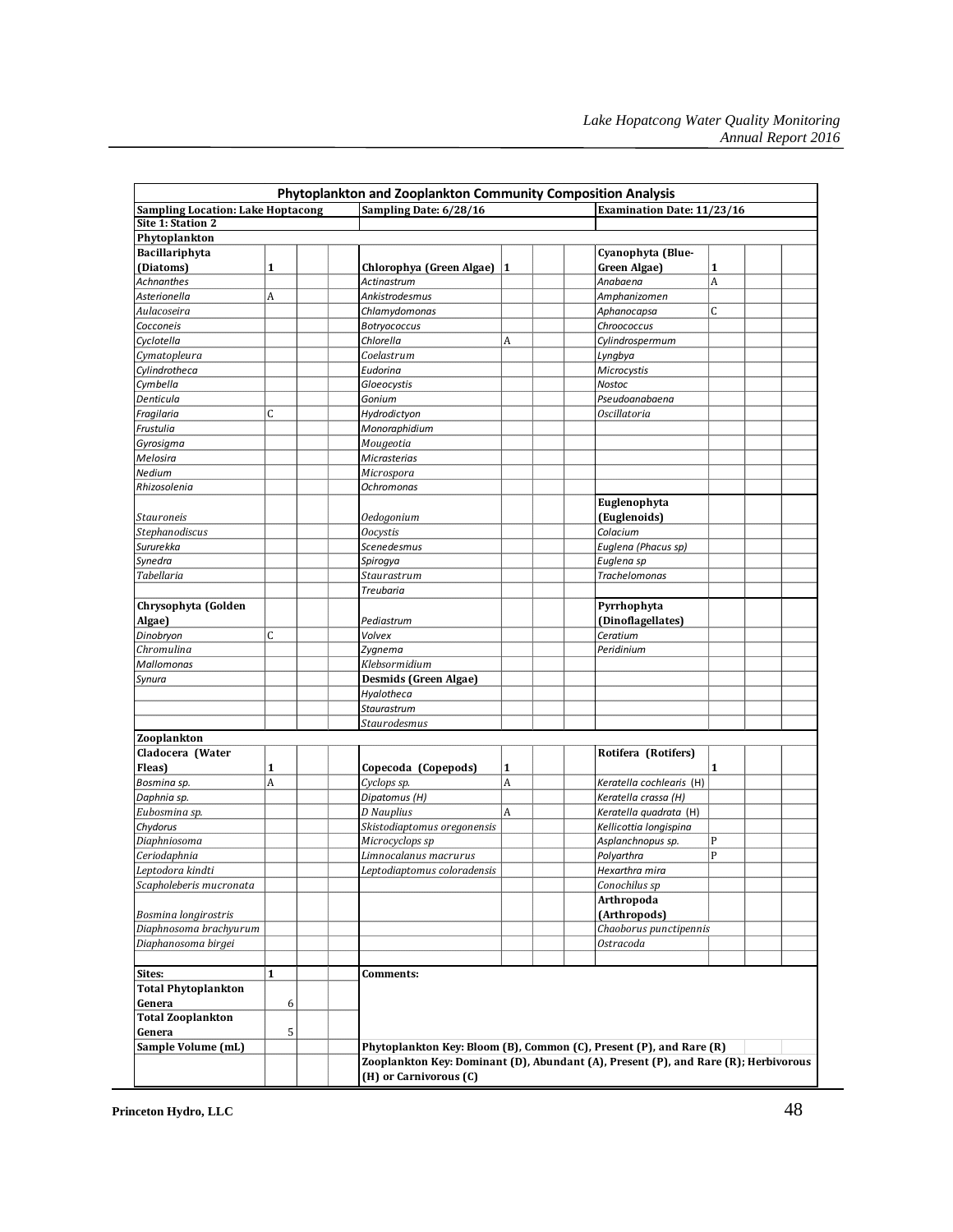|                                          |              |  | Phytoplankton and Zooplankton Community Composition Analysis                        |              |  |                                   |              |  |  |
|------------------------------------------|--------------|--|-------------------------------------------------------------------------------------|--------------|--|-----------------------------------|--------------|--|--|
| <b>Sampling Location: Lake Hoptacong</b> |              |  | Sampling Date: 8/2/16                                                               |              |  | <b>Examination Date: 11/28/16</b> |              |  |  |
| <b>Site 1: Station 2</b>                 |              |  |                                                                                     |              |  |                                   |              |  |  |
| Phytoplankton                            |              |  |                                                                                     |              |  |                                   |              |  |  |
| Bacillariphyta                           |              |  |                                                                                     |              |  | Cyanophyta (Blue-                 |              |  |  |
| (Diatoms)                                | 1            |  | Chlorophya (Green Algae)  1                                                         |              |  | Green Algae)                      | 1            |  |  |
| <b>Achnanthes</b>                        |              |  | <b>Actinastrum</b>                                                                  |              |  | Anabaena                          | A            |  |  |
| Asterionella                             |              |  | Ankistrodesmus                                                                      |              |  | Amphanizomen                      |              |  |  |
| Aulacoseira                              |              |  | Chlamydomonas                                                                       |              |  | Aphanocapsa                       |              |  |  |
| Cocconeis                                |              |  | Botryococcus                                                                        |              |  | Chroococcus                       |              |  |  |
| Cyclotella                               |              |  | Chlorella                                                                           | A            |  | Snowella                          |              |  |  |
| Cymatopleura                             |              |  | Coelastrum                                                                          |              |  | Lyngbya                           |              |  |  |
| Cylindrotheca                            |              |  | Eudorina                                                                            |              |  | Microcystis                       |              |  |  |
| Cymbella                                 |              |  | Gloeocystis                                                                         |              |  | <b>Nostoc</b>                     |              |  |  |
| Denticula                                |              |  | Gonium                                                                              |              |  | Phormidium                        | С            |  |  |
| Fragilaria                               | C            |  | Hydrodictyon                                                                        |              |  | Oscillatoria                      | P            |  |  |
| Frustulia                                |              |  | Monoraphidium                                                                       |              |  |                                   |              |  |  |
| Gyrosigma                                |              |  | Mougeotia                                                                           |              |  |                                   |              |  |  |
| Melosira                                 | P            |  | Micrasterias                                                                        |              |  |                                   |              |  |  |
| Nedium                                   |              |  | Microspora                                                                          |              |  |                                   |              |  |  |
| Rhizosolenia                             |              |  | Ochromonas                                                                          |              |  |                                   |              |  |  |
|                                          |              |  |                                                                                     |              |  | Euglenophyta                      |              |  |  |
| Stauroneis                               |              |  | Oedogonium                                                                          |              |  | (Euglenoids)                      |              |  |  |
| Stephanodiscus                           |              |  | <b>Oocystis</b>                                                                     |              |  | Colacium                          |              |  |  |
| Sururekka                                |              |  | Scenedesmus                                                                         | P            |  | Euglena (Phacus sp)               |              |  |  |
| Synedra                                  |              |  | Spirogya                                                                            |              |  | Euglena sp                        |              |  |  |
| <b>Tabellaria</b>                        | Ċ            |  | Staurastrum                                                                         | C            |  | <b>Trachelomonas</b>              |              |  |  |
|                                          |              |  | Treubaria                                                                           |              |  |                                   |              |  |  |
|                                          |              |  |                                                                                     |              |  |                                   |              |  |  |
| Chrysophyta (Golden                      |              |  |                                                                                     |              |  | Pyrrhophyta                       |              |  |  |
| Algae)                                   |              |  | Pediastrum                                                                          | P            |  | (Dinoflagellates)                 |              |  |  |
| Dinobryon                                | C            |  | Sphaerocystis                                                                       | $\mathbf{P}$ |  | Ceratium                          |              |  |  |
| Chromulina                               |              |  | Zygnema                                                                             |              |  | Peridinium                        | P            |  |  |
| <b>Mallomonas</b>                        |              |  | Klebsormidium                                                                       |              |  |                                   |              |  |  |
| Synura                                   |              |  | Desmids (Green Algae)                                                               |              |  |                                   |              |  |  |
|                                          |              |  | Hyalotheca                                                                          |              |  |                                   |              |  |  |
|                                          |              |  | <b>Staurastrum</b>                                                                  |              |  |                                   |              |  |  |
|                                          |              |  | <b>Staurodesmus</b>                                                                 |              |  |                                   |              |  |  |
| Zooplankton                              |              |  |                                                                                     |              |  |                                   |              |  |  |
| Cladocera (Water                         |              |  |                                                                                     |              |  | Rotifera (Rotifers)               |              |  |  |
| Fleas)                                   | 1            |  | Copecoda (Copepods)                                                                 | $\mathbf{1}$ |  |                                   | 1            |  |  |
| Bosmina sp.                              | P            |  | Cyclops sp.                                                                         | $\mathsf{C}$ |  | Keratella sp.                     |              |  |  |
| Daphnia sp.                              | C            |  | Dipatomus (H)                                                                       |              |  | Keratella crassa (H)              |              |  |  |
| Eubosmina sp.                            |              |  | D Nauplius                                                                          | $\mathsf{C}$ |  | Keratella quadrata (H)            |              |  |  |
| Chydorus                                 |              |  | Skistodiaptomus oregonensis                                                         |              |  | Kellicottia longispina            |              |  |  |
| Diaphniosoma                             |              |  | Microcyclops sp                                                                     |              |  | Asplanchnopus sp.                 |              |  |  |
| Ceriodaphnia                             |              |  | Limnocalanus macrurus                                                               |              |  | Polyarthra                        | C            |  |  |
| Leptodora kindti                         |              |  | Leptodiaptomus coloradensis                                                         |              |  | <b>Brachionus</b>                 | C            |  |  |
| Scapholeberis mucronata                  |              |  |                                                                                     |              |  | Trichocerca                       | $\mathbf{p}$ |  |  |
|                                          |              |  |                                                                                     |              |  | Arthropoda                        |              |  |  |
| <b>Bosmina longirostris</b>              |              |  |                                                                                     |              |  | (Arthropods)                      |              |  |  |
| Diaphnosoma brachyurum                   |              |  |                                                                                     |              |  | Chaoborus punctipennis            |              |  |  |
| Diaphanosoma birgei                      |              |  |                                                                                     |              |  | Ostracoda                         |              |  |  |
|                                          |              |  |                                                                                     |              |  |                                   |              |  |  |
| Sites:                                   | $\mathbf{1}$ |  | Comments: Abundance of small celled greens and chrysophytes                         |              |  |                                   |              |  |  |
| <b>Total Phytoplankton</b>               |              |  |                                                                                     |              |  |                                   |              |  |  |
| Genera                                   | 13           |  |                                                                                     |              |  |                                   |              |  |  |
| <b>Total Zooplankton</b>                 |              |  |                                                                                     |              |  |                                   |              |  |  |
| Genera                                   | 7            |  |                                                                                     |              |  |                                   |              |  |  |
| Sample Volume (mL)                       |              |  | Phytoplankton Key: Bloom (B), Common (C), Present (P), and Rare (R)                 |              |  |                                   |              |  |  |
|                                          |              |  | Zooplankton Key: Dominant (D), Abundant (A), Present (P), and Rare (R); Herbivorous |              |  |                                   |              |  |  |
|                                          |              |  | (H) or Carnivorous (C)                                                              |              |  |                                   |              |  |  |
|                                          |              |  |                                                                                     |              |  |                                   |              |  |  |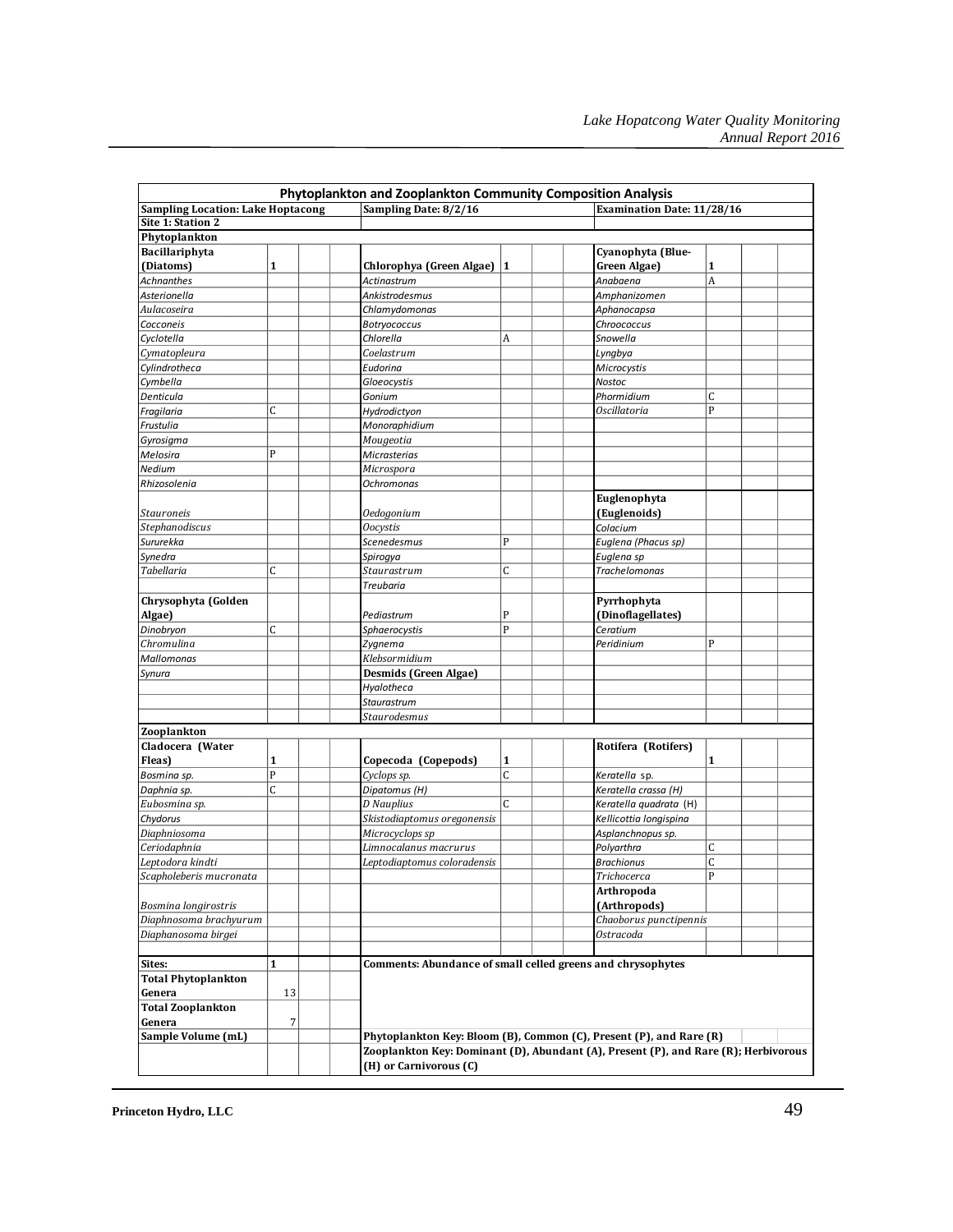|                                          |                |  | Phytoplankton and Zooplankton Community Composition Analysis                        |   |  |                                   |                |  |  |
|------------------------------------------|----------------|--|-------------------------------------------------------------------------------------|---|--|-----------------------------------|----------------|--|--|
| <b>Sampling Location: Lake Hoptacong</b> |                |  | Sampling Date: 9/1/16                                                               |   |  | <b>Examination Date: 11/23/16</b> |                |  |  |
| <b>Site 1: Station 2</b>                 |                |  |                                                                                     |   |  |                                   |                |  |  |
| Phytoplankton                            |                |  |                                                                                     |   |  |                                   |                |  |  |
| Bacillariphyta                           |                |  |                                                                                     |   |  | Cyanophyta (Blue-                 |                |  |  |
| (Diatoms)                                | 1              |  | Chlorophya (Green Algae)   1                                                        |   |  | Green Algae)                      | 1              |  |  |
| <b>Achnanthes</b>                        |                |  | <b>Actinastrum</b>                                                                  |   |  | Anabaena                          | C              |  |  |
| <b>Asterionella</b>                      |                |  | Ankistrodesmus                                                                      |   |  | Amphanizomen                      |                |  |  |
| Aulacoseira                              |                |  | Chlamydomonas                                                                       |   |  | Aphanocapsa                       |                |  |  |
| Cocconeis                                |                |  | Botryococcus                                                                        |   |  | Chroococcus                       |                |  |  |
| Cyclotella                               |                |  | Chlorella                                                                           |   |  | Snowella                          | P              |  |  |
| Cymatopleura                             |                |  | Coelastrum                                                                          |   |  | Lyngbya                           | $\overline{A}$ |  |  |
| Cylindrotheca                            |                |  | Eudorina                                                                            |   |  | Microcystis                       | P              |  |  |
| Cymbella                                 |                |  | Gloeocystis                                                                         |   |  | Nostoc                            |                |  |  |
| Denticula                                |                |  | Gonium                                                                              |   |  | Pseudoanabaena                    |                |  |  |
| Fragilaria                               | C              |  | Hydrodictyon                                                                        |   |  | Oscillatoria                      |                |  |  |
| Frustulia                                |                |  | Monoraphidium                                                                       |   |  |                                   |                |  |  |
| Gyrosigma                                |                |  | Mougeotia                                                                           |   |  |                                   |                |  |  |
| Melosira                                 |                |  | Micrasterias                                                                        |   |  |                                   |                |  |  |
| Nedium                                   |                |  | Microspora                                                                          |   |  |                                   |                |  |  |
| Rhizosolenia                             |                |  | <b>Ochromonas</b>                                                                   |   |  |                                   |                |  |  |
|                                          |                |  |                                                                                     |   |  | Euglenophyta                      |                |  |  |
| Stauroneis                               |                |  | Oedogonium                                                                          |   |  | (Euglenoids)                      |                |  |  |
| Stephanodiscus                           |                |  | <b>Oocystis</b>                                                                     |   |  | Colacium                          |                |  |  |
| <b>Sururekka</b>                         |                |  | Scenedesmus                                                                         |   |  | Euglena (Phacus sp)               |                |  |  |
| Synedra                                  | C              |  | Spirogya                                                                            |   |  | Euglena sp                        |                |  |  |
| <b>Tabellaria</b>                        | C              |  | Staurastrum                                                                         |   |  | <b>Trachelomonas</b>              |                |  |  |
|                                          |                |  | Treubaria                                                                           |   |  |                                   |                |  |  |
| Chrysophyta (Golden                      |                |  |                                                                                     |   |  | Pyrrhophyta                       |                |  |  |
| Algae)                                   |                |  | Pediastrum                                                                          | P |  | (Dinoflagellates)                 |                |  |  |
| Dinobryon                                | P              |  | Volvex                                                                              |   |  | Ceratium                          | P              |  |  |
| Chromulina                               |                |  | Zygnema                                                                             |   |  | Peridinium                        |                |  |  |
| <b>Mallomonas</b>                        |                |  | Klebsormidium                                                                       |   |  |                                   |                |  |  |
| Synura                                   |                |  | <b>Desmids</b> (Green Algae)                                                        |   |  |                                   |                |  |  |
|                                          |                |  | Hyalotheca                                                                          |   |  |                                   |                |  |  |
|                                          |                |  | <b>Staurastrum</b>                                                                  |   |  |                                   |                |  |  |
|                                          |                |  | Staurodesmus                                                                        |   |  |                                   |                |  |  |
| Zooplankton                              |                |  |                                                                                     |   |  |                                   |                |  |  |
| Cladocera (Water                         |                |  |                                                                                     |   |  | Rotifera (Rotifers)               |                |  |  |
| Fleas)                                   | 1              |  | Copecoda (Copepods)                                                                 | 1 |  |                                   | $\mathbf{1}$   |  |  |
| Bosmina sp.                              | P              |  | Cyclops sp.                                                                         |   |  | Keratella sp.                     | P              |  |  |
| Daphnia sp.                              |                |  | Dipatomus (H)                                                                       |   |  | Keratella crassa (H)              |                |  |  |
| Eubosmina sp.                            |                |  | D Nauplius                                                                          |   |  | Keratella quadrata (H)            |                |  |  |
| Chydorus                                 |                |  | Skistodiaptomus oregonensis                                                         |   |  | Kellicottia longispina            |                |  |  |
| Diaphniosoma                             |                |  | Microcyclops sp                                                                     |   |  | Asplanchnopus sp.                 |                |  |  |
| Ceriodaphnia                             |                |  | Limnocalanus macrurus                                                               |   |  | Polyarthra                        |                |  |  |
| Leptodora kindti                         |                |  | Leptodiaptomus coloradensis                                                         |   |  | Hexarthra mira                    |                |  |  |
| Scapholeberis mucronata                  |                |  |                                                                                     |   |  | Conochilus sp                     |                |  |  |
|                                          |                |  |                                                                                     |   |  | Arthropoda                        |                |  |  |
| Bosmina longirostris                     |                |  |                                                                                     |   |  | (Arthropods)                      |                |  |  |
| Diaphnosoma brachyurum                   |                |  |                                                                                     |   |  | Chaoborus punctipennis            |                |  |  |
| Diaphanosoma birgei                      |                |  |                                                                                     |   |  | Ostracoda                         |                |  |  |
|                                          |                |  |                                                                                     |   |  |                                   |                |  |  |
| Sites:                                   | $\mathbf{1}$   |  | <b>Comments:</b>                                                                    |   |  |                                   |                |  |  |
| <b>Total Phytoplankton</b>               |                |  |                                                                                     |   |  |                                   |                |  |  |
| Genera                                   | 10             |  |                                                                                     |   |  |                                   |                |  |  |
| <b>Total Zooplankton</b>                 |                |  |                                                                                     |   |  |                                   |                |  |  |
| Genera                                   | $\overline{c}$ |  |                                                                                     |   |  |                                   |                |  |  |
| Sample Volume (mL)                       |                |  | Phytoplankton Key: Bloom (B), Common (C), Present (P), and Rare (R)                 |   |  |                                   |                |  |  |
|                                          |                |  | Zooplankton Key: Dominant (D), Abundant (A), Present (P), and Rare (R); Herbivorous |   |  |                                   |                |  |  |
|                                          |                |  | (H) or Carnivorous (C)                                                              |   |  |                                   |                |  |  |
|                                          |                |  |                                                                                     |   |  |                                   |                |  |  |